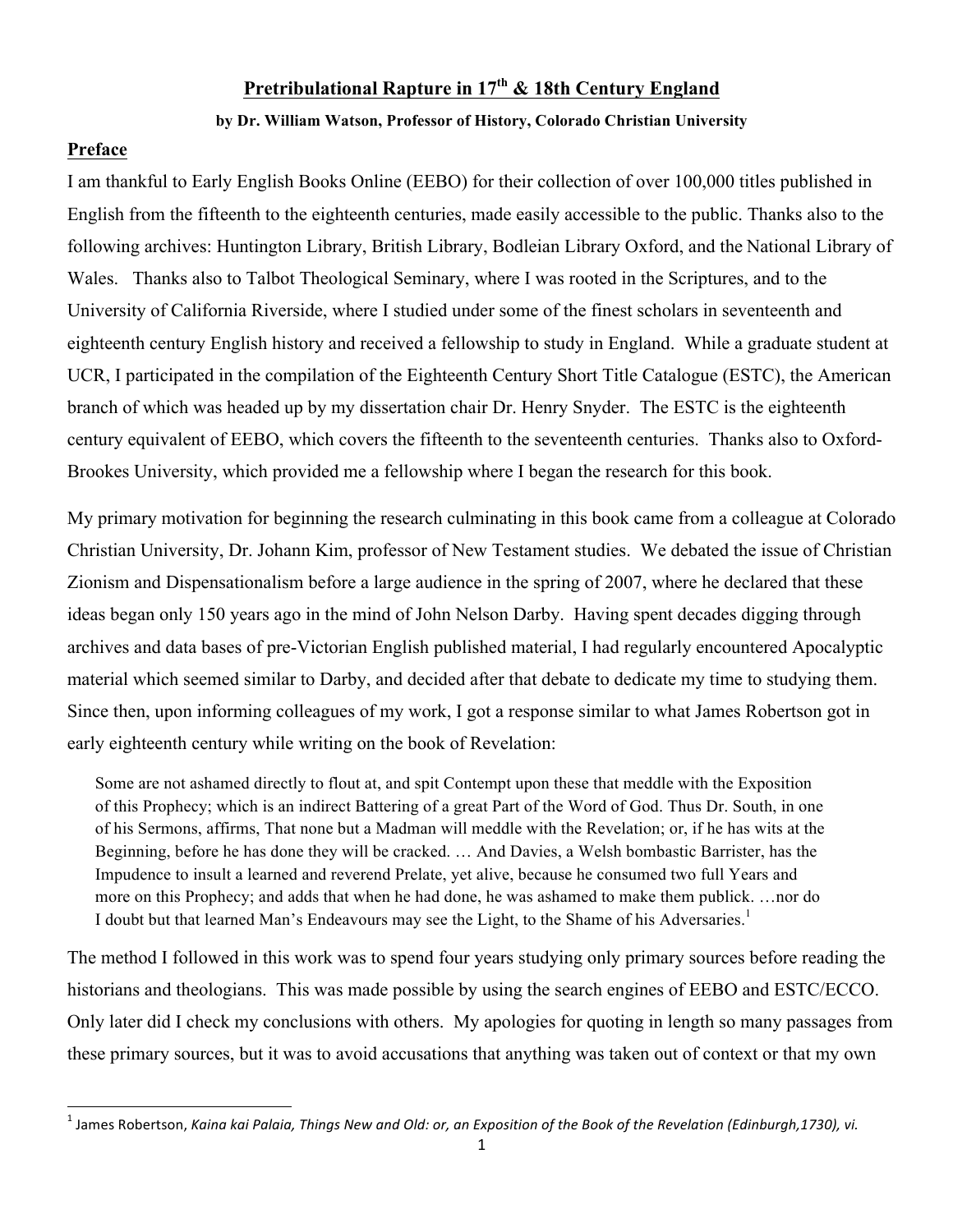interpretations were imposed upon the sources. This is not a popular work expressing eschatological speculation, but an academic endeavor, an attempt to discover what was believed centuries ago. My conclusion is that Philo-Semitism, Premillennialism, and even Pretribulation-ism were more prevalent before the nineteenth century than many have supposed, and that many of those revered by current Preterists were actually Premillennial (i.e. Westminster Assembly divines, Anglican bishops, and renowned Puritans on both sides of the Atlantic). While Preterists claim that Premillennial-ism is new, it is actually Preterism that was considered an innovation in the early eighteenth century.

The word "rapture" has been commonly used in the twentieth century to describe the taking away of believers to heaven, but anti-dispensationalists insist that it was an idea begun by Darby in the late nineteenth century. An etymological study of the word shows its use centuries earlier.<sup>2</sup> Rapture comes from the Latin word *rapio* or "caught up" and is found in English as early as the fourteenth century in the Vernon Manuscript, "wan he was **rapt** into paradys." John Lydgate early fifteenth century associate of Chaucer wrote, "in this wyse were the brethren twayne to heaven **rapt**."<sup>3</sup> It is also found in the sixteenth century when William Bond refers to Paul's mystical experience, "he was **rapt** & taken vp in to the thyrde heuen."<sup>4</sup>

### **Seventeenth Century**

In 1608 Thomas Draxe reminded fellow Christians that just as God saved "Noah and his family" in the deluge, that "hee will remember and saue them, when all the world besides perisheth," and "Lot in Sodome, hee shall bee preserued when all the rest are consumed."<sup>5</sup> Draxe exhorted us to "watch and pray, that we may be accompted worthy to escape all these things that shall come."<sup>6</sup> He apparently believed in a partial rapture only of those worthy. Draxe believed the calling of the Jews would not occur until "the burning and destruction of Rome, for then the stumbling blocks ye Papists offer them, by their imagery, invocation of Saints, Latine service...shal be removed..." He claimed "Christs coming will follow soone after the calling of the Iewes." This calling would then cause "the reviving and resurrection of the world."<sup>7</sup> Draxe noted that "Enoch and Elias (though instantly transchanged) **rapt** aliue into heauen."<sup>8</sup> He wished to encourage his readers, that

The day of the resurrection is the time of their refreshing, and of perfit restitution and a yeere of Iubily, and the day of our bodies ascent into heauen: wherefore, let vs prepare our selues, to meet the Lord at this day…If wee beleeue the doctrine of the resurrection, wee must not immoderately weepe, or mourne for our friends departed… For they die not but sleepe awhile in the earth, and afterwards the

 $^2$  Etymological research was in Dictionary of the English Language, and an extensive word search in Early English Books Online. <sup>3</sup>Vernon MSS, in <u>Old *English Miscellany,*</u> 223; and John Lydgate,*Chronicle of Troy*(1420) 2:14 both in "Rapture" wikipedia.org

<sup>&</sup>lt;sup>4</sup> William Bond, *Pilgrim of Perfectionin <u>Wynkyn de Worde</u>,* 1531): 25 in "Rapture" wikipedia..org<br><sup>5</sup> Thomas Draxe, *TheWorldesResvrrection*, 41.<br><sup>6</sup> Thomas Draxe, *The Lambs Spovse Or The Heauenly Bride. A theological*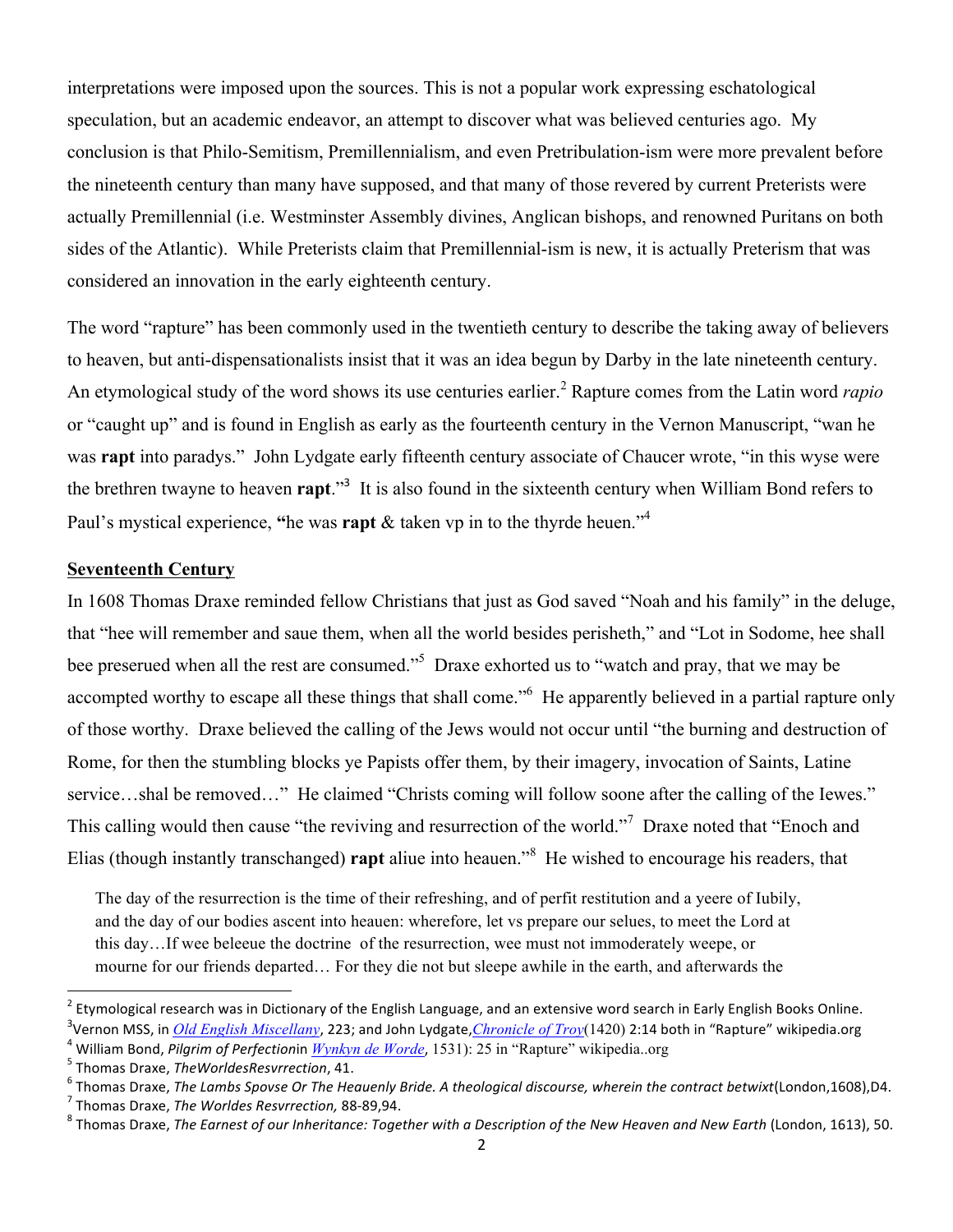bodie shall awake and ascend to glorie: they are nor perished but…shall one day meete together in the Palace and parliament of heauen…our bodies though eaten of the wormes, and comsumed to ashes, shall in due time, be raised up from the death, reunited to our bodies, and be euerlasting glorified.<sup>9</sup>

In a later work of 1615 Draxe warned that we should "make ourselves ready against that day, that we may bee accounted worth to escape al those things that shall come upon the world, and to stand before the Sonne of Man." He concluded by asking God, "after we have suffered a while, and made our selues ready, bring vsvnto, and translate vs into, thine euerlasting Kingdome of glory."<sup>10</sup>

The word rapture appears often in the early seventeenth century, not only for personal mystical experiences, but also for the act of being swept bodily into heaven. In 1626 Barton Holyday wrote that "Elijah suffered a triumph and **rapture** of his bodie."<sup>11</sup>

Joseph Mede believed in two resurrections, but they were before and after the millennium, however his 1627 comment on 1 Thessalonians 4:14-18 used the same illustration on his "first resurrection" as did Darby on the rapture. He connected it to Noah's family lifted up away from the death and suffering on earth.<sup>12</sup> In a single letter he uses the work "rapture" six times, all in reference to the saints meeting the Lord in the air, even claiming that "the Apostle calls this **Rapture**, 2 Thess. 2.1<sup>."13</sup> Although he seems to suggest a post-tribulation rapture, he does give a bit of time between the rapture and return to earth of the saints. Note also his word usage, that those "**translated into the air**" would "be **preserved during the** 

### **conflagration of the earth**":

!!!!!!!!!!!!!!!!!!!!!!!!!!!!!!!!!!!!!!!!!!!!!!!!!!!!!!!!!!!!

After this, our gathering together unto Christ at His coming…The saints being **translated into the air**…and they may be **preserved during the conflagration of the earth**, and the works thereof: 2 Pet. 3.10. that as Noah and his family were preserved from the deluge by being lifted up above the waters in the ark, so should **the saints at the conflagration be lifted up in the clouds**, unto their ark, Christ, to be **preserved there from the deluge of fire**, wherein the wicked shall be consumed.<sup>14</sup>

Joseph Hall, bishop of Exeter in the 1630s spoke of how both Moses and Elijah were taken away to heaven, and that they would return as the two witnesses of Revelation. He then encouraged his readers:

The Saints of God are not lost, but departed; gone into a far Country with their Master, to return again, richer and better than they went. Lest we should think this the Condition of Elias only, that was **rapt** into Heaven, see here Moses matched with him, that died and was buried: And is this the state of these

 $^{9}$ Ibid., 58-59.

<sup>&</sup>lt;sup>10</sup>Thomas Draxe, An Alarm to the Last Judgement. Or An exact discourse of the second comming of Christ (London, 1615), 126,128.<br><sup>11</sup>Barton Holyday, *Three Sermons upon the Passion, Resurrection, and Ascension of Our Savi* 

<sup>&#</sup>x27;episynagoges'.

<sup>&</sup>lt;sup>14</sup> Mede, *Works*, III, 611. [Cited in H. Orton Wiley; *Christian Theology*, chapter 34: The Second Advent (Nazarene Publishing House, 1940); also cited by Thomas Ice, "The History of the Doctrine of the Rapture" The Eighteenth Annual Barndollar Lecture Series].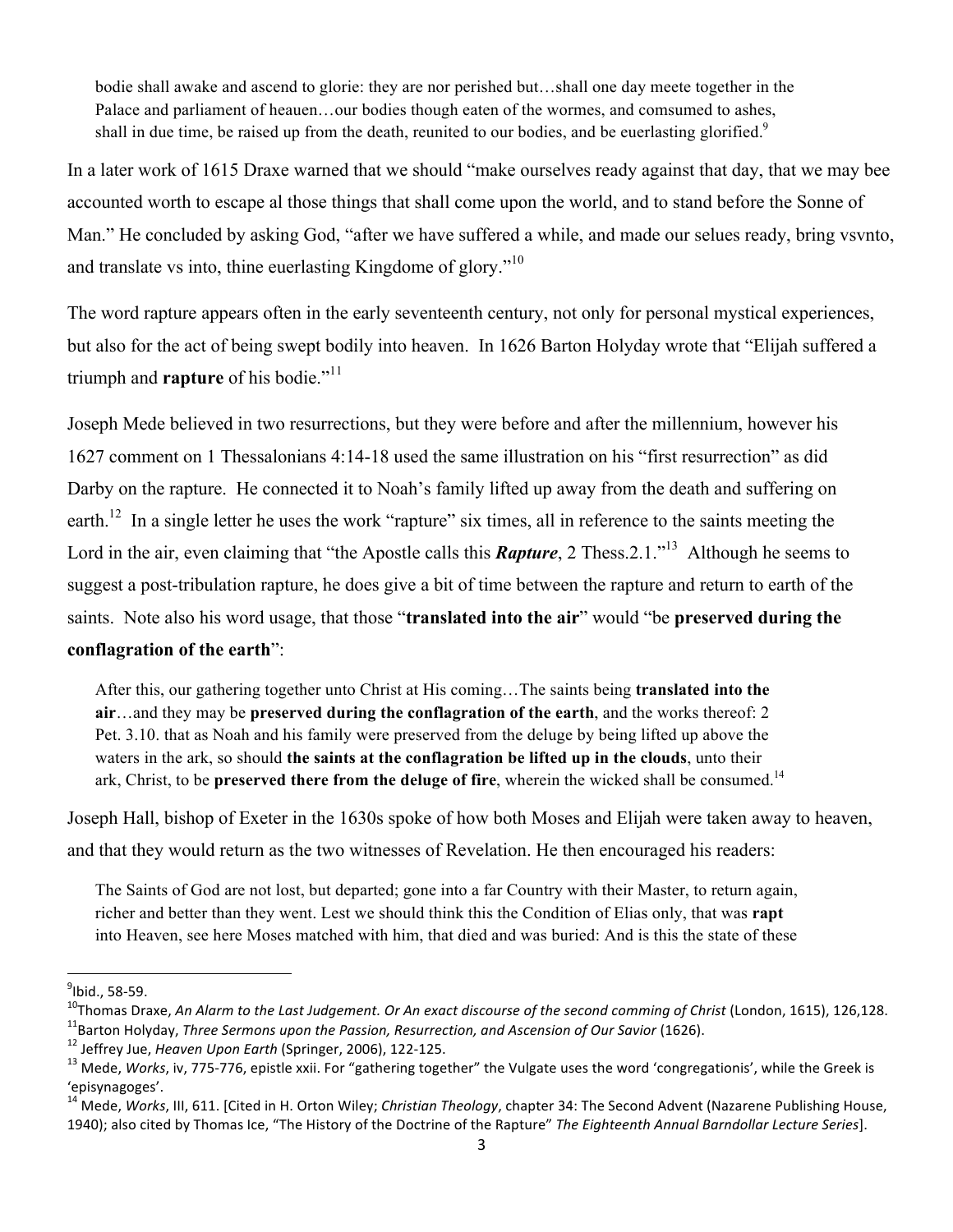two Saints alone? Shall none be seen with him… Oh thou weak Christian, was only one, or two Limbs of Christ's body glorious, in the Transfiguration, or the whole? He is the Head, we are the Members. …when Christ, which is our Life, shall appear, then shall we also appear with him in Glory… We shall not all sleep, we shall be changed… Elias was changed… [Nothing] shall keep us from appearing with him... when the fiery Chariot shall come, and sweep thee from this Vale of Mortality.<sup>15</sup>

In 1642 press censorship was no longer enforced, and a flurry of apocalyptical works were published. Robert Maton immediately published several works, making it likely that he had been working on them since his days at Oxford, but had been unable to publish them.16 In *Israel's Redemption…our Saviours Kingdom on Earth*  Maton believed the resurrection would happen before Christ's coming with his saints to rule on earth, and that the ungodly would be "left behind" to experience the wrath of God in the last days:

When our Saviour comes to reign over all the earth, he comes not alone, but brings all the Saints with him. ...why shall the Saints come with him, but because they have a share in this Kingdome...why shall the elect onely be gathered together and the rest **left behind**…they shall be left, because the good Angels cannot at once assemble them to the place of Judgement, and the Elect to meete the Lord in the Aire, if these things were to be done at the same particular time. And therefore, as I suppose, they shall **be left, either to perish in that great destruction, which shall come upon all Nations that fight against the Jewes**, whom our Saviour shall then redeem: Or to **bee eye-witnesses of Gods wonders** in all Countreys at that time.<sup>17</sup>

In his follow up book *Gog and Magog, or the Battle of the Great Day of God Almightie*, published at the same time as *Israel's Redemption*, Robert Maton wrote of a great invasion into Judea by Gog and Magog. This is the battle of Armageddon where the Kings of the Earth along with Babylon the Great Harlot and Antichrist's forces are destroyed when Christ returns to usher in the Millennium. Maton believed that Ezekiel, Joel, Zechariah and Revelation 16-17

all foreshow one and the same battell… First, because they all speake of a more generall confederacy and combination of the Kings of the world… Secondly, because they all say, that the returning or the Jewes into their owne Land, shall be the occasion of this warre-like assembly. … Thirdly, because they all declare, that the destruction of this great army, shall be in the land of Judea.<sup>18</sup>

Then Maton insisted that the resurrection of the saints needs to be well before this great battle:

Although the foresaid prophecies of Saint John and Zechar. Doe expressely shew, the coming of our Saviour to be at the time of a battell…in the 1 to the Thess. And the fourth Chapter, where it is said, *That the Lord himself shall descend from Heaven with a Shout…* we are told That when the great Day of the Lord's descent shall come, there is to be **a generall security**: *Eating and drinking, marrying and giving in marriage.* And **not warring and fighting**. For if an end of the warres should be made by the

<sup>&</sup>lt;sup>15</sup>Joseph Hall, *The Contemplations upon the History of the New Testament, now complete.Together with...(London, 1708), 96.<br><sup>16</sup> Mark R. Bell, "The Revolutionary Roots of Anglo-American Millenarianism: Robert Maton's<i>lsra* Personal Reign on Earth in Journal of Millennial Studies (1999), 2.<br><sup>17</sup>Robert Maton, *Israel's Redemption* (London, 1642), 60, 67.<br><sup>18</sup> Robert Maton, *Gog and Magog, or the Battle of the Great Day of God Almightie (London*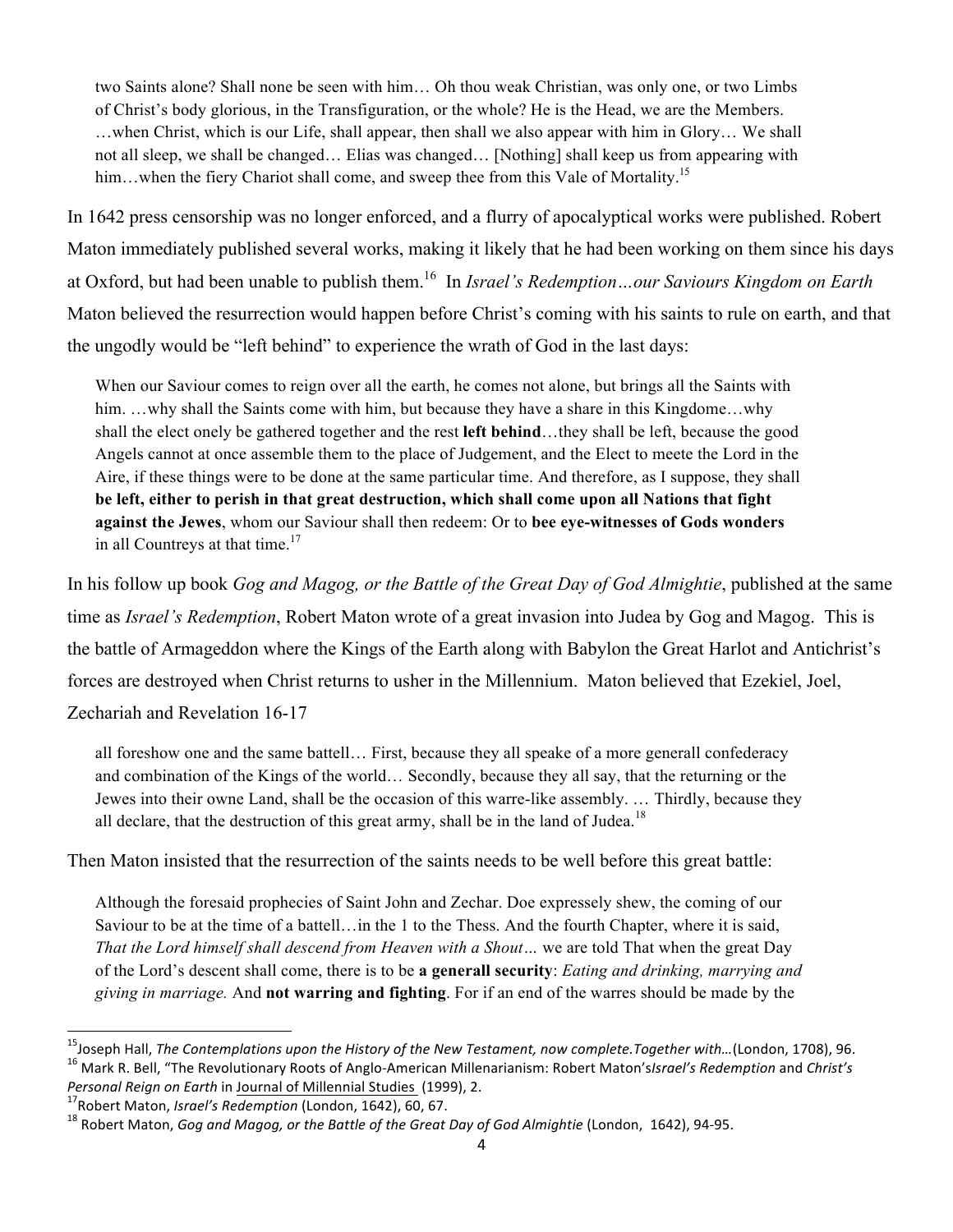Lords coming, how would the faithfull have time here to rejoice, and to give thankes unto God for their greatest enemies overthrow?<sup>19</sup>

Maton saw in the Scriptures "a double resurrection", with believers rising and others left behind:

*The Time is coming, in which all that are in the graves shall heare his voice, and come forth; they that have done good, unto the resurrection of life* (when this time begins) *and they that have done evill, unto the resurrection of damnation* (when this time shall end.) And surely, seeing the same Apostle hath in the 20. Chap. Of the Revel. plainely **recorded this first and second resurrection**; …Saint Paul also thus voting for us. *As in Adam all die, even so in Christ shall all be made alive. But every man in his owne order. Christ the first fruits, afterwards they that are Christs, at his coming.* Now as it is evident, that the word [Order] doth imply a distance of time betwixt the rising of Christ, and of those that are Christs: so doubtless, there being nor intimation of the rising of any others at his coming, besides those that are his; it doth imply **a distance of time too, betwixt the resurrection of these, and of those that are not his**. … And this Apostle elsewhere speaking of the resurrection which is to concurre with our Saviours descension from heaven, hath not a word of the rising of any but of them that are dead in Christ.<sup>20</sup>

Maton expected the Jews to be central to the Promises and Prophecies of the Last Days, involved in both overturning Rome and rebuilding Zion. Although modern theologians claim they can't find anyone like him before Darby, he continued to be quoted throughout the last half of the  $17<sup>th</sup>$  century.<sup>21</sup>

That same year John Archer also expected a resurrection before the return of Christ:

Christ shall come from heaven…that is, **Christ shall visibly appeare, which is not spoken of as the Day of the last Judgement.** For it is **the Time of the Israelites great trouble**, after the first conversion to Christianity. … First, **He will raise up the Saints, which are dead before this his coming…this resurrection is not at the Worlds end**,…that they should rule with him in his kingdom…that they should sit as kings, and rule the Tribes of Israel, which cannot be meant of Heaven, for that is the Fathers Kingdome, and Christs Kingdom ends when the world ends. …they should rule with him in his Kingdom…our Raigning with Christ...<sup>22</sup>

Archer clearly has the return of Christ with his saints a period of time after the resurrection of those saints:

The first thing that Christ will doe, when he comes from Heaven to set up his Kingdom, **he will raise up all Saints who are dead before his coming, therefore he is said to come with all his Saints** *Zach 14.5*. For surely, **as Christ had a middle State betwixt his Resurrection and Ascension for forty days; so shall his Saints have who dye before his coming from Heaven; …but they shall have a middle state betwixt glory and mortality**…yet he said then to come from Heaven, although he had come before, therefore he must have gone to heaven again…God hath approved somewhat proper and peculiar to every Age of his Church and people; …and in this place they are kept till this Kingdome of Christ come...<sup>23</sup>

 $^{19}$ lbid., 110.<br><sup>20</sup>lbid., 118-120.

<sup>&</sup>lt;sup>21</sup> Anon., *Theopolis, or the City of God New Jerusalem, in Opposition to the City of the Nations Great Babylon…whether the natural* Jew is not most concerned in the latter day Promises and Prophecies, especially in the pulling down Babylon, and Building of Zion, as Maton, and others assert... (London, 1672), title page. See also: W.S., *The Glorious Kingdom of our Blessed Lored Jesus Christ on* 

*Earth, Rightly Timed (London, 1693), 7. 22* John Archer, *The Personal Reign of Christ upon Earth (London, 1642), 16-17.* <sup>23</sup>Ibid., 19.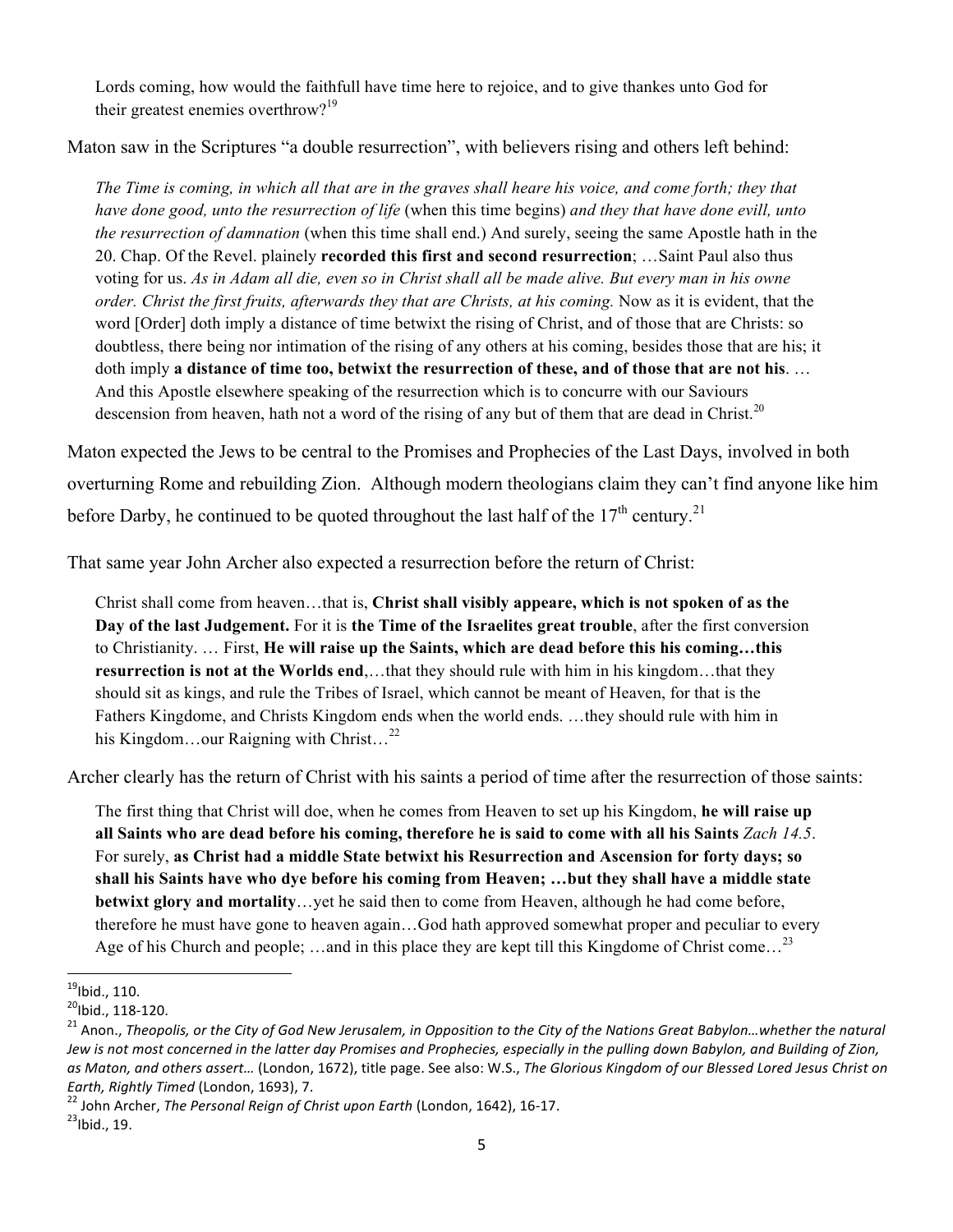Westminster Assembly divine Jeremiah Burroughs taught of great tribulation before the church's deliverance:

The first thing that shall be done in this great day of Jezreel, shall be the deliverance of the Churches from wofull affliction which they shall be found to be in a little before, For so the Scripture tells us, *Dan.12.1.*  that *before this day there shall be a time of trouble such as never was…and at that time thy people shall be delivered*...the Ancients have spoken of this, that though it be a point that seems to be somewhat strange to us, yet it was one of the most ordinariest things that was known in the Primitive times. It was then so generally acknowledged, that I remember Iustin Martyr (who was but 30. Yeers after Saint Iohn) hat such an expression of this, There is no man (saith he) that is of the Orthodox faith in all things, but he doth acknowledge it. And Lactanitius in his 7. Book…shewes that a little before there shall be most grievous times that shall fall out…the Saints they shall be persecuted…great times of affliction wil be before that great day; and it is therefore called *a great day*, because of Gods appearing so gloriously in the deliverance of his Church at that day. … There is a great day for the Church of God, a day of glory… It is a going up, it is a rising, and will rise more and more till it be risen unto the heighth. …search into these truths of God, that so they may be the better prepared to meet Christ their Bride-groom when he commeth. $^{24}$ 

Ephraim Huit (Hewitt), founder the first church in Connecticut in 1639, believed "the comming of the Son of Man in the Cloudes" would save the elect from "trials" and allow the Jews regain their role in God's plan:

- "deliverance from outward trials is expressed by the Lords coming in the clouds…in the deliverance of his Church, from Egypt, and preservation in the wildernesse is described by his riding on the heavens...
- "Secondly, this coming of the Son of Man in the clouds is…some memorable event, not long before the general judgement, whereof it was a foregoing signe, and must therefore teach some other appearance.
- "Thirdly, upon this comming of the Son of Man in the cloudes, the kingdom is given to the Iewes…but upon the Incarnation of our Lord, the kingdom was taken from the Iewes, and given to the Romanes…
- "the summoning of the Elect by the sound of a trumpet…but this trumpet is heard only by the Elect, so that to me it seems to intend some voice, and call of the Lord, whereof the reprobates are incapable:
- "our Lord Mat 24.30. & his beloved disciple Iohn Rev 1.7. do couple this coming of the Son of man in the Cloudes with that holy wailing of the Iewes in their conuersion...Zac 12.10.<sup> $25$ </sup>

Huit paraphrased Daniel 12: 1 "in those days shall the Messiah the Lord and Guardiant of his Church shew his power in the redemption of thy Countreymen, the which times however exceedingly troublous, the like no time ever afforded, nor people endured, yet shall they be delivered as many as be the Lords elected people." Huit went on to imply a partial resurrection prior to the "general judgement and resurrection."

 "In the days of affliction the Lord stands for the defense of his Church. …these things cannot be meant by the generall judgement and resurrection.

- "First the children of Daniel's people onely are delievered, the Iews onely are capable of this rising again, who in the generall judgement have no preeminence.
- "Secondly, this time is a great time of trouble even to them that rise to life, but the state unto which the godly do arise in the generall judgement, is replenished with rest and peace.

 "Thirdly, in this resurrection many shall arise but not all…but in the generall judgement even all shall arise how profane so ever they be."<sup>26</sup>

<sup>&</sup>lt;sup>24</sup> Jeremiah Burroughs, An Exposition of The Prophesie of Hosea (London, 1643), 187-188,194-5.

<sup>&</sup>lt;sup>25</sup> Ephraim Huit, The whole Prophecie of Daniel Explained, by a Paraphrase, Analysis and briefe Comment (London, 1643), 196-199.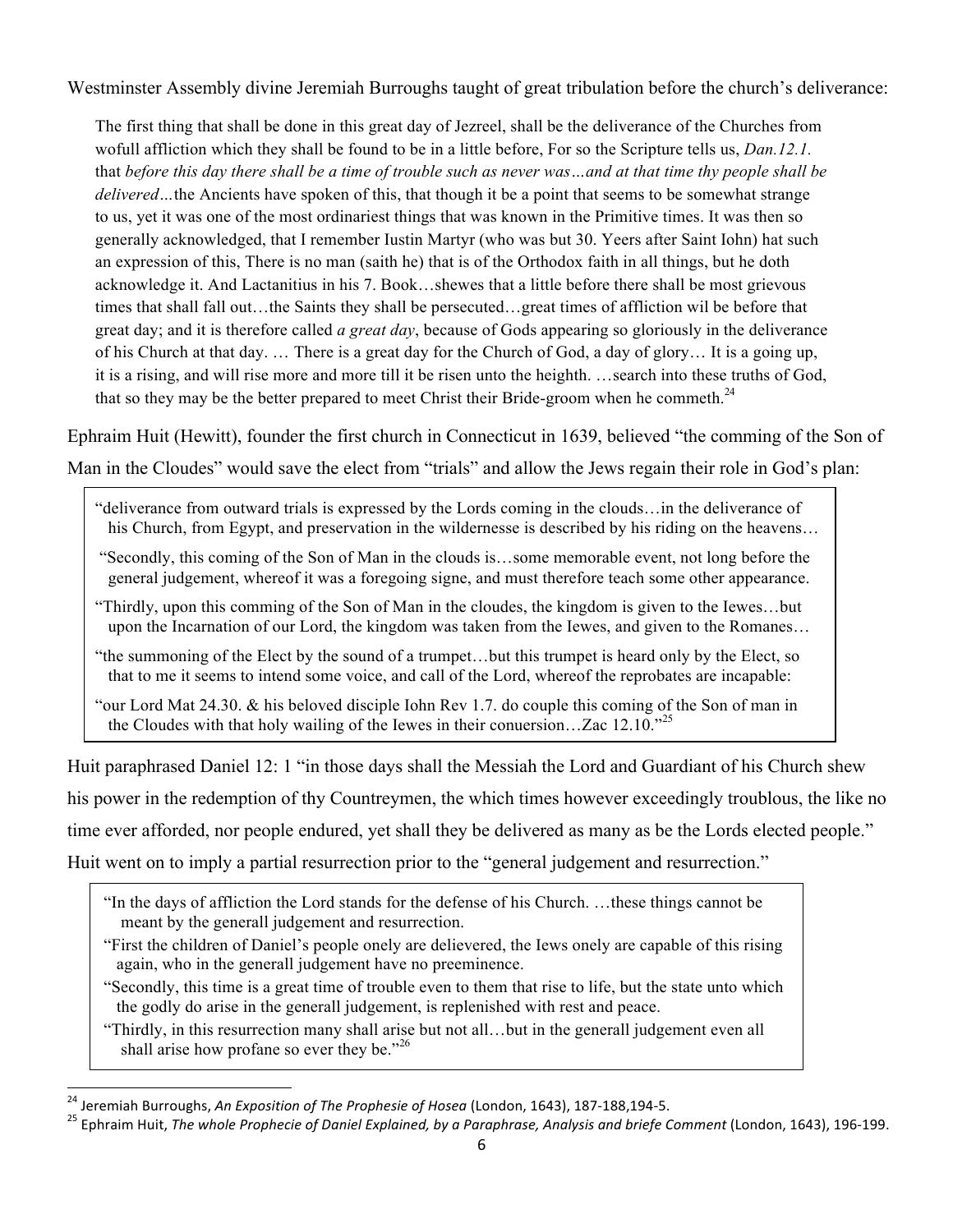Huit then described the invasion of a reestablished Judah by the King of the North and the King of the South, identified as Turks and Saracens. The Jews "in those times of their restore are said to be very troublous," but would be finally saved when Christ and "gods Church as a Bride royally attired descends from Heaven."<sup>27</sup>

Elizabeth Avery in 1647 understood the woman of Revelation 12, who was taken by the two wings of an eagle to safety in the wilderness, to be the true Church rescued from the persecution of the false church. She also understood passages where God would gather his people from around the world (commonly understood as Jews gathered to Israel) and gather them to himself.

he will gather all his from all places whither they have been led captives, as well as out of this Land, which doth more evidently appear to be spiritual Babylon then any other place…**the great Tribulation** which shall befall the Church of God immediately before her deliverance out of Babylon…and her deliverance likewise temporally from the bondage of the creature, the hateful enemies of God; and so the Church shall be secured in that chamber spoken of in *Isai 26*, and the wildernesse*Revel 12*. As well in a temporal sense as in a spiritual, which is **a place of safety…which God will provide as a restingplace for the Saints**: which I say is an undoubted truth, in respect of the judgements of God which are coming on the earth, an utter destruction of the wicked by Sword, Pestilence and Famine.<sup>28</sup>

Avery supports this gathering of saints as a separate event than the actual return of Christ, and from the same passages as did Darby and later Dispensationalists:

Whereas the saints do expect a dissolution of all things at the last days, when *the Son of man shall come in the clouds of heaven with power and great glory,* and all the Saints with him in like manner, who shall be **gathered together** by the sound of a trumpet, as in *1 Cor 15.*And *1 Thess 4* and *5* Chap. … *1 Pet 3.*Where it is said, that *the day shall come as a thief in the night…*those that are risen at the coming of Christ, with those who are risen from the dead, shall be **caught up** into the clouds, to meet the Lord in the air…and accordingly do expect Christ coming in glory spiritually, and all his Saints with him. …thoughts concerning the state of the Saints departed, with those who shall, before the glorious manifestation of Jesus Christ in the flesh…*<sup>29</sup>*

An expectation that the Saints would be taken out of tribulation and protected from the wrath of Antichrist was common in the seventeenth century. Lady Mary Cary believed that "enlargements shall come for the Saints, and they being delivered from the rage of the Beast, shall be preserved wholly from his fury..."<sup>30</sup>

Peter Sterry, another member of the Westminster Assembly of Divines, in *The Clouds in which Christ Comes* (1648) seems to describe as a pre-tribulation rapture:

!!!!!!!!!!!!!!!!!!!!!!!!!!!!!!!!!!!!!!!!!!!!!!!!!!!!!!!!!!!!!!!!!!!!!!!!!!!!!!!!!!!!!!!!!!!!!!!!!!!!!!!!!!!!!!!!!!!!!!!!!!!!!!!!!!!!!!!!!!!!!!!!!!!!!!!!!!!!!!!!!!!!!!!!!!!!!!!!!!!!!!!!!!!!!!!!!!!!!!!!!!!!!!!!!!!!!!!!!!!!!!

<sup>&</sup>lt;sup>26</sup> Ibid., 346-347.<br><sup>27</sup> Ibid., 204, 347ff (second time as pagination error caused a repetition).<br><sup>28</sup> E. Avery, *Scripture-Prophecies opened* (London, 1647), 7-8.<br><sup>29</sup> Ibid., 19,25,36.<br><sup>30</sup> M. Cary, *The Resurrection of*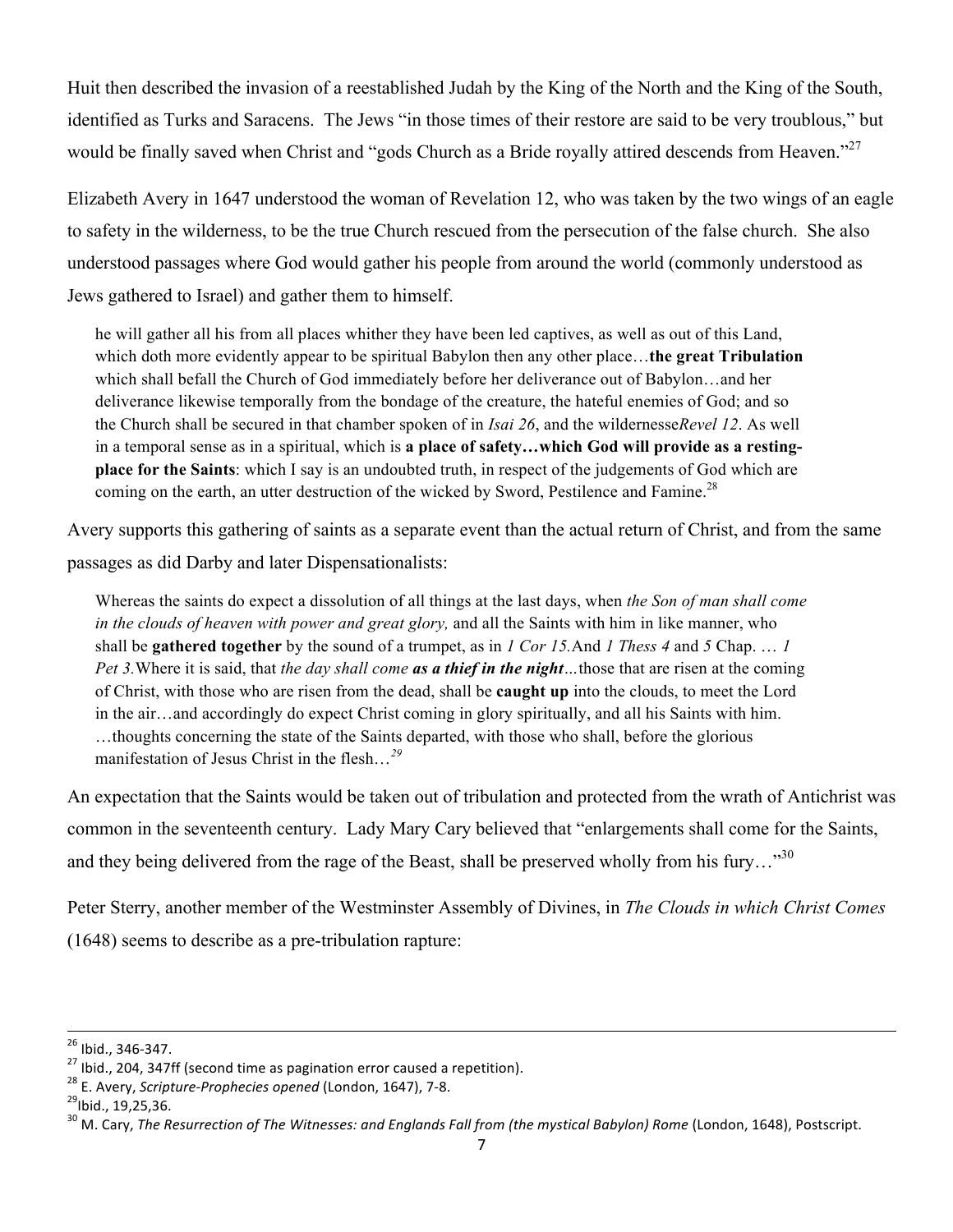This second Coming of Christ, is, as the dayes of Noah. The Lord Jesus in the Spirit shall be both Ark and Flood: An Ark to those which are taken into Christ, lifting them high above all miseries toward Heaven; And [illegible] carrying away insensible Persons, and Scorners [illegible] ing Woe.<sup>31</sup>

Nathaniel Homes is another seventeenth century author who used the word "rapture" for the event in 1 Thessalonians 4. He cited Joseph Mede who wrote twenty six years earlier:

The resurrection of those which slept in Christ, and the **rapture** of those which shall be left alive, together with them into the aire, should be at one and the same time: For the words in 1 Thess 4. v.16,17…may admit a great distance of time… Everyone (or, all mankind) shall rise in their order, Christ the first fruits…afterwards, they that are Christs at his coming… notes a distance of time of above a thousand and a halfe of yeers… Suppose this **rapture** of the Saints into the aire, be to translate them to heaven, …the **rapture** of the Saints into the clouds, to be for their present translation into heaven. …this our gathering together unto Christ at his coming (so the Apostle calls this **rapture**, 2 Thess.2.1.) wee shall from henceforth never lose his presence, but always enjoy it, partly on earth, during his reign of the thousand yeers, and partly in heaven, when wee shall be translated thither. $32$ 

Using a classic Pre-Tribulation argument, Homes wondered why the saints would be raptured into the aire, instead of meeting Christ when he arrives on earth:

What may be conceived to be the cause of this **rapture** of the Saints on high to meet the Lord in the clouds, rather then to wait his coming to the earth. What if it bee, that they may be preserved during the conflagration of the earth, and the works thereof, 2 Pet.3.10. That as Noah, and his family were preserved from the deluge, by being lift up above the waters in the Ark, so should the Saints at the conflagration bee lift up in the clouds unto their Ark, Christ, to be preserved there from the Deluge of fire, wherein the wicked shall be consumed? $33$ 

Homes wrote of a dual resurrection, "Blessed & holy is he that hath part in the first resurrection," which would occur at "a Resurrection…of the deceased beleevers…intimating that the bringing in of the Jewes at the Resurrection of all things would be a very great and glorious businesse..."<sup>34</sup> Homes believes the rapture and the calling of the Jews would happen simultaneously:

The likeliest maine time to make out the true meaning of this Text ["they will look upon him whom they have pierced and mourn" Zachariah 12:10] is the time of the general Call, and conversion of the Jewes yet to come, at the beginning of the Restitution of all things. …this coming is meant of a coming after his Ascension, and yet before the ultimate day of doome…a future thing…it is not intended of his last Act that ever hee will doe, which is the ultimate judgement. BEHOLD implies some eminent coming, and none more eminent than this, for the RESTITUTION OF ALL THINGS. … HEE cometh…IN the clouds. …this coming shall not bee so obscure, as his Incarnation…but he shall come conspicuous and glorious visibly to all upon the earth… Zechary the Prophet, and John the Apostle both prophesie in the aforesaid places of one and the same personal appearance of Christ visibly to the eyes of men on earth after his

<sup>&</sup>lt;sup>31</sup> Peter Sterry, *The Clouds in which Christ Comes. Opened in a Sermon before the...House of Commons (London, 1648), 38.*<br><sup>32</sup> Nathaniel Homes, *ApocalypsisAnastaseos. The Resurrection Revealed: or the Dawning of the Da* 

 $34$ Ibid., 62-3.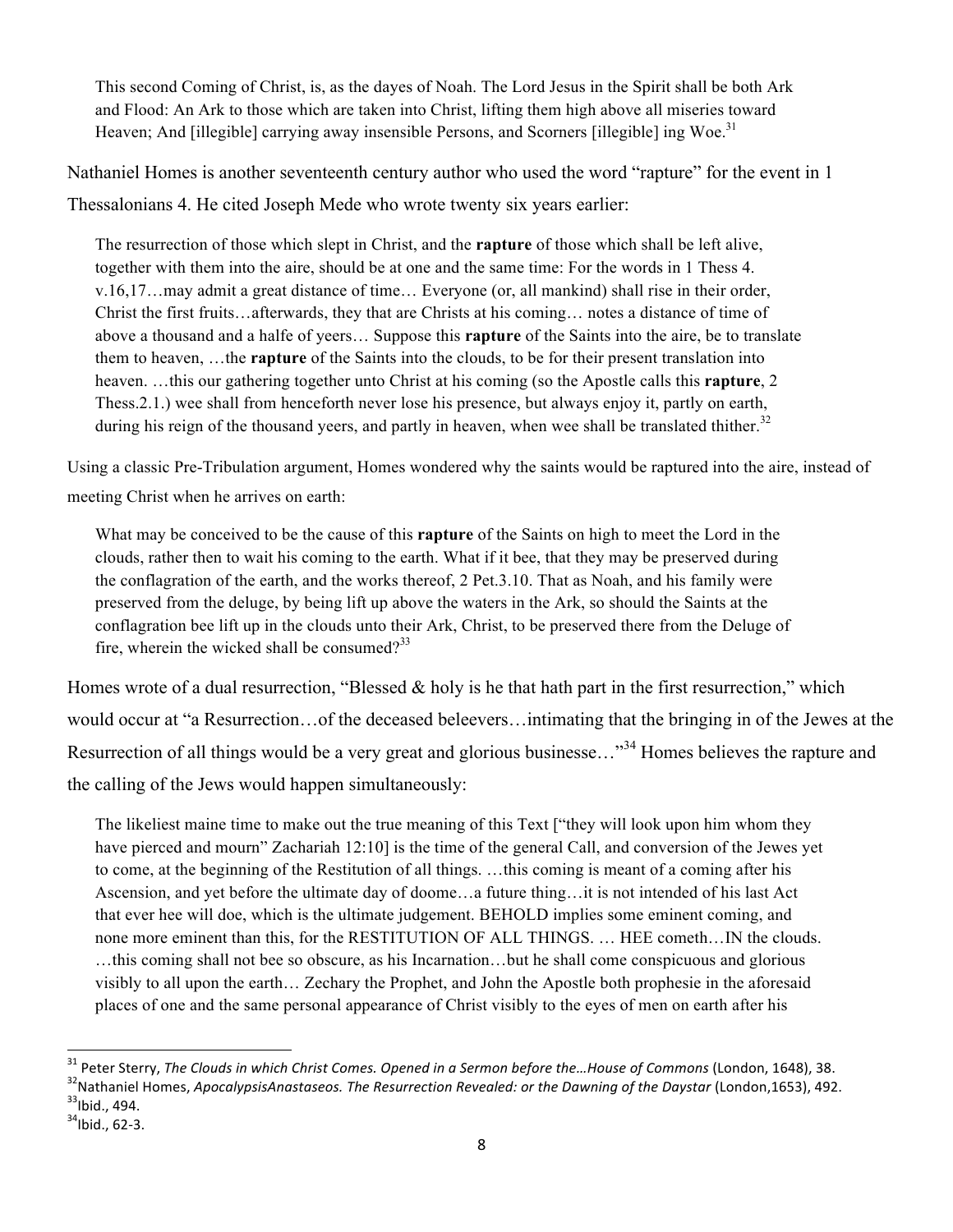Ascension. But this cannot be understood of his appearance at the ultimate day of judgement, because they speak of his pouring out of grace, and giving repentance to the families of the Jewes...<sup>35</sup>

After pages of arguments as to why numerous prophetic events could not have yet occurred, Homes implies a pre-trib rapture and explicitly states a pre-mil scenario, that there would be a "first Resurrection, wherein all the Saints rise; so that the ruine of Babylon, and the raising of the Saints immediately concurre with the sorrow of the one, and the triumph of the other." Homes quoted Mennesseh bin Israel, that the "ruine of Babylon" would allow "the great Restauration" of Israel:

The Israelites after their return into their own Country at the time of their redemption, are not to injoy a full and perfect tranquility, and peace, until the last war with Gog and Magog shall be finished. For it shall come to pass that after the Israelites shall returne into Palestine, that Nation of Gog and Magog shall come to invade…the Holy Land…confirmed by divers places of Scripture. I By Ezekiel, Chap. 37. where the prophet treating of the gathering together… in the 38. Chapter, that this people shall be broken... Secondly it may be confirmed out of Joel, Chapter 3... Thirdly out of Dan. Chapter 12...<sup>36</sup>

William Aspinwall also had a concept of a taking up into heaven, leaving some behind before a great wrath:

If God by some voice from heaven, I mean out of his Churches, say *Come up hither*, Rev.11.12,13. Follow his cal, and fear not enemies; though you see them, & they see you ascend up to heaven, you shall be safe. Some commotion or earthquake wil ensue, but no detriment to you that obey the voice from heaven. The detriment wil be to the enemies themselves... $^{37}$ 

This idea of one last great persecution with the true church protected miraculously by God was also a belief of Archbishop Ussher. In fact, Ussher, renowned for setting the date of creation at 4004 BC was in close contact with Joseph Mede and concurred in this eschatological scheme. Both Mede and Ussher believed there would be 6000 years of human history, then the 1000 years of paradise in the Millennium. After all, wasn't the earth created in six days with God resting on the seventh? According to Mede "one day with the Lord was as a Thousand Years."<sup>38</sup> He cited several church fathers (Irenaeus, Justin Martyr, Cyprian, etc.), as well as rabbinic literature and "That most Learned Prelate and Mirror of Bishops, the Lord Primate of Armagh."39

In 1655, a year before his death, Ussher told Col. George Walker, governor of Derry in the siege of 1689,

That the greatest Stroak upon the Reformed Churches was yet to come; and the time of the utter Ruine of Rome, should be when she thought herself most secure…but the beginning of Sorrows, to what was yet to come upon the Protestant Churches of Christ, who will er'e long fall under a sharper Persecution than ever yet had fell upon them; and therefore look you be not found in the outward Court, but a Worshipper in the Temple, before the Altar; for Christ will measure all those that profess his Name, and call

<sup>&</sup>lt;sup>35</sup>lbid., 80-82.<br><sup>36</sup>lbid., 426-427.<br><sup>37</sup> William Aspinwall*A Brief Description of the Fifth Monarchy, or Kingdome, That shortly is to come (London, 1653), 9-10.<br><sup>37</sup> William Aspinwall<i>A Brief Description of the Fifth Mon* 

Thomas Burnett, Isaac Newton, Robert Fleming, and Isaac Ambrose.

<sup>&</sup>lt;sup>39</sup> Joseph Mede. "Answer concerning a Discourse inferring...That the World should last 7000 years... in *Works*, v, 892, chapter iii.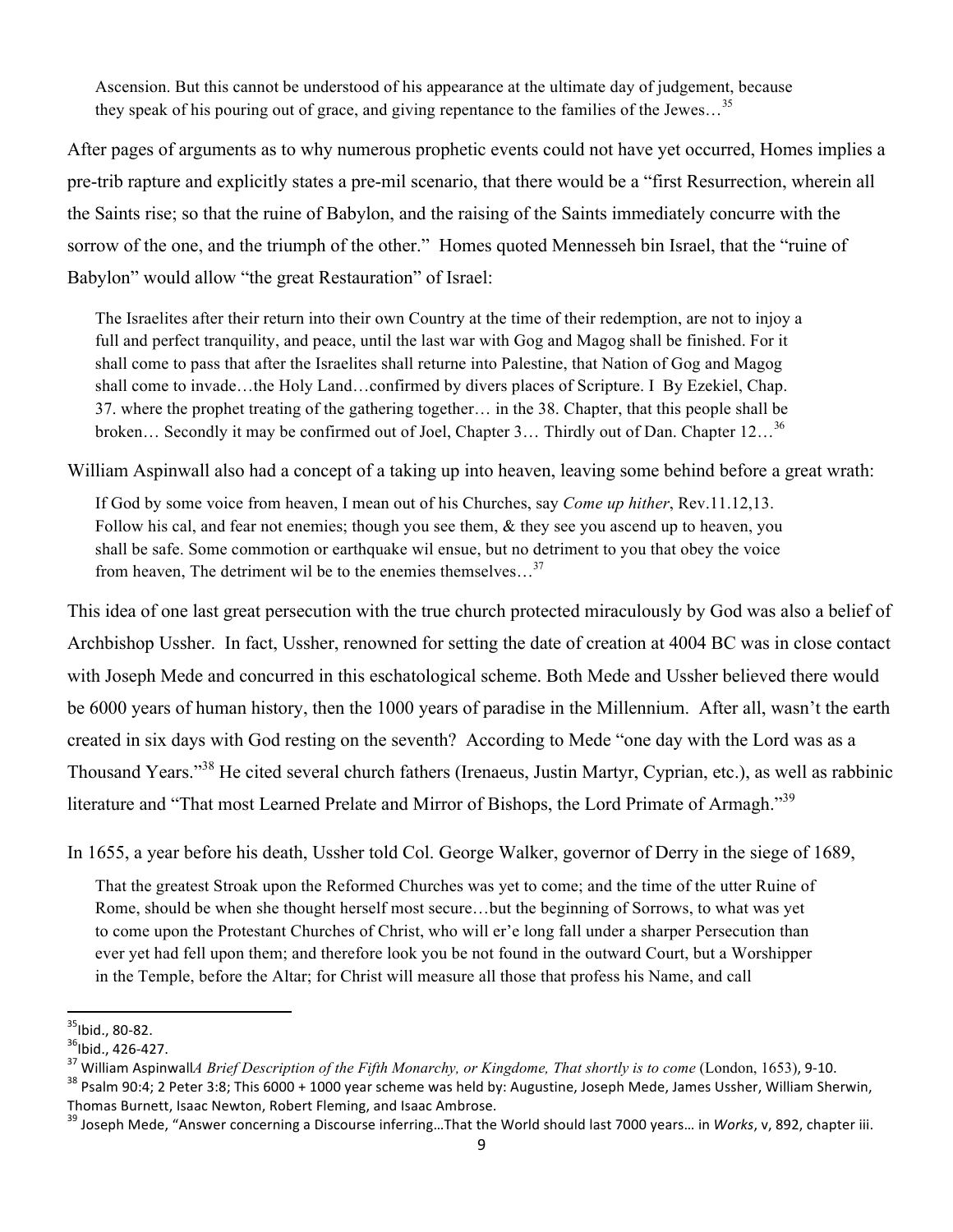themselves his People; and the outward Worshippers he will leave out, to be trodden down by the Gentiles; The Outward court is the formal Christian, whose religion lies in performing the outside Duties of Christianity, without having an inward life and power of Faith and Love uniting them to Christ, and these God will leave to be trodden down and swept away by the Gentiles; but the Worshippers within the Temple, and before the Altar, are those who do indeed worship God in Spirit and in Truth, whose Souls are made his Temples…**these God will hide in the hollow of his Hand**, and under the shadow of his Wings. And this shall be on great difference between this last, and all the other preceding Persecutions; for in the former, the most eminent and spiritual Ministers and Christians did suffer most, and were most violently fallen upon; but **in this last Persecution, these shall be preserved by God, as a Seed to partake of that glory which shall immediately follow** and come upon the Church …**the true spiritual Believers shall be preserved till the Calamity be overpast**. …the Papists were, in his Opinion, the Gentiles spoken of in Rev 11 to whom the outward Court should be left, that they might tread it underfoot; they having received the Gentiles worship, in their adoring Images, and Saints departed, and in taking to themselves many Mediators [insinuating true Christians were not idolaters].<sup>40</sup>

In 1654 Captain John Browne gave a detailed order of events for "the Last Days",

The next thing that was to befall the Churches, was their falling away from the Truth of that Doctrine that was taught them by the Lord Jesus and his Apostles; and that this the Apostle Paul foretells the Church at Thesalonica, that there shall be a falling away before the man of sin would be revealed, 2Thess.2.3…The said falling away ushers in the 3d subsequent thing that we are to treat on, that is the night of darknesse...<sup>41</sup>

which included a pre-tribulation rapture since the 144,000 come after the Church "is taken up",

the hundred fourty and four thousand, who are called Virgins, cannot be said to be the Virgins that attend the Spouse, the Lamb's Wife, seeing that they are **upon the Earth after the said Spouse is taken up**. 42

which is confirmed by an order of events a few pages later, first the rapture then the great tribulation:

Now this Gospel of the Kingdom must be preached in all Nations before that time come…then will follow the calling of the two Tribes of Judah and Benjamin to Jerusalem…and then **the City is built**, which bringing back of the ten Tribes will not be completed till **after the Saints are taken up**, when as before that time **both Jerusalem and the Temple will be built**, and Sacrifice offered…After the calling of the two Tribes for to build and inhabite Jerusalem, the next remarkable thing that will in those days fall out to be, is the rising or manifesting of the Beast, and ten Hornes, or Kings...<sup>43</sup>

The repeated emphasis on world evangelism and Zionism is repeated numerous times by Browne:

Now the Lord's work that is to be done under this seventh Head is, as we have said, twofold: First, the preaching of the Gospel of the Kingdome, Math.24.24. Secondly, the calling home of the Jewes into their own Land (viz. two Tribes, Judah and Benjamin) to build the City of Jerusalem and the Temple.<sup>44</sup>

<sup>&</sup>lt;sup>40</sup> George Walker, *The Protestant's Crums of Comfort: containing...The Learned Bishop Usher's Prophecy, concerning Ireland and the Downfall of Rome, 4<sup>th</sup> edition (London,1700), 108,114-117. An earlier anonymous edition was <i>Strange and Remarkable* 

Prophecies and Predictions of the Holy, Learned, and excellent James Usher (London, 1658).<br><sup>41</sup> John Browne, A Brief Survey of the Prophetical and Evangelical Events of the Last Times (London, 1654), 2-3.<br><sup>42</sup>lbid., 7.

 $^{43}$ lbid., 12-13.<br> $^{44}$ lbid. 37.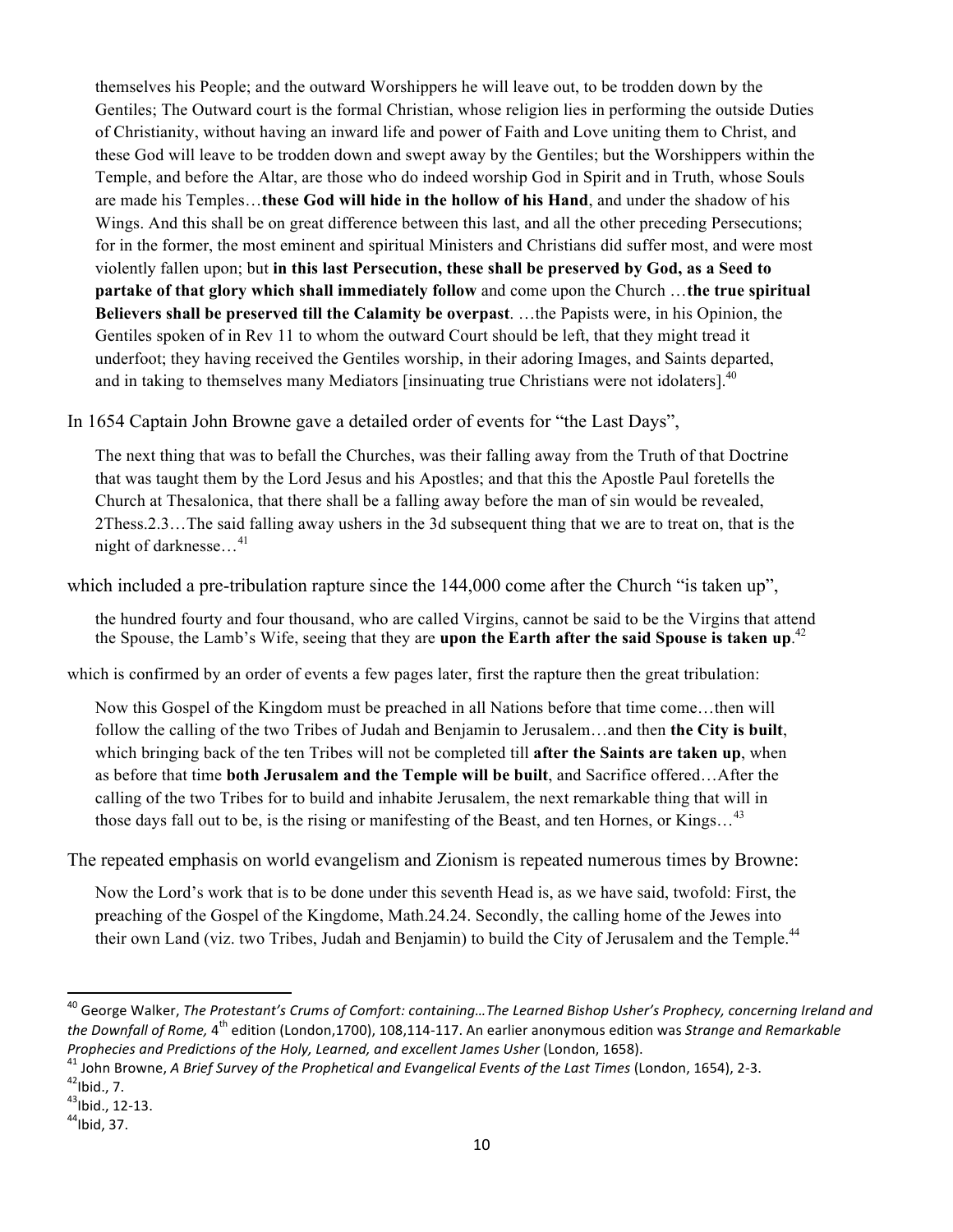And as concerning the calling of the Jewes in this time…as yet they are not so called, nor permitted by the Turks (who have the possession of their Country) to make any habitation there, nor to come thither but as Pilgrims, or to bury the bones of their deceased Friends, which they bring thither from all parts where they inhabit. Secondly, the Scriptures of the prophets doe declare, that Jerusalem must be built in its own place (which now it is not…) …consider of the prophet Zachary's Prophecie…*I will make the Governours of Judah like a hearth of fire…and they shall devoure all the People round about, on the right hand and on the left, and Jerusalem shall be inhabited again in her own place, even in Jerusalem.*<sup>45</sup>

## **Browne's Order of Events of the Last Days**

- 1. "Falling away of the Churches…from the Truth of that Doctrine that was taught them by the Lord Jesus a falling away before the man of sin would be revealed, 2Thess.2.3.
- 2. "the coming forth of the Mysticall Whore of Babylon…The place of her abode…is that great City… whichreigneth over the Kings of the Earth…Rome, the chief Seat of the sixth Head, of Roman Monarchy
- 3. "the image which Nebuchadnezar saw consisting of two legs…this division of the Empire…the Western Empire is afterwards divided into severall Kingdoms…and the Eastern is quite devoured by the Turks…
- 4. "this Gospel of the Kingdom must be preached in all Nations after the falling away of the Churches…
- 5. "then will follow the calling of the two Tribes of Judah and Benjamin to Jerusalem…
- 6. "then the City is built…both Jerusalem and the Temple will be built, and Sacrifice offered…
- 7. "this seventh Head or Government is stiled a Raiser of Taxes…must immediately precede the vile person… this little horn must be the same with the vile person, Man of Sin, and Beast…now is no treasure to be found nor Revenue left to defray the ordinary Charges incident thereunto, much lesse for the maintenance of an Army…
- 8. "John's Beast…shall return…causing them (viz. the Jewes) to be besieged…dayly Sacrifice shall be taken away, and the transgression of desolation…the Sanctuary…trodden under the feet…
- 9. "during the time of that terror will the Church of the Iews (viz. the one hundred and fourty four thousand) fly out of Ierusalem into the wildernesse…
- 10. "the ten hornes and the Beast will arise, before whose power is at the height **the Saints will be taken up** …therefore the more the reason to set upon this most necessary work of preaching the Gospel…
- 11. "bringing back of the ten Tribes…
- 12. "**the hundred fourty and four thousand…are upon the Earthafter the said Spouse is taken up**.
- 13. "The Beast [will] set up the abomination which makes desolate,,,then**the great tribulation** that would immediately follow, such as was not from the beginning of the world to that time.<sup>46</sup>

Browne identifies the ten toes of Nebuchadnezzar's statue, and the ten horned beast of Revelation, and the ten horns of

Revelation 17, in manner quite similar to Hal Lindsay's ten nation confederacy of a united Europe in his bestseller of the

1970s *The Late Great Planet Earth*: "they must arise out of that…Roman Monarchy."<sup>47</sup>

To further confirm "the taking up of the Saints" is a separate event from Christ's return, Browne describes:

What the ten Horns and Beast will doe before and **after the taking up of the Saints**. First, before the taking up of the Saints, the ten Horns will arise, and hate the Whore, and make her desolate …and destroy her, before they give up their power unto the Beast. Secondly, As to

 $45$ Ibid., 39.

 $^{46}$  Ibid., Point 1/page 2; Point 2/pages 9-10; Point 3/page 31; Point 4/page 12; Point 5/page 13; Point 6/page 13; Point 7/page 32-34; Point 8/page 43-44; Point 9/page 45; Point 10/page 7,13,39; Point 11/page 13; Point 12/page 7; Point 13/page 46.  $^{47}$  Ibid.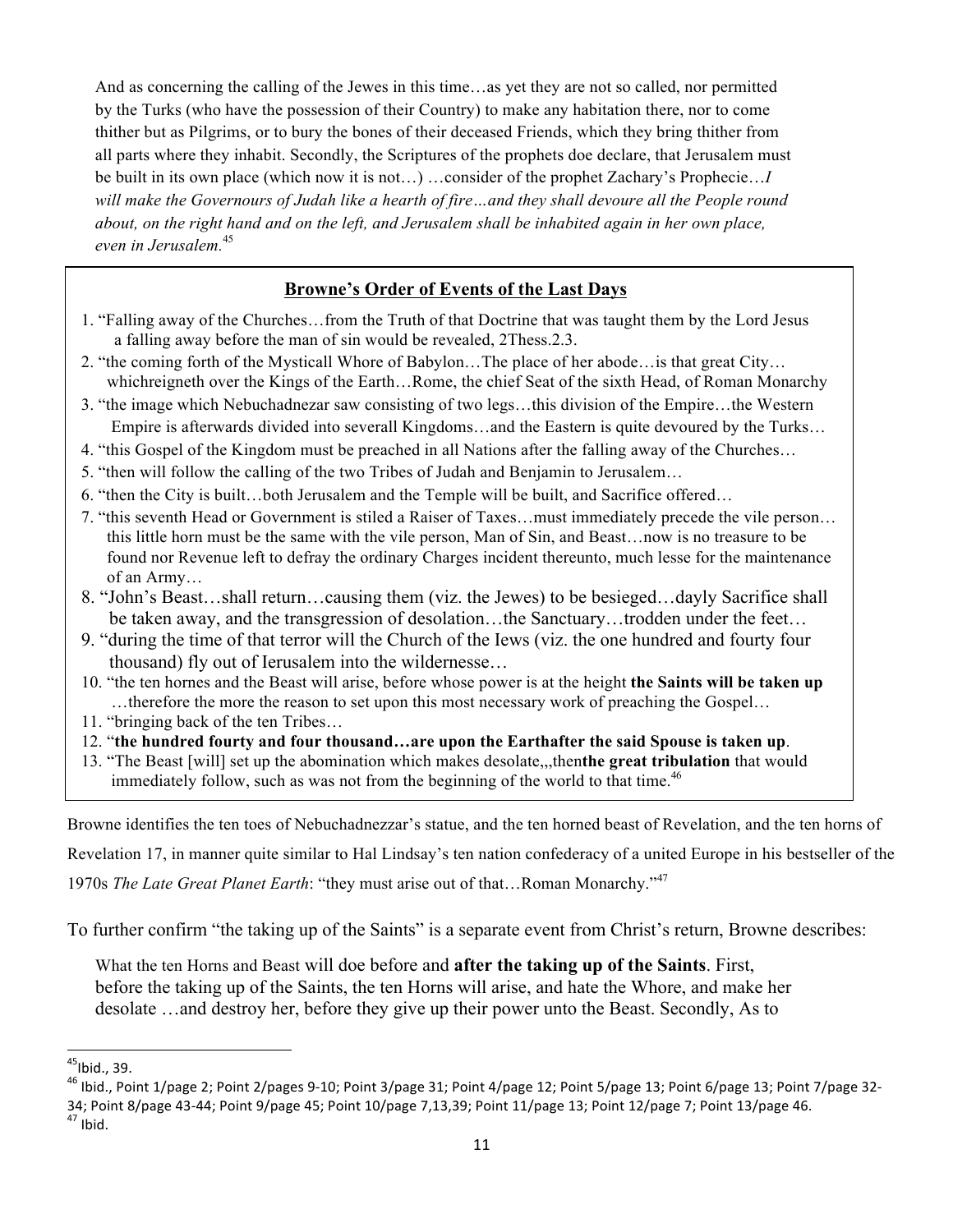what the Beast will doe. First, before the Saints are taken up, …he shall make warre with the King of the South (the Ægyptian Prince)…but afterwards they shall be reconciled seemingly, for they shall talk of deceit (or speak lies) at one Table, and both set their hearts to doe mischief…his heart shall be against the Covenant (or people of the Jewes, with whom he had before made a League) …his evil thoughts will then begin to work against them, according to Ezekiel's Prophecie in his 38. Chapter 10,11,13. For this Gog…will evidently appear to be this vile Person or John's Beast, if we compare Ezek.38…with the 19. Revel.17,18.) At the time appointed he shall return …causing them (viz. the Jewes) to be besieged, as he passeth through their Country… So that know will begin to be fulfilled another part of Daniel's Prophesie, who saith in his 8. Chapter 13,14. That the time that the dayly Sacrifice shall be taken away, and the transgression of desolation, to give both the Sanctuary and the Host, to be trodden under the feet, shall be two thousand three hundred days…before the end of the vile Persons raign be. …**during the time of that terror** will the Church of the Iews (viz. the one hundred and fourty four thousand) fly out of Ierusalem into the wildernesse.<sup>48</sup>

There is also a substantial period of time between when "the Saints are taken up" and the end of the Beast's reign, wherein the Beast or Antichrist will conquer Jerusalem and Judah, "utterly rooting…the Jews out":

And now we come to declare what he (the vile Person or Beast) will doe **after the Saints are taken up**; that is, he and his Army, after a short space, will recover their Spirits again, and being impowred by the devil he takes Jerusalem…And **then he will set himself in the Temple of God, and exalt himself above all that is called God**, 2Thess.2.4. and Dan.11.36…now persuaded, by the Dragon and the vile Person, to joyn with him, in utterly rooting out this people of the Jews out of that plentifull Country… And now we apprehend will be the time, when all the world will wonder after the Beast, whose deadly wound by a Sword was healed…set up the abomination which makes desolate,,,then would be the time that they [Jews] would have most need to fly [to the wilderness], in regard to **the great tribulation** that would immediately follow, such as was not from the beginning of the world to that time. <sup>49</sup>

Browne believed in a Premillennial, mid-tribulation rapture:

the holy City shall they tread under foot two and fourty months [3½ years]…in the midst of the week [in the middle of seven years] he shall cause the Sacrifice…to cease…and they [Jews] shall be given into his hands until a time, and times, and the dividing of time  $[3\frac{1}{2} \text{ years}]...$  So that from the time of **the Saints being taken up**…to the time that the Beast and the false Prophet will be taken alive and cast into the lake of fire, and the said Devill or Dragon bound up with a chain, will be a short time… So that the longest time of the Prophecies concerning him, for **the said time of the Saints being taken up, to his end, will not be four years.** A short time in respect of eternity, but a long time in respect of **the miseries and plagues that will fall upon the Inhabitants of the Earth**. 50

Throughout the narrative, Browne tried to show how these prophecies must be future, arguing against the Preterist position that they occurred before or during the time they were written. For example, he insists that the abomination of desolation must be future as Antiochus Epiphanes a Seleucid (Alexander's successor state in Asia) set up a statue of Zeus in Jerusalem, while Revelation says the Beast set up a statue

<sup>!!!!!!!!!!!!!!!!!!!!!!!!!!!!!!!!!!!!!!!!!!!!!!!!!!!!!!!!!!!!</sup>  $^{48}$ Ibid., 43-44.<br> $^{49}$ Ibid., 45-46.<br> $^{50}$ Ibid., 47.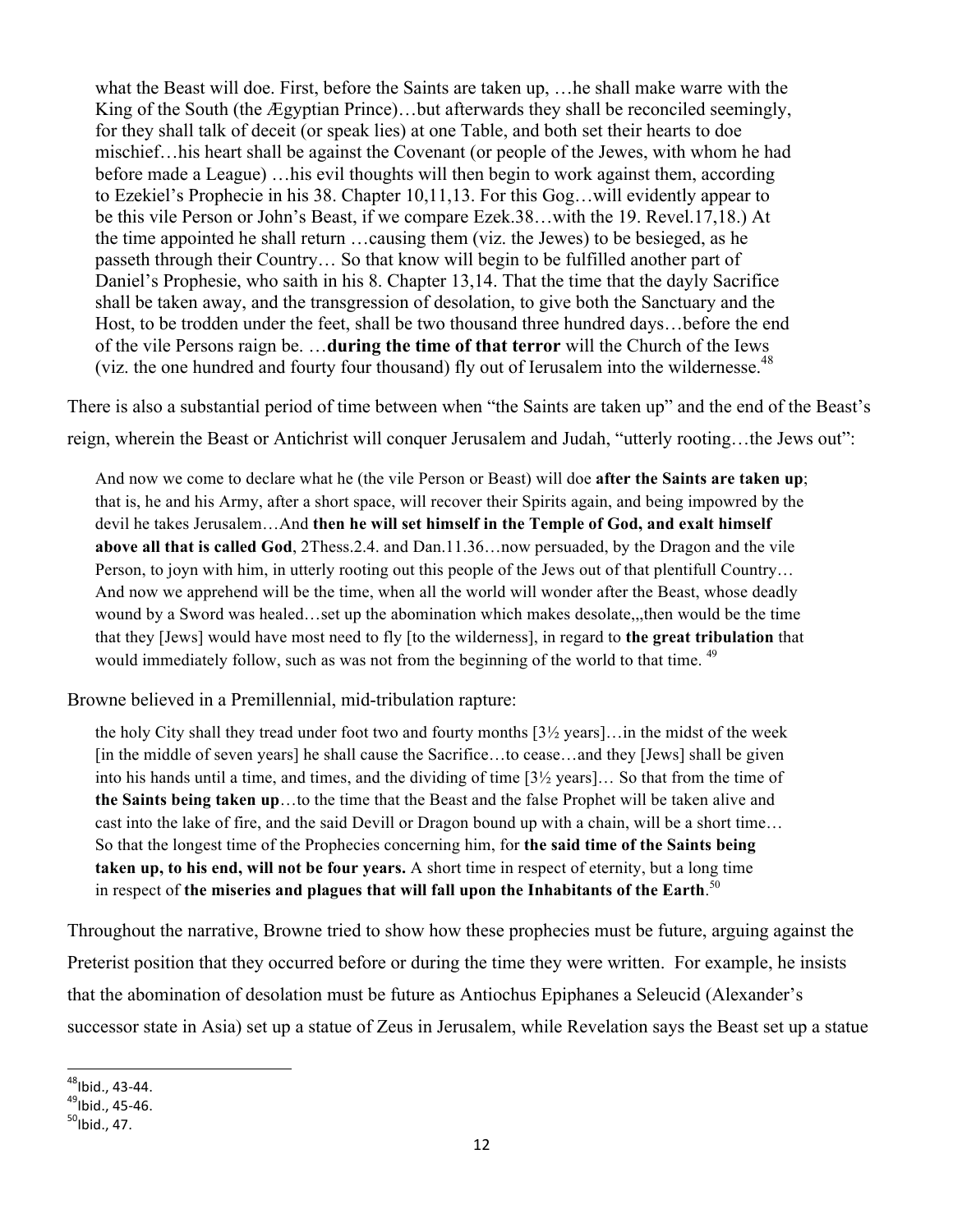of himself. He also insisted that both Jesus in Matthew and John in Revelation described the event as future, while Antiochus lived two hundred years before both Jesus and John.<sup>51</sup> Note how similar his use of Ezekiel, Daniel, and Revelation coincides with every dispensational author of the twentieth century. What he writes just as easily could have been said by Joel Rosenberg last week. Those who ridicule Dispensationalism as something new need to read the eschatological Puritans of the seventeenth century. As the author of Ecclesiastes wrote, there truly is "nothing new under the sun."

In James Durham's commentary on Revelation, published in 1658 he noticed an order to events. He noticed that chapter 19 began with "*After these things*, implying not only the order of John's seeing, but the order of succeeding, to wit, after Rome's destruction, and the lamentation of her friends, this Song ariseth." Durham called it "The Song of the Saints, or Church", which was "Alleluja<sup>52</sup>...the Lord God omnipotent reigneth."

The reason is twofold… 1. *For the marriage supper of the Lamb is come.* … 2. As it is consummated and perfected at the end, when the Queen is brought to the King, and abideth with him forever. …in Scripture there is a threefold Resurrection. 1. By the gospel... Secondly, at the end, which is general, as the first is particular. 3. When the Jews and Gentiles shall come in together… So may we consider the Churches marriage with Christ, which is the same with the Resurrection…the Churches eminent step of glory unto, and readinesse for her marriage… Her being made ready, is, her being made suitable and fit for such a work and Bridgroom, to wit, with the wedding garment…*clothed in fine linen, clean and white*…<sup>53</sup>

### **Durham's order of events**

- 1. Antichrist Rome's destruction, her people lament, but the Saints sing "Alleluja"
- 2. Preparation for the Bride (Church): the first resurrection, "clothed in fine linen"
- 3. The Lambs order and army…after the Lambs marriage…a flourishing Church, able to send out Armies... not only Angels and Saints glorified; but such of the Church, as are arrayed...<sup>54</sup>

John Birchensha believed that the 1260 day/years of Daniel ended in 1641, marking the beginning of the Great

Battle of Armageddon, which he understood to be the English Civil War, when the Saints began to fight back against the forces of Antichrist.

During which time the world will be full of Great Troubles, and the Lord in this Age, as in former times, will punish the inhabitants of the earth, because with many **Tribulations**, they do continually afflict and persecute the people of the most high God.<sup>55</sup>

Birchensha believed that when things seemed to be at their worst, then the rapture takes place, then a tenth of those left behind convert and the Jews return to their own land

**The dead shall be raised, and the inhabitants of the Great City**, that is, some of them which did slay them, **shal behold them when they ascend into heaven in a Cloud**, with the believing Gentiles. … A

 $51$ Ibid., 46.

<sup>&</sup>lt;sup>52</sup>James Durham, *A Commentarie upon the Book of the Revelation* (Edinburgh, 1658), 689.<br><sup>53</sup>lbid., 691.<br><sup>54</sup>lbid.. 699-700.

<sup>&</sup>lt;sup>55</sup>J[ohn[ B[irchensha], The History of the Scripture (London,1660), iii,80.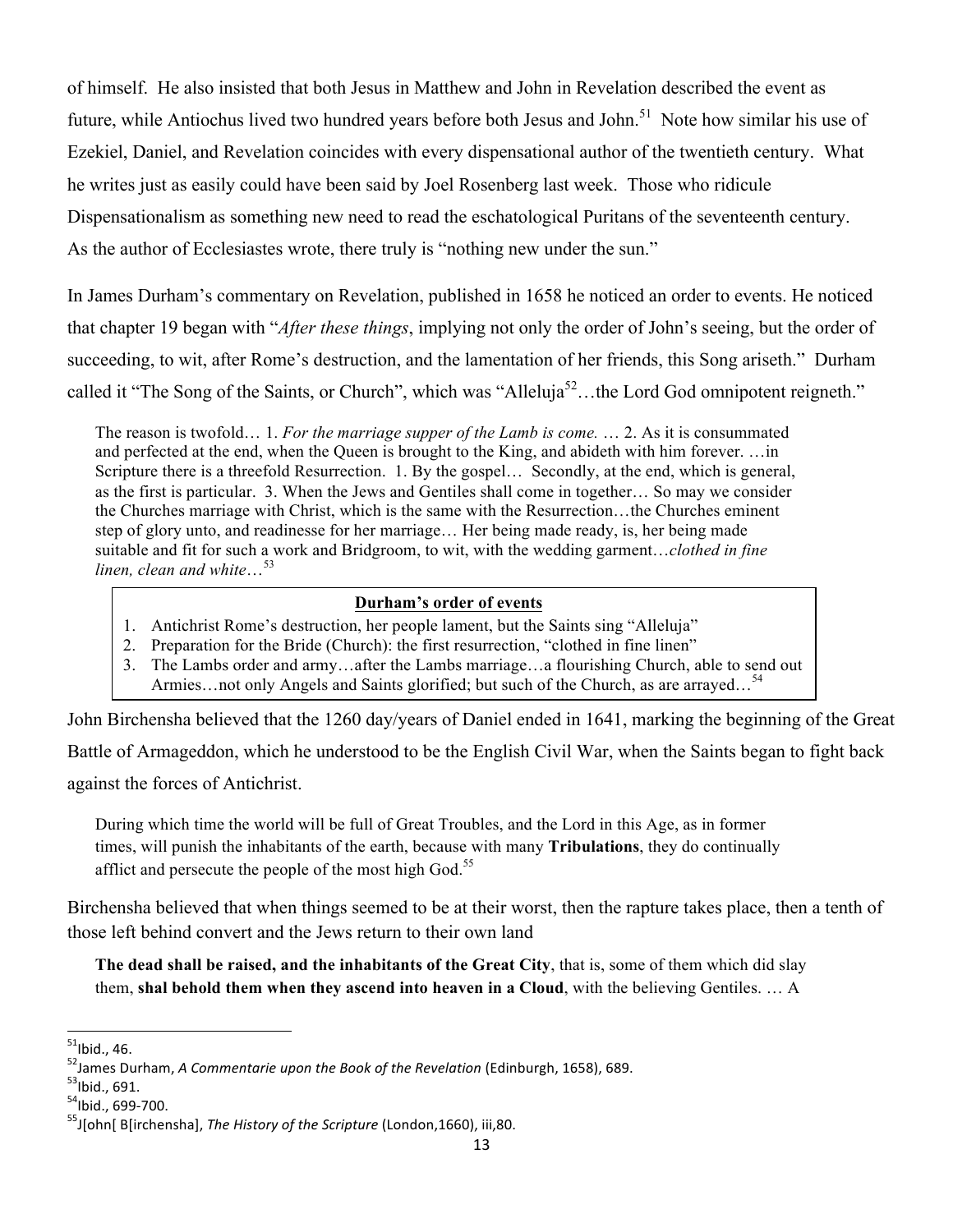tenth part of the Great City (who lived in the ten Kingdoms) will leave the great Whore; partly abhorring her cruelties, partly **seeing the mighty wonders of God in raising the dead**, and partly foreseeing **the judgements ready to fall upon the Babylonish and Papal Empire**. And…**the Lord will put it into their hearts of the Jews** (having seen the sign of the Sonne of Man in Heaven, and being **convinced that their Messiah is come**) to imbodie, in order to a **journie into their owne Land**. 56

According to Birchensha, Babylon, which he saw not just as a single city but as the entire system of

worldliness, will be destroyed after the rapture:

The Saints, the believing Gentiles, who inhabit in her [Babylon], but by the goodnesse of the Lord, they shal be taken up in the Clouds to meet the Lord, and the converted Iewes and Gentiles shal have time and hearts given them to go out of Babylon. …Ye people of the Lord, who shal be converted when ye see the wonderful things that Christ wil do, and are not destroyed in Babylon...<sup>57</sup>

Then the time is prepared for Armageddon:

All Nations shal be brought against Jerusalem to battle; for Wars wil be among the Turks, as wel as among those who are called Christians; and the spoile shal be divided in the midst of Jerusalem: and the City shall be taken, and the houses spoiled, and the women defiled, and halfe the City shal go into Captivity… But the Heathen shal not long possesse the Holy City: For now the Lord wil come to give his Saints possession of their own Land: And he wil come with All his Saints…and those nations that shal gather together against Jerusalem shal be destroyed...<sup>58</sup>





 Charles Hammond's *Timely Warning-piece* (1660) Samuel Smith's *Last Great Assize* (1701) *[notice Christ at the top, the angels with the trumps of God, and the dead rising out of their graves]*

 $^{56}$ Ibid., iv,61-62.<br> $^{57}$ Ibid., iv,83.

 $58$ Ibid., iv, 98-99.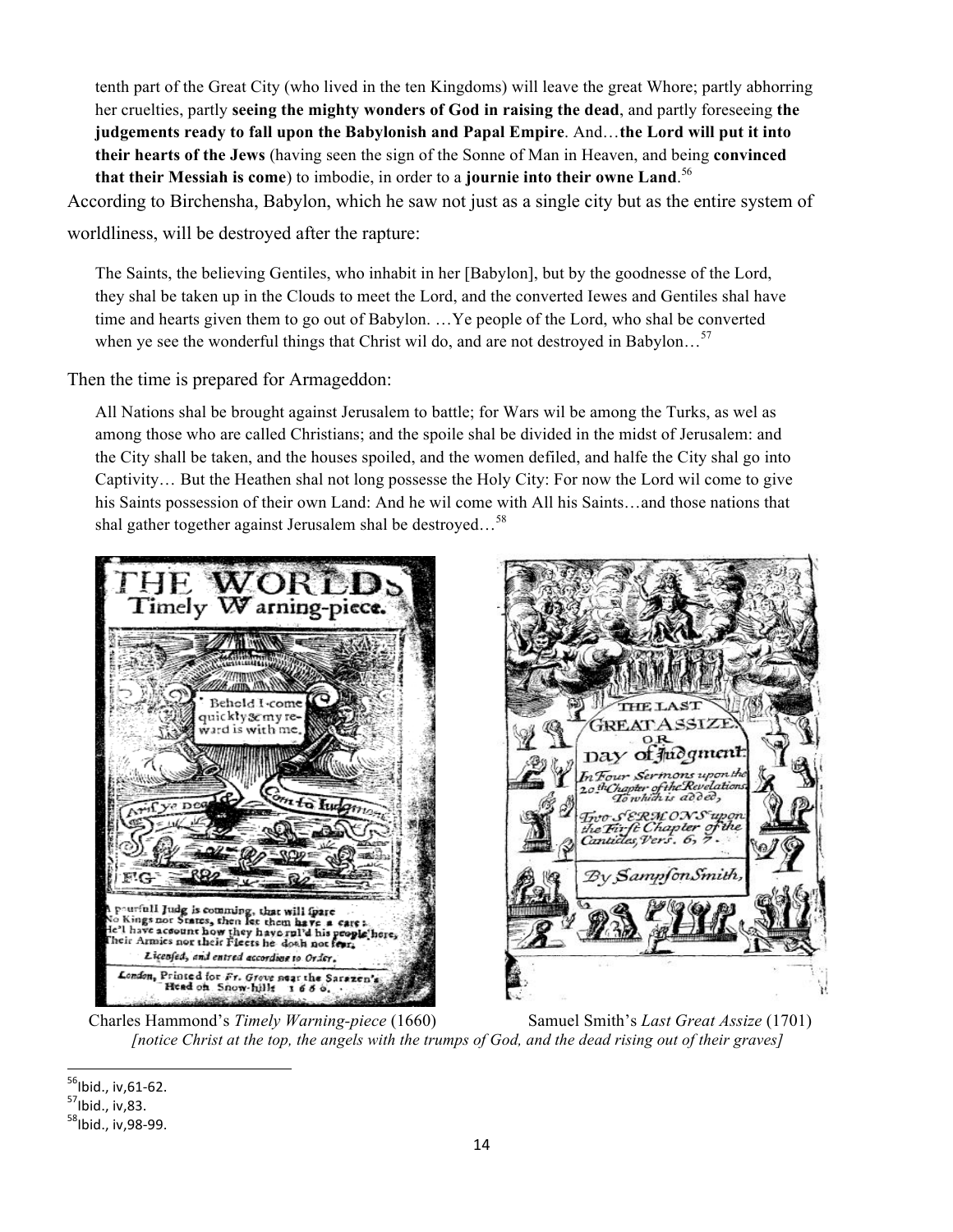Birchensha also mentioned that at Christ's coming "he shall Triumph over Palestina…he shall cause his people to take them Captive whose Captives they were…"59 Although he set the destruction of Babylon at 1666, and the rapture shortly thereafter, the final coming of Christ to Jerusalem and the battle of Armageddon would not be until  $1702^{60}$ 

William Sherwin used the word "rapt" in 1665 in *Eirenikon*: "the Saints…jointly at the sounding of that last Trumpet at the end of the world shall be changed in a moment, at the twinkling of an eye…be **rapt** up to meet Christ in the air…"61 While anti-dispensationalists will insist that the rapture was invented by Darby in the nineteenth century, the evidence from the seventeenth century shows otherwise. Anti-dispensationalists ask how Christ could come multiple times before and after the Tribulation, but Sherwin had no trouble with:

**Several sences of Christs coming**…whether it be understood mystically or personally…the coming of Christ is taken in several places, since his Ascention into Heaven. **First, It is taken spiritually for his gracious coming unto his faithful and obedient Servants**…'If any man hear my voice, and open the door, I will come in to him'...to St. Paul, at his conversion...to his Apostle John in a vision…when he began to give the Revelation to him…It is taken again for his wonderful powerful, appearing, and glorious coming…and **Lastly, his coming is taken for the last great day of Judgement…<sup>62</sup>**

Sherwin was confused about the order of events in the last days and tried to sort out the incongruities. He saw some passages supporting a removal of the righteous before the destruction of the wicked, and other passages which implied the wicked would be removed first:

Some Scriptures speaking of the end of the world, *Lo I am with you to the end of the World, Mat.28. ult.* and so the parable of the Tares, *the Harvest is the end of the World*, seemed to oppose any new way of **dispensation**, but setting against those Texts…at the end of the fourth Monarchy…which evidently agree with the times of the seventh Trumpet…the order of proceeding seems contrary to the last destruction, for here the Angels must first gather the Tares, and bind them in bundles and burn them, before the Wheat be gathered into the Barn, the true Church; but at the last judgement, when Heaven and Earth…shall be burnt…Christ by a change before**, in an instant delivers the faithful then alive, from that temporal destruction, and the ruine of the Antichrist**… The examples of the Flood in Noahs time, and the destruction of Sodom and Gomorrah in Lots time are instances, in which were the taking away of the ungodly men...<sup>63</sup>

Sherwin closed *Eirenikon* in words similar to Darby's 200 years later, even including the word "rapture":

he will raise all his people that then sleep in the grave, to raign on earth with him, till the great multitude of their fellow-members be come in. This Doctrine many of the ancient Fathers acknowledged …Justine

<sup>&</sup>lt;sup>59</sup>lbid., iv,36-37.<br><sup>60</sup>lbid., iv,100-106.<br><sup>61</sup>William Sherwin, *Eirenikon: or a Peaceable consideration of Christ's Peaceful Kingdom on Earth (n.p., 1665), 40.<br><sup>62</sup>Ibid., 40-43. <sup>63</sup>Ibid., 46-47.*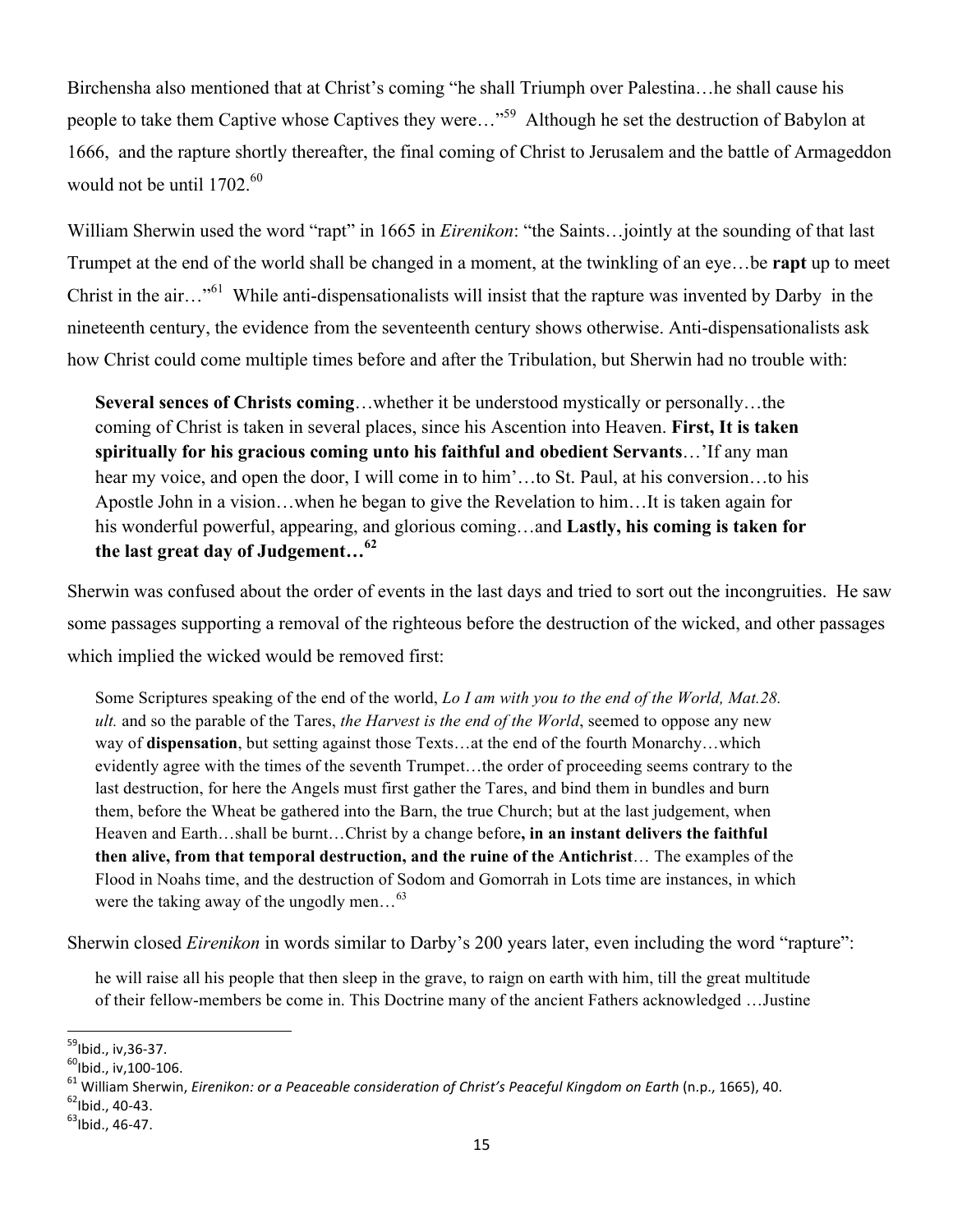Martyr…Irenaeus…Tertullian…even Augustine sometime held it, though by the subtlety of Satan, forgeinglyes to asperse the Millenary opinion, and stirring men up to foist in offensive errours…in these latter times hath again discovered it, after so many hundred years of its lying hid for the most part in the Church, to be a doctrine really embraced by his faithful people [who] will doubtless certainly know, that upon their **rapture** to meet Christ, they shall be perfected in glory evermore in heaven.<sup>64</sup>

The following year Sherwin wrote *Ecclesiases…Or, the Everlasting Gospel* speaking again of the rapture, "he will raise and change, and rap up all his Saints on the sudden, in a moment, in the twinkling of an eye, to meet him in the air…"<sup>65</sup> In 1671 he continued to use the word "rapture" for the resurrection of the saints:

When the sounding of the last Trumpet will be heard, and the change, resurrection and **rapture** of all the Saints living, remaining, and dead, will in a moment or twinckling of an eye be accomplished...<sup>66</sup>

That same year Sherwin published *The Coming of Christs glorious Kingdom* in which he believed "we may expect Christs coming very shortly" and insinuated that those not having sufficient piety may be left behind:

Offer this caution to all serious Christians, to take heed lest (as Israel of old entered not into Canaan because of unbelief) that their unbelief [if not their slighting of these divine truths] cause not Christ in displeasure to bring them late into the New Jerusalem state at the first blested Resurrect.<sup>67</sup>

A contemporary of Sherwin's, Thomas Vincent, also expected the coming of Christ at any time. In Christ's Certain and sudden Appearance to Judgment, written just five years after his ejection in 1662 from his London parish by the Stuart Restoration for being a Puritan, Vincent saw the London Plague of 1665 and London Fire of 1666 as the wrath of God being poured out in the last days. Vincent expected that at any time Christ would return to set up his earthly kingdom.<sup>68</sup> He went on to cite the same passages Darby cited on the rapture at the return of Christ (1 Thessalonians 4:16; Matthew 24:31; John 5:28; Revelation 20:13), stressing a bodily resurrection, that souls "shall find out their own bodies."<sup>69</sup>

Vincent warned "the wicked alive on the earth at the second appearance of Christ" that when they see

the righteous…suddenly **caught up together in the clouds** to meet the Lord in the air; which sight will be fearful and amazing to them, when they perceive themselves to be **left behind**. … O the fear and trouble which will be upon the spirits of those unbelieving Christ-less, grace-less sinners, whose abode shall at that day be amongst the believers, and some of them linked in the nearest relations to them, when **their believing relations shall be caught away from them**, and carried up into the air, with the rest of the glorious train of Saints, when **themselves shall remain below upon the earth**… Friends will be together at that day as at other times, not expecting Christ's coming… Suppose that the heavens should just now open and you should hear the sound of the last Trumpet, and Jesus Christ

<sup>&</sup>lt;sup>64</sup>lbid., 107-108.<br><sup>65</sup> William Sherwin, *Ekklesiases, Protos&EskatoesThe First and Last Preacher. Or, the Everlasting Gospel (n.p., 1666), preface.<br><sup>65</sup> William Sherwin, <i>A Scheme of the whole Book of the revelation of*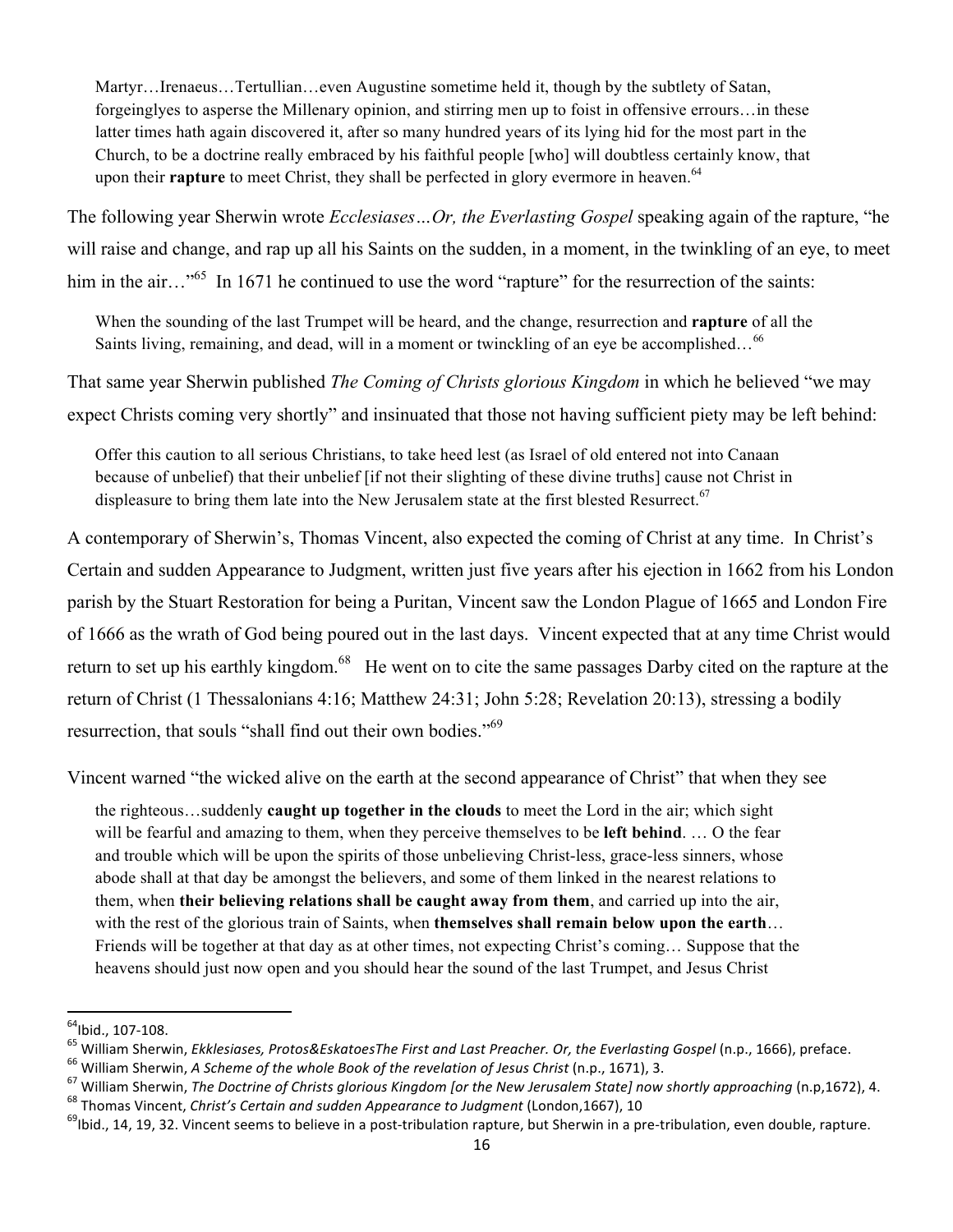should descend …all you that are impenitent and unbelievers, would be **left behind**: and think what **terror would fall upon you**… O how dreadful would it be for you, and all that should be found in the number of them that are left?  $70$ 

Vincent then describes how "all the holy Saints" who were resurrected from the dead

shall attend upon him in the judgment of the wicked, Jude 14,15. … Yea, he will come with all his Saints, I Thes 3.13. The whole innumerable company of Saints shall attend upon Christ in white shining garments, with bodies like unto Christ...<sup>71</sup>

Even some in the American Colonies held to a Tribulation. Samuel Hutchinson was the brother-in-law of Anne Hutchinson who was banished from Boston for her radical teaching. The entire Hutchinson family had attended John Cotton's North Church the first few years in New England, before moving into greater radicalism. Samuel Hutchinson in *Future Glorious State of the Church* noted that Christ cited Daniel who expected that "there shall be a time of trouble, such as never was since there was a nation… nor shall never be." Hutchinson added "when we see the people of God is such distress as never was known in the World, then we may look for Christ's appearance for the delivering of them."<sup>72</sup> In speaking of the Millennium, he believed it had to be after the Tribulation: "That is a time when the Saints shall learn War no more; which is not now in these days: for before this New Jerusalem come, there must be such troubles as never was upon the face of the Earth."73 His order was first the Tribulation, then the Rapture, then Armageddon, then the Antichrist destruction, then the Restitution:

Now before this great Restitution of all things, we must expect Christs second coming, before which Antichrist will never utterly be destroyed…in *2 Thess.2.1.*the Saints shall be gathered together unto him, according to that in *Mat.24.31. He shall send his Angels with the great sound of a Trumpet, and they shall gather together his Elect from the four winds, from one end of heaven to the other;* and then shall be that great Battel…that great Battel of *Armageddon…His feet shall stand in that day upon the Mount of Olives…Then the Lord shall be King over all the Earth*. 74

While he cited Tillinghast who believed Christ's coming is at Armageddon, Hutchinson differentiated between Christ's glorious spiritual appearance and his personal appearance, one is a surprise while life seemed normal, the second not a surprise but in the midst of the terror of a great battle:

While men look onely for a glorious and a spiritual Appearance of Christ, and never think of his Personal Appearance, this is one Reason why this day of Christ will take them unawares: *For I will come,* saith Christ, *in an hour you think not on,* Mat.24.44. and so in Luk.17.26,27. *As it was in the days of Noah… they ate and drank and married, and gave in marriage, unto the day that Noah entered the* 

<sup>&</sup>lt;sup>70</sup>lbid., 53-54.<br><sup>71</sup>lbid., 65-66.<br><sup>72</sup> Samuel Hutchinson, *A Declaration of a Future Glorious Estate of a Church to be here upon the Earth, at Christ's Personal Appearance for the Restitution of all things, a Thousand Years...*(London, 1667), 7.<br><sup>73</sup> Ibid., 13. *74* Ibid., 15.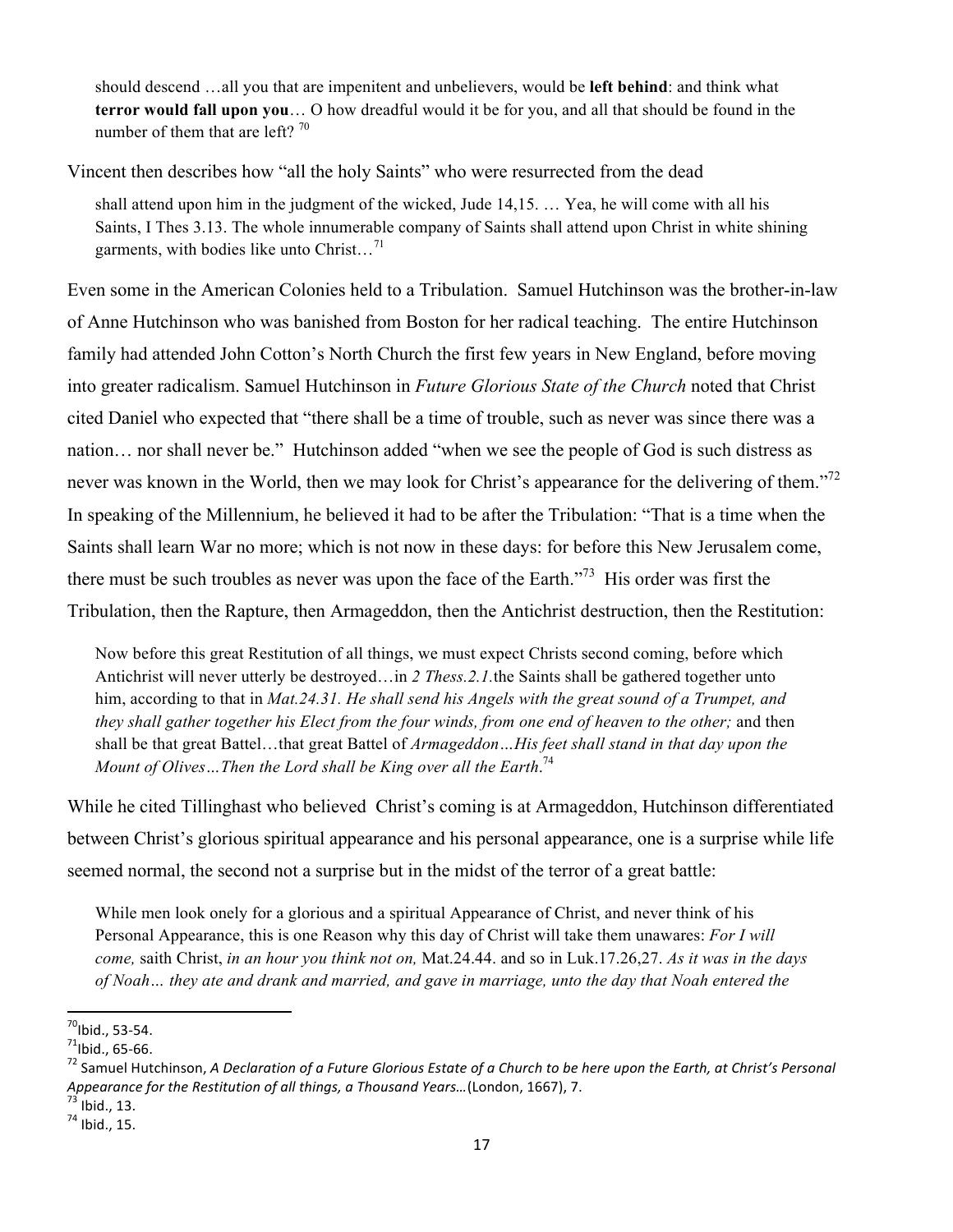*ark, and the Flood came and destroyed them* all: and so in vers.28. *As it was in the days of Lot, they ate, they drank, they sold, they planted, they builded; but the same day that Lot went out of Sodom, it rained fire and brimstone from Heaven, and destroyed them all: Even thus,* and so, *shall it be in the day when the Son of man is revealed.* Thus Christ will come as a Thief in the Night…<sup>75</sup>

Christ's first appearance will be without warning and in a time of relative peace, while the second will be obvious and in the heat of battle:

When Christ appears Personally, there shall be such Troubles as never was upon the Earth, *Dan.12.1 & Zech.14.2. I will gather all Nations against Jerusalem to Battel, and the City shall be taken, and the Houses risted, and the Women ravished*…vers.3. *Then shall the Lord go forth and fight against those Nations:* vers.4. *And his feet shall stand in that day upon Mount Olives:* vers.5. *And the Lord my God shall come, and all the Saints with him.*<sup>76</sup>

We will not know the day or the hour, but a good student of prophecy could determine the year:

…when we see strange Signs in the Heavens, following great Tribulations upon the Earth, the nearer we may expect the glorious Estate here upon Earth. …if the Witnesses…be raised before Christs personal Appearance…we may know the very year of Christs coming to Judgement…and delivering the Jews out of their troubles… The Church we know was to be in the Wilderness 1290 days, as appears in Dan12.11. …this is the time Christ will appear with all his Saints and Angels…for the Conversion of the Jews, and for the bringing in of the fullness of the Gentiles… So that though the day and hour of Christs coming is kept forever secret, yet the year is made manifest…*for the Elects sake those days shall be shortened*, to teach us to watch and pray and wait continually for the appearing of Jesus Christ, lest that day come upon us unawares.<sup>77</sup>

Hutchinson's eschatological tract taught an earthly millennial reign of Christ. In his work he cited John Cotton, John Goodwin, Joseph Mede, Jeremiah Burroughs, John Tillinghast and Nathaniel Homes, as holding to an earthy millennial reign. He even cited Justin Martyr, that Christ's earthly reign was

so generally received in the Primitive times, and for a whole Age after, that they were not then counted Orthodox in all points that did not receive it. In the Catechism set forth in the days of King Edward the Sixth, the questions was *Why they prayed in the Lords Prayer: Thy Kingdom come?* Their answer was …they saw not yet that little Stone out of the Mountain without hands that should break to pieces all the earth."<sup>78</sup>

He also mentioned a series of resurrections,

Everyone in their own order, Christ the first fruits…afterwards they that are Christ's at his coming : Here afterwards notes a great distance of time, of above a thousand and a half of years…I conceive that the Saints are not then at Christ's second coming when he comes for the Restitution of all things, to be taken up into the Clouds, but afterwards, after the thousand years, when Christ delivers up the Kingdom

<sup>!!!!!!!!!!!!!!!!!!!!!!!!!!!!!!!!!!!!!!!!!!!!!!!!!!!!!!!!!!!!</sup>

<sup>&</sup>lt;sup>75</sup> Ibid., 16.<br><sup>76</sup>Ibid.<br><sup>77</sup>Ibid., 25-26.

<sup>&</sup>lt;sup>78</sup> Samuel Hutchinson, Declaration of a Future Glorious Estate of a Church to be here upon Earth, at Christs Personal Appearance for the Restitution of all things, a Thousand Years before the Ultimate Day of the General Judgement (London,1667), 9.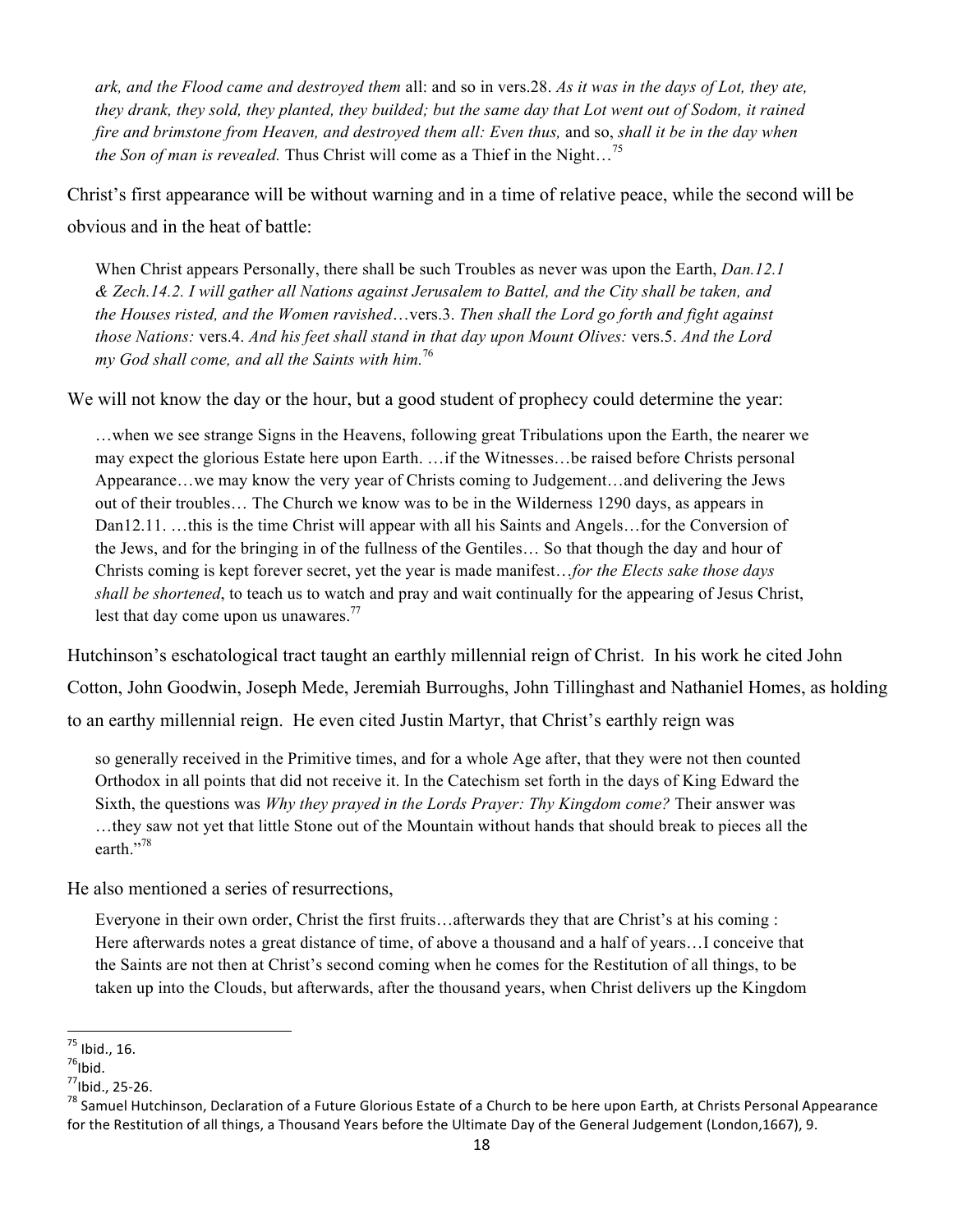into his Fathers hands, as in 1 Cor.15. then to be caught up into the clouds, and to be with Christ forever. …For the souls of the Elect, as in Rev.20. lived and reigned with Christ a thousand years; so the rest of the Dead, that is the Wicked, they rose not again till the thousand ears were ended.<sup>79</sup>

Samuel Hutchinson went on to speculate whether the conversion of the Jews will be before Christ's return or at it. "It is generally conceived that the Jews shall be converted, and the fulness of the Gentiles shall be brought in, before the day of Judgement", but since Zechariah wrote "They shall look upon him whom they have pierced, and they shall mourn over him, as one mourneth for his onely Son" Hutchinson seems to believe the latter was true.<sup>80</sup> In opposition to the Preterist and Catholic view, Hutchinson insisted the millennium must be yet future:

If these Gospel-times we live in, be the New Jerusalem, as some would have it, then I demand, When got we our of our Wilderness-Condition? While the Churches of Christ are under great afflictions, as they are at this day, it cannot be the time of the New Jerusalem, for that is a time of Prosperity…then the Jews shall be converted, and the fullness of the Gentiles shall be brought in, and the Spirit shall be poured in abundant manner upon all flesh…John tells us That God shall there *wipe away all tears from the Eyes, and there shall be no more death, neither sorrow or crying, neither shall there be any more pain; for the former things are passed away.* … Now if any shall object, That those things spoken of there of the New Jerusalem, must be in Heaven: Then they must grant that they must build Houses and plant Vineyards in Heaven...<sup>81</sup>

### **Samuel Hutchinson's list of sources which believed in "Christs Personal Reign here upon Earth"**

- "Dr. Holmes tells us, That Millenarism is no Heresie nor Error against the least point of Scripture-Religion. Also he saith, That the general Council at Nice called by Constantine the Great, were of this Opinion…
- Justin Martyr himself was of this Opinion, and assures us that most of the good Christians in his time were for it… Irenaeus…Tertullian…Cyprian…Origen…Methodius…Paulinus and Vitellius and he saith, That Chiliasm is not onely embraced by Jews, but also by learned Christians…
- Though Jerome was against this opinion, yet he saith…many of the Ecclesiastical men & Martyrs [believed it] saith Mr. Mede, an opinion once so generally received in the Church, should ever have beene so cryeddowne...
- Irenaeus tells us, when Antichrist reigning three years and six months, shall have wasted all things in the world, then shall the Lord come from heaven in the clouds…casting Antichrist and those who obey Antichrist into the Lake of Fire
- Dr. Alsted tells us that it was the constant opinion of the Church in the very next Age to the Apostles, that there should be a Resurrection before the general rising at the last day, and a happy condition of the Faithful upon Earth, for a thousand years. And saith he, The general consent of all Orthodox in the Age next after the Apostles, is no small argument against the contrary Opinion of succeeding Ages…Hereticks of those times believed it not, because in admitting therof, they needs also confess a Resurrection of the Flesh…

Doctor Twiss…Mr. Mede…Mr. Davenport of New Haven…Mr. Caryl…Mr. Bolton…Mr. Burroughs…Mr.Archer…<sup>82</sup>

 $^{79}$ lbid., 4-5. I assume he is her brother-in-law, as he immigrated to same year and from the same town in Lincolnshire as Anne and her husband William, and he did immigrate with his brother William and his family. Sources mention that Anne Hutchinson's family emigrated together. He also moved to Rhode Island the same year as William moved there to follow his wife, who had been banished from Boston by the Puritan authorities.

 $80$ Ibid., 7.

 $81$ Ibid., 11-12.<br> $82$  Ibid.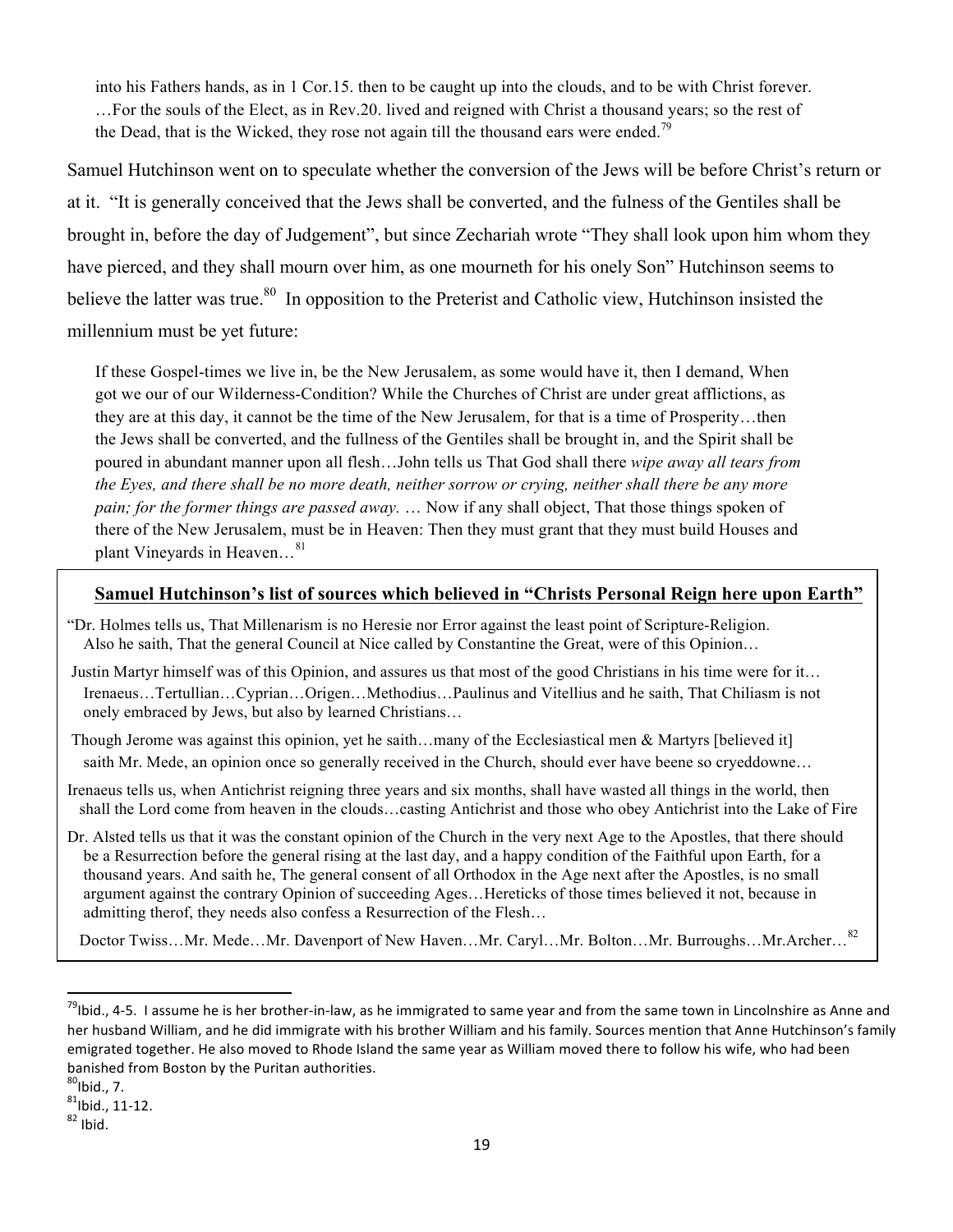Hutchinson concluded his work by imploring his readers in a quote from Jesus to "Watch ye therefore, and pray always, that ye may be accounted worthy to escape those things that shall come upon the World, and to stand before the Son of Man."<sup>83</sup>

Joshua Sprigg, London rector and steward of New College Oxford during the Interregnum then later a dissenting pastor, wrote *News of a New World* in 1676, hinting at a secret coming of Christ before "his glorious appearance" or second coming, where the saints will be taken to heaven for the wedding ceremony:

Christ is marryed to his people in his own city and in his fathers house; and indeed all our flockings it is **to heaven; by conversion we are brought thither** by our father, and thither do we repair for all things; there the Bridegroom is: If we will be marryed, **the wedding is in heaven**; now whether you will take it so, or whether you will take it of the saints departed, *the spirits of just men made perfect*, who are with the Lord, he comes from thence, and brings these with him… So that, in that sense **the Bride is the saints departed**…his coming from heaven, that contains his coming from the wedding…another manner of Christs coming, then it may be many Christians do dream of: They think of a glorious coming, a visible glorious personal appearance, which shall strike the woila (as many as are enemies) with amazement and dread…*every eye shall see him*; but this coming here is a coming for our particulars; …**a coming in the night, a coming privately**…such a coming, as that those that do not watch, will not be aware of, nor will they reap the benefit of it. …the glorious fruit and advantage of those to whom the Lord shall come, and finde them watching; he shall change their condition form the condition of servants, and he shall make them to be the Bride… This is not the manner of a Lord to his servants, but this is the manner of our Bridegroom to his bride.<sup>84</sup>

Sprigg expected two comings, the first suddenly and secretly, the second gradually and obvious to all:

one of them holds forth **the secrecy of his coming**, and the other holds forth a gradual coming…it is Christ's spiritual and powerful coming and appearance in the saints, that is the great object of our expectation, and that which must do our business for us. It is not his appearing in the clouds, it is not his coming down upon the earth, and manifesting his glorious visible person…it is that that must quicken us at the last day, and raise our bodies out of the dust, and make us live the life of glory.<sup>85</sup>

Daniel says, it shall be a time of trouble, such as never was… These days of the son of man are days, which none of the wicked do understand, as Daniel observes, but the wise shall understand; they are days, wherein Christ comes privately…which is not unusual among men, for Embassadors of Princes to come in, privately at first…before they make their public entry, Christ also comes privately to his own, and his glorious appearance...comes in the rear of all.<sup>86</sup>

The third wedding is Christ returning unto the father… And then the last wedding is, that of Christ to his Church at his Second coming, when he will come to receive them unto himself, as he says, if I go, I will come again, and receive you to myself. Now it is the 3d wedding, that Christ comes from, comes out of that, to take them into the fellowship of his own

 $83$ Ibid., 33.

<sup>&</sup>lt;sup>84</sup> J[oshua].S[prigg], *News of a New World From The Word and Works of God, Compared together.* (London, 1676), 5-6. <sup>85</sup> Ibid., 8-9.<br><sup>85</sup> Ibid., 8-9. <sup>86</sup> Ibid., 72-73.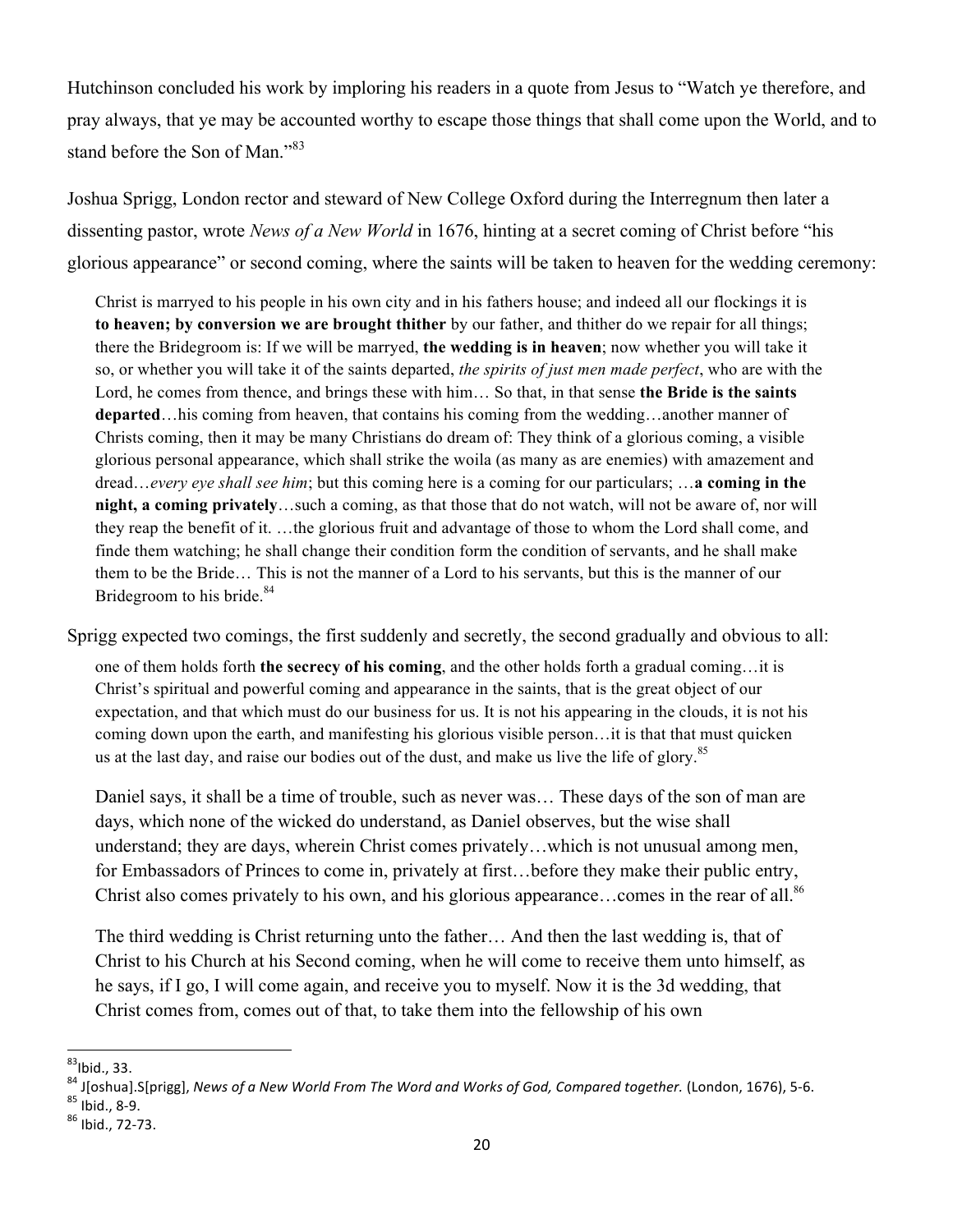glory…*blessed are they that do watch* and understand the Lord, and are borne up by that hope and expectation, and though he comes…to take us out of the armes of those that are with us, yet he comes to solemnize the blessed wedding between us and himself…he will transform our vile bodyes, and make them like his own glorious body... $87$ 

Christ comes as a Lord, to take account of his servants, and he comes as a Bridegroom to take them into the fellowship of his own glory, he comes also as a Saviour to redeem Israel out of all his troubles, and he comes as a Judge, and a revenger, to destroy his enemies, but that which hath the precedency here in the text, is his coming as a Bridegroom.<sup>88</sup>

Sprigg believed that the Saints would be taken out of the Tribulation, leaving the rest behind:

*I will also keep thee from the hour of temptation Rev.3.10.* … *God is faithful that hath promised, and will not suffer you to be tempted above what ye are able, but with the temptation, will make a way to escape;* … how much more the Saints, they shall have the first mercy, as they are the first fruits of his creatures, so they shall have the first fruits of redemption…the saints are the first fruits of the creation. Christ entered into heaven first, and we follow him, we are called up by him, and received into the same glory with him, so that there is an expectation in this patience…study the times, and study the dispensations of God…<sup>89</sup>

Sprigg concluded with study of non-believing Jews returning to their own land, Gog and Magog invading, the battle of Armageddon, and seven years of cleaning up the corpses and weapons before New Jerusalem descends to earth, and the millennium begins. $90$ 

William Hooke pastored in New England in the 1640s and returned to England to become Cromwell's chaplain in the 1650s, then ejected in 1662. In 1681 he wrote on the two witnesses of Revelation 11, conflating them with the church as a whole, because they show "the sufferings of Christ Mystical under Rome Antichristian." Since the witnesses lasted 3½ years, if each day of the 3½ years is a year, it would multiply to 1260 years, and if those years began with the fall of pagan Rome and the rise of papal Rome (considered Antichrist), the 1260 years of Antichrist would soon be ended.

the Beast hath been at war with the Saints ever since he first arose. True; but this last war of his with the Witnesses…in this last war the Ministers of the Gospel, and the Churches must be the special object of the Beasts opposition. …the witnesses that we have here to do with are (as I humbly conceive from the Text) Ministers and Churches of Christ.<sup>91</sup>

According to Hooke, "There are several Resurrections mentioned in the Scriptures."<sup>92</sup> "But great troubles will follow this Resurrection after a short time…which will shake the power of the Beast…till it come to

 $87$  lbid., 81,83.

<sup>&</sup>lt;sup>88</sup> Ibid., 87.<br><sup>89</sup> Ibid., 132-133,138.<br><sup>90</sup> Ibid., 166-193.<br><sup>91</sup> William Hooke, *A Discourse concerning The Witnesses, Relating to the Time, Place, and Manner of their being (London, 1681), 6.<br><sup>92</sup> Ibid., 13.*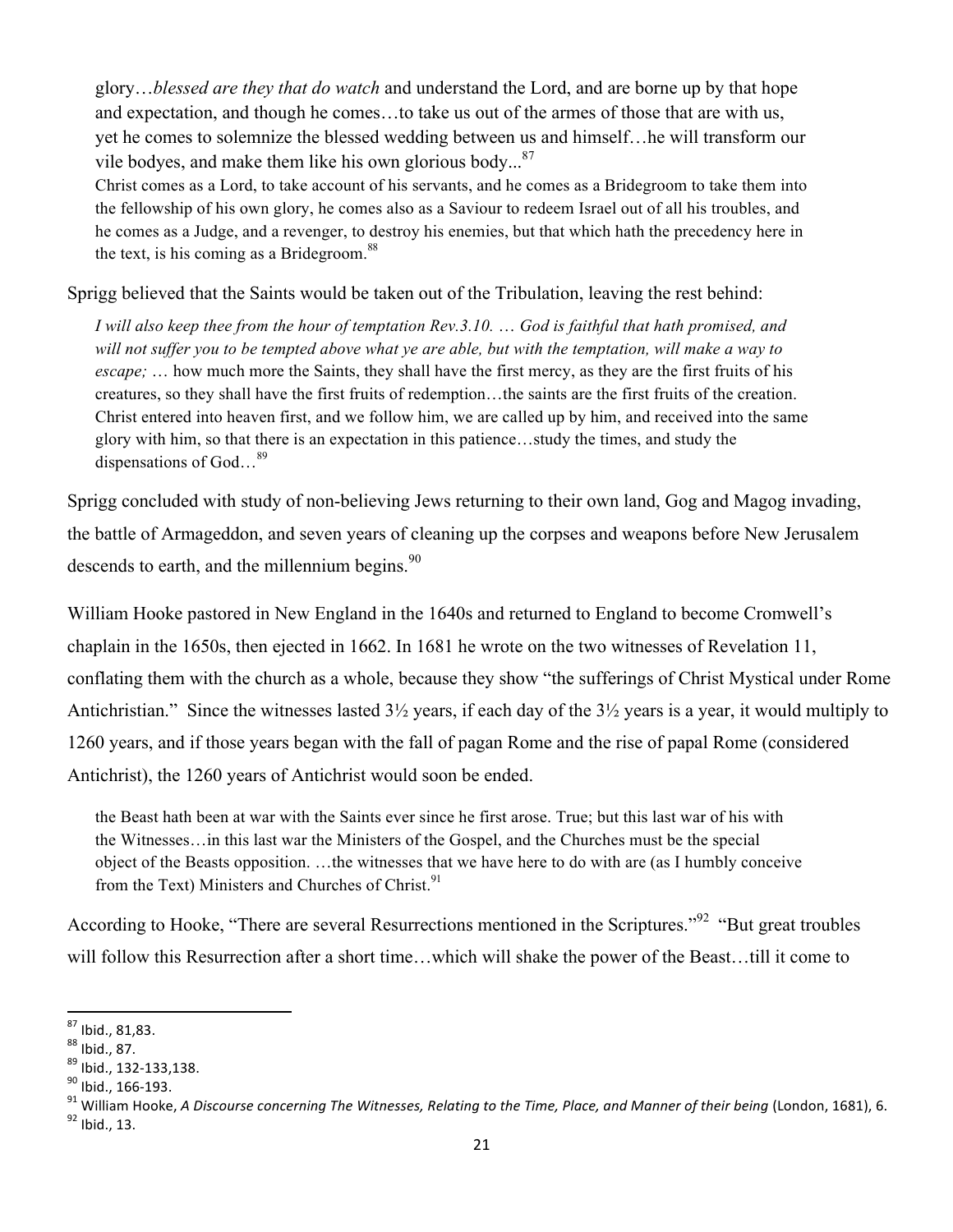Armageddon."<sup>93</sup> "The Beast lives in Hell upon Earth, the Saints in Heaven. ... when they ascended up to Heaven in a cloud, their Enemies beheld them. They rise up from Antichrist and his Pollutions, and all his earthly and hellish waies…and the last, when they shall come with Christ to judge the world."<sup>94</sup> Until then they are protected, "somewhat like as when the Egyptians pursued the Israelites into the Red Sea, at what time the pillar of cloud removed from before the Israelites, and stood between them and the Egyptians; For thus, here is a cloud of Protection between the ascending Witnesses and their Enemies."<sup>95</sup>

In 1674 William Sherwin published*Exanastasis, or The Saints Rising* in which he presented on a dual rapture theory, one before the Second Coming of Christ only for the saints to destroy Gog and Magog and set up a millennial and earthly kingdom, and another at the end of the millennium once again to destroy another Gog and Magog, then for saints to dwell forever in heaven while and sinners will be cast into the lake of fire.

at the last Trump and general **Rapture**, and the glorious change of all the Saints…at the former he brings all the Spirits of the deceased Saints that sleep in Jesus with him: at the latter, they, and all the rest of the Saints departed afterwards, shall in the twinkling of an eye be **rapt** up to meet him in the air. … In the former, he comes in the clouds…upon the latter all the clouds will be abolished, and Heaven and Earth will flee away before his face, and no place be found for them, Rev.20.11. when the **rapt** Saints eyes and wicked men then raised will be fitted to behold his glory on the great white Throne: at the former the wicked Quick will be judged with temporal Destruction, viz. Turk and Pope…at the latter, the Saints will first be **rapt** up before the wicked rise to be judged: a the former, the Saints will judged with a judgment of reward in this world in the thousand years, Rev.11.19. having before there suffered for Christ, they shall then reign with him, upon the first said Resurrection: at the latter, they shall be joined with Christ in judging the wicked…he is said to descend with a shout and the voice of the Archangel and the Trump of God…at the former, Ezekiels Gog and Magog, the Turk and Pope will be destroyed. ..at the latter, the last Gog and Magog shall be consumed with fire from God out of the Heaven,  $\text{Rev}.20.9^{96}$ 

The first rapture takes place a period of time before the end, while the second rapture is quite later:

So they must rise at his second coming, before the end…at the last Trumpet, the great change of all Saints shall be… At first, he brings his Saints with him, that slept in Jesus…but then he speaks these of his descending from Heaven with a shout, & not out of Heaven (as when the New Jerusalem came from God out of Heaven)…and there is another after the 1000 years, when all the Saints are come into the Church, and when all shall be **rapt** up in the twinckling of an eye to meet Christ in the aire… so three sorts shall then be **rapt** or caught to meet Christ that last time in the aire…two sorts are distinguished from the dead Saints at the time of that **rapture** in both Texts: of those in that to the Corinthians (saith he) we shall not all sleep: some Saints then will be mortal, but not all dead, but

 $^{93}$  Ibid., 18.

<sup>&</sup>lt;sup>94</sup> Ibid., 20-23.<br><sup>95</sup> Ibid., 23. Later in the discourse Hooke seems to slide into an allegorical interpretation, that the rising could also mean greater holiness, drawing closer to God spiritually, and not as literal as he seemed to describe earlier in the discourse.

<sup>&</sup>lt;sup>96</sup> William Sherwin, *Exanastasis, or The Saints Rising Out of the Heap or Mass of dead Bodies contained in the Globe of the Earthand* Sea, at the first blessed resurrection Decyphered by Christ (London,1674), 1-2. "Rapture" is also mentioned on p.7,39,40.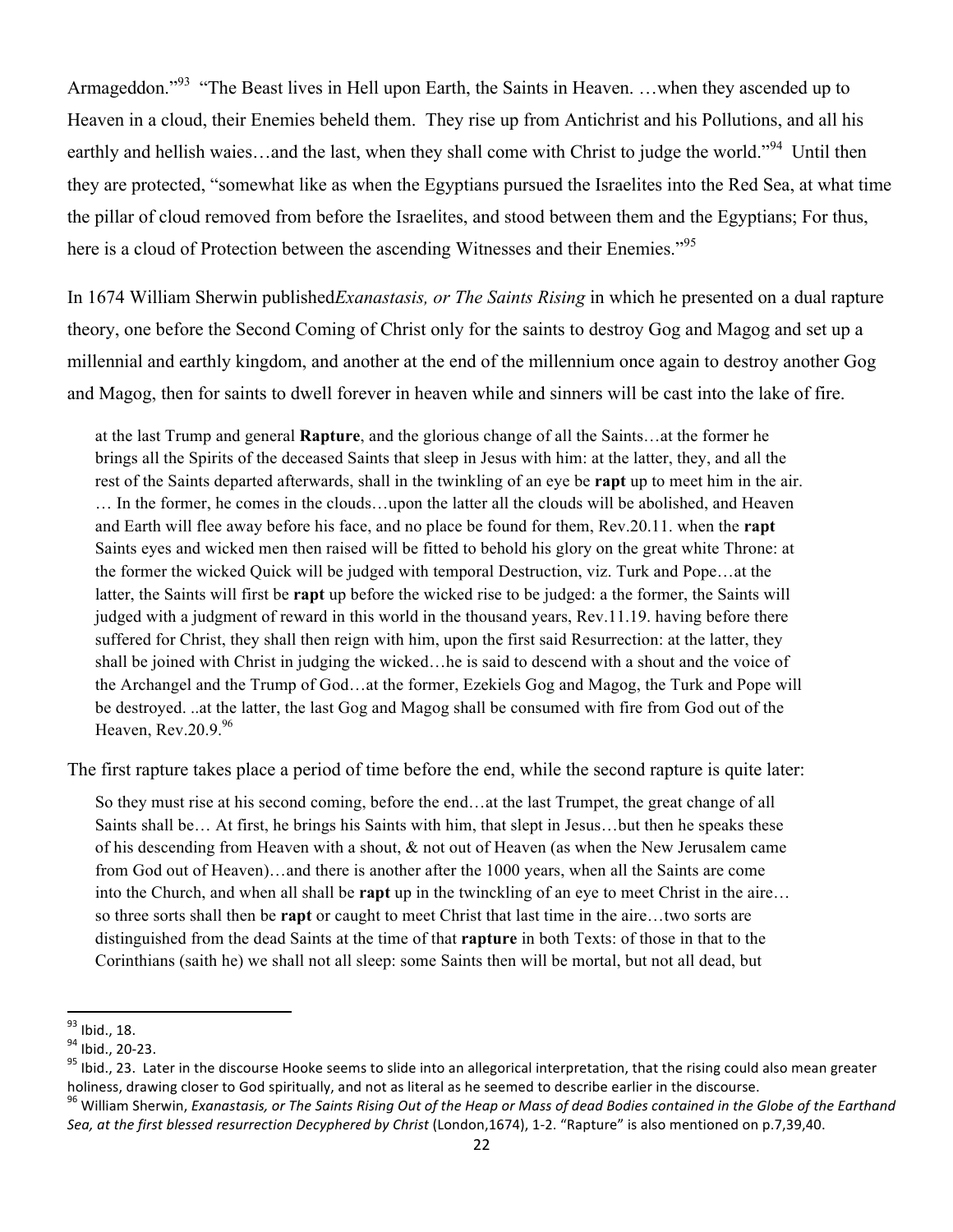we shall all…all Saints raised before, as well as those in the natural life shall then be changed: so in the Epistle of the Thessalonians, we that are alive and remain…at the last Trump and **Rapture**. 97

William Sherwin, ejected from his parish in 1662 for non-conformity, was convinced that he was the first to discover this hidden truth of a dual rapture, and wasn't disturbed at all at the fact that this was a new discovery: "I believe no man had ever been able fully and truly to have opened these Texts, as St. Peter saith, by reason of such contained in them, hard to be understood."98 In each of Sherwin's multiple raptures Christ

raiseth them in their order bodily to reign with him" according to the "divers particular branches in ourSysteme of Gods Oeconomy" according to "those antiently revealed and promised Mercies and Covenants to the Fathers, remaining chiefly to be fulfilled in that state of his said Davidical Kingdom, in the 1000 years Reign with his Saints, and the New Jerusalem state the same time...<sup>99</sup>

#### Sherwin admonished Christians

To labour the more speedily and earnestly, now to demean themselves, as wise Virgins, to provide to have Oyl in their Cruse, and to have their Lamps burning: and carefully watch for the Bridegrooms coming…as a theif in the darksome night…in the time men are least aware of…otherwise they will not be admitted unto the happy marriage of the Lamb neer approaching: Wherefore Christians, now or never, ye must believe as Christians, act as Christians, love as Christians, seek peace as Christians...<sup>100</sup>

In his 1675 publication *The Times of Restitution of All Things, with theNeer Approach upon the Ruine of the Beast*  Sherwin summed up this separate resurrection of the Saints, and insisted that it would come very soon.

The first Bodily Resurrection of the Saints is their inlet into that happy state of the 1000 years Reign …all Saints deceased until then shall arise…the rest of the dead that rise not till the said 1000 years be finished…exhort all that bear the mane of Christ…of the neer approach of the said times…be very watchful and diligent.<sup>101</sup>

The following year he published *The Saints First Revealed and Covenanted Mercies*, in which he set the date 1700 as the End of the Beast, the first Rapture, and Return of Christ to begin his earthly kingdom. Based upon the chronology of Bishop Ussher, he claimed that it would occur 1666 years after the ascension of Christ. Ussher believed the world began in 4004 BC, and would last 6000 years, before the Sabbath 1000 years which would make up the millennium. According to that, the end should have come in 1996, but Sherwin cited Christ's promise that he would shorten those "times for the Elects sake."102 Later, after the 1000 years shall be "the Mistery of the general **Rapture**."103

<sup>&</sup>lt;sup>97</sup>Ibid., 55-57.<br><sup>98</sup>Ibid., 57.<br><sup>99</sup>Ibid., 59.<br><sup>100</sup>Ibid., 82.

<sup>&</sup>lt;sup>101</sup>William Sherwin, *Chronoiapokatasastospanton, or The Times of Restitution of All Things, with their Neer Approach upon the Ruine of the Beast* (London, 1675), Contents.<br><sup>102</sup> William Sherwin, *Euaggelionaionuontesoukoumenestesmellouses: or The Saints First Revealed and Covenanted Mercies, Shortly* 

*Approaching* (London, 1676), 1,4.<br><sup>103</sup>Ibid. 18.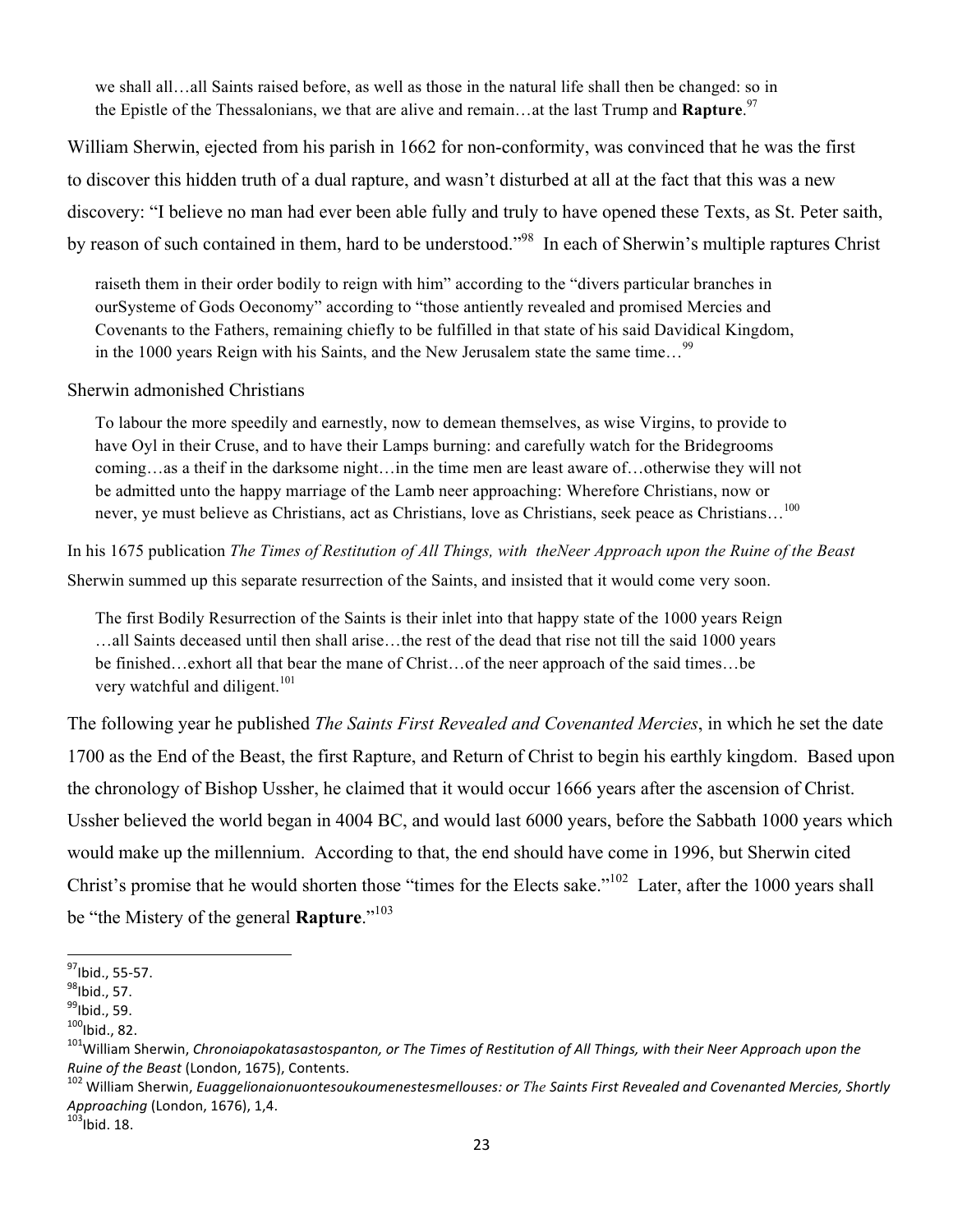W.S. (probably William Sherwin, although it was written decades after his other writings) tried to refute an anonymous work *Theopolis, or the City of God New Jerusalem.* While the author of Theopolis claimed a "two-fold resurrection shall all be in one Hour" (rapture then second coming), W.S. insisted that

the word *Hour*, in Scripture, is sometimes put for a certain Time wherein such a Work is done, shorter or longer, as it is. For instance; The time of great and universal **Tribulation** that shall come upon the World, foretold by our Lord, is called an Hour of Temptation."104

W.S. insisted it cannot be limited to sixty minutes, since it includes:

The Lord's Coming; The Saints Resurrection and Change; then caught up to meet the Lord in the Air; the Jews conversion; the Consternation of the Wicked; and the Man of Sin, and his Company's Destruction; Calling of his Saints to Judgment; Subjecting the Nations to the Jews, Reigning over the Nations…<sup>105</sup>

Notice the order of events: Rapture, Jews Conversion, Tribulation, Antichrist, Destruction, Jews rule over the

nations. W.S. anticipates criticism of his separating the rapture from the second coming:

What, such an apprehension make**three Personal Comings! Yes**, it may be so… For without making three of two or two of one, I am sure it cannot be done. Again, but if two personal Comings, then you infer, this at the beginning of the thousand Years cannot be the second personal coming : because (say you) 'tis expressly said, *He sits at the Right-hand of God, till his enemies made his footstool*. 106

Note the events and their order and how consistent they are with the way modern dispensationalists understand them. He confirmed the necessity of "a two-fold resurrection", but they had to be separated by a greater period of time, which modern dispensationalists would claim were the seven years of Tribulation. The first resurrection before "the time of great Tribulation that shall come upon the world," and the other afterwards, when the risen saints return to earth at the Coming of Christ to destroy Antichrist. The author of Theopolis, in words similar to Tim La Haye's, referred to those "left behind":

When Christ comes, he must have all the Saints come with him who are raised, changed, and glorified; taken up into the Air to meet him, and in that State are ever with him, not one Saint being to be **left behind**. 107

This same debate takes place now between those who believe a post-Tribulation rapture, which immediately precedes the return of Christ to earth with his saints, and those who believe in a pre-Tribulation rapture, which supposedly occurs before the last seven years outpouring of God's wrath upon the rest of mankind. W.S. concludes his work by warning of the impending End of Days similar to what we hear in our own time:

The Time is short, the great and terrible Day draws near, …the Signs given by our Lord, in part come to pass, *viz.* The great Wars and Rumours of Wars in the World, and the great Earthquakes in divers places… May we not now conclude, that *this generation shall not pass before all these things shall be* 

<sup>&</sup>lt;sup>104</sup> W.S.. *The Glorious Kingdom of our Blessed Lord Jesus Christ on Earth Rightly Timed* (London 1693), 18. The minister Sherwin died in 1687, but his son an engraver lived until 1709. See: Anon., *Theopolis, or The City of God New Jerusalem* (London, 1672).<br><sup>105</sup>lbid., 19. <sup>105</sup>lbid., 5. 1071bid., 24.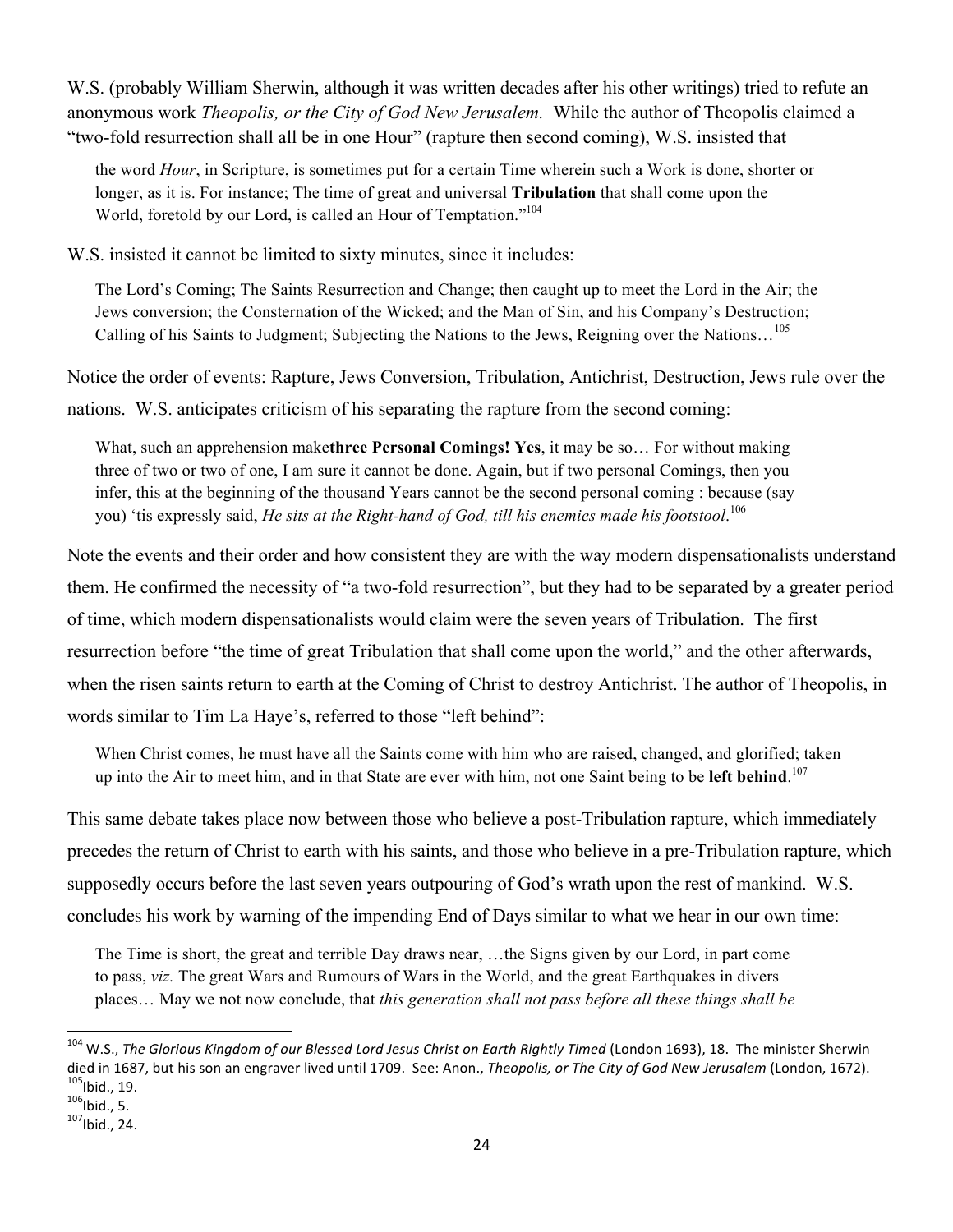*fulfilled? … lift up your Heads, for the Day of your Redemption draweth nigh…Surely I come quickly, Amen, Even so come, Lord Jesus.*" *<sup>108</sup>*

Praisegod Barebone, whose name inspired the term "Barebones Parliament" which ruled England from July to September 1653, was a Fleet Street leather seller, separatist Baptist preacher and Fifth Monarchist. He was elected to Parliament in the summer of 1653 and remained a leading London official until the Stuart Restoration of 1660, when he was thrown into the tower along with the regicides. After an appeal from his wife he was released and sent the remaining years as a lay preacher. Near the end of his life he published *Good Things to Come* on the resurrection at the Second Coming of Christ. He complained about how "the Milleniant Tenent" was now disparaged, and that

Religious tenents and practices [are] settled by power… and all other dissonant tenents…counted as heterodox.…some tell of going to heaven before this world have an end; not taking notice of the world to come at all. ...they adventure to allegorize, and put spiritual meanings on plain prophecyes...<sup>109</sup>

On almost every page of this 104 page diatribe Barebone cites either 1 Corinthians 15:51-52 "Behold, I shew you a mystery : we shall not all dye : but we shall all be changed, in a moment, in the twinkling of an eye, at the last trump…" or Matthew 24 or Luke 17 "two shall be in the field : the one, shall be taken, the other left; Two women shall be grinding together, at the Mill; one shall be taken, the other left…" or 1 Thessalonians 4: 16-17 "they shall be awakened with a Shout; with the voice of the Arch-Angel and with the Trump of God, and the dead shall rise first. Then shall we which are alive and remain be caught up together with them in the clouds, to meet the Lord in the aire." He tied this in to the marriage of Christ with his church,

the Lord Christ will present the Church (the bride, the lambs wife, the new Jerusalem) to himself, a glorious Church, not having spot or wrinkle…pure white linen…was granted to the lambs wife, that she should be arrayed in fine linen, clean and white…we may well say, with the spirit and the bride: O come Lord Jesus, come quickly.<sup>110</sup>

Barebone then took the Post-tribulation rapture position:

These both, at the same time, at the coming and appearing of the Lord Jesus Christ : will be raised and changed and caught up together in the clouds, to meet him in the air (not them to go up to heaven with him, but to attend him in his coming to the earth) and so will ever be after with him. 1 Thess.4.17.<sup>111</sup>

Barebone was clearly Premillennial, as he repeats the following passage many times in his text:

*Rev.5.10. And he has made us kings and Priests unto our God, and we shall reign on the earth :*it is not said, *in heaven*; For the world to come; it will be here below on earth and not in heaven, above.<sup>112</sup>

<sup>108</sup> lbid., 34-35.

<sup>&</sup>lt;sup>109</sup> Praise God Barebone, *Good Things to Come. Or, A Setting Forth of the Grat Things that will Contemporize and take place, when our Lord Christ shall come again* (London, 1675), preface.<br><sup>110</sup> Ibid., 51-52<br><sup>111</sup>lbid., 53. <sup>112</sup>lbid., 57-58.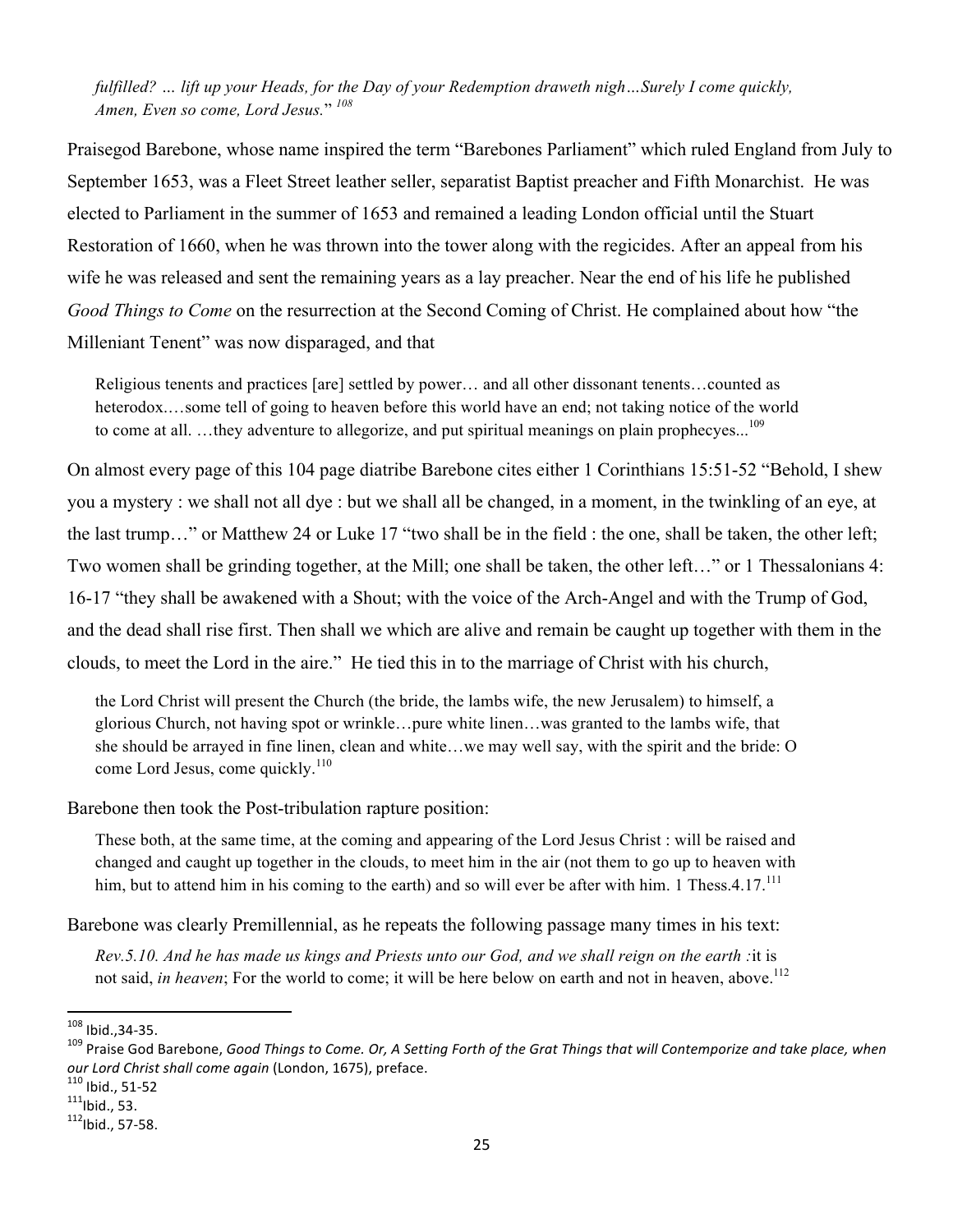Another reference to a belief in a pre-tribulation rapture is in the writing of Thomas Collier, who was a Particular Baptist in the 1640s, a Fifth Monarchist in the 1650s, and finally a Unitarian in the 1680s. In 1675 he wrote *The Body of Divinity*, in which he speculated on the last days. He was convinced of Futurist Premillennialism,<sup>113</sup> and believed that the saints would be raised at the beginning of the Millennium:

1. Because it is not likely that they should be raised before the Nations are subdued, and the New Heavens and new Earth prepared. 2. The Scripture saith, that is shall be at the sound of the last Trump, which imports that other Trumps had sounded before...<sup>114</sup>

Collier seems to imply that there were some who held that "the Saints shall be raised…at his first appearance [some time before] the entrance of the thousand years." At least he attempts to show the reader that such an idea is untenable. He then writes against Fifth Monarchism, the idea that it "shall be Ushered in by the Lord in the hands of the Saints before the coming of Christ from Heaven."<sup>115</sup> He leaves no doubt, however, that he believed in Futurist (not Historicist) Premillennialism, for he wrote

most of the things Prophesied of in the Revelation, from chap.4 may and must be done at and after Christ's coming from Heaven…because the opening of the first Seal, chapter 6.1.2. seems to be the first appearing of Christ from Heaven, *I saw and behold a white Horse, and he that sate upon him had a Bow,*  and a Crown was given unto him, and he went forth Conquering...the coming of Christ from Heaven.<sup>116</sup>

Thomas Burnett, Cambridge fellow and royal chaplain, wrote a study of the eschatological views of his day, speculating about the intermediate state (what happens to souls between death and the resurrection):

As for the Opinions themselves, I shall reduce them to two: The first place the Saints in the Millennium to reign with Christ; the other suppose Souls to be purg'd in the Conflagration of the World, before they arrive in Heaven… Each have their Patrons and Defenders, and most in the primitive Ages of the Church…yet both concur that the Saints are not immediately to enjoy the supream Degree of Happinesss...and that they must have a Purgation before they can arrive at these.<sup>117</sup>

Burnett also speculated on the Tribulation prior to the return of Christ, quoting Jesus on that topic:

*Immediately after the Tribulation of those Days, the Sun shall be darkern'd, and the Moon shall not give her Light, and the Stars shall fall from Heaven, and the Powers of Heaven shall be shaken: And then shall appear the Sign of the Son of Man in Heaven: and then all shall all the Tribes of the Earth mourn, and they shall see the Son of Man coming in the Clouds of Heaven, with great Power and great Glory.* Having heard these Things from the Mouth of Christ…they believ'd that there would be but a small Interval of Time between the Destruction and the Return of Christ; and they afterwards transmitted to their Disciples that Knowledge, and that Belief.<sup>118</sup>

 $^{113}$  Thomas Collier, The Body of Divinity, or, a Confession of Faith, being the substance of Christianity (London, 1674), 581-4.

<sup>&</sup>lt;sup>114</sup>lbid., 585.<br><sup>115</sup>lbid., 586.<br><sup>116</sup>lbid., 589-590.<br><sup>117</sup>Thomas Burnett, D.D. of the State of the Dead, and of Those that are to Rise (London, 1729; translated from 1681 Latin ed.), 99.<br><sup>118</sup>lbid.. 177.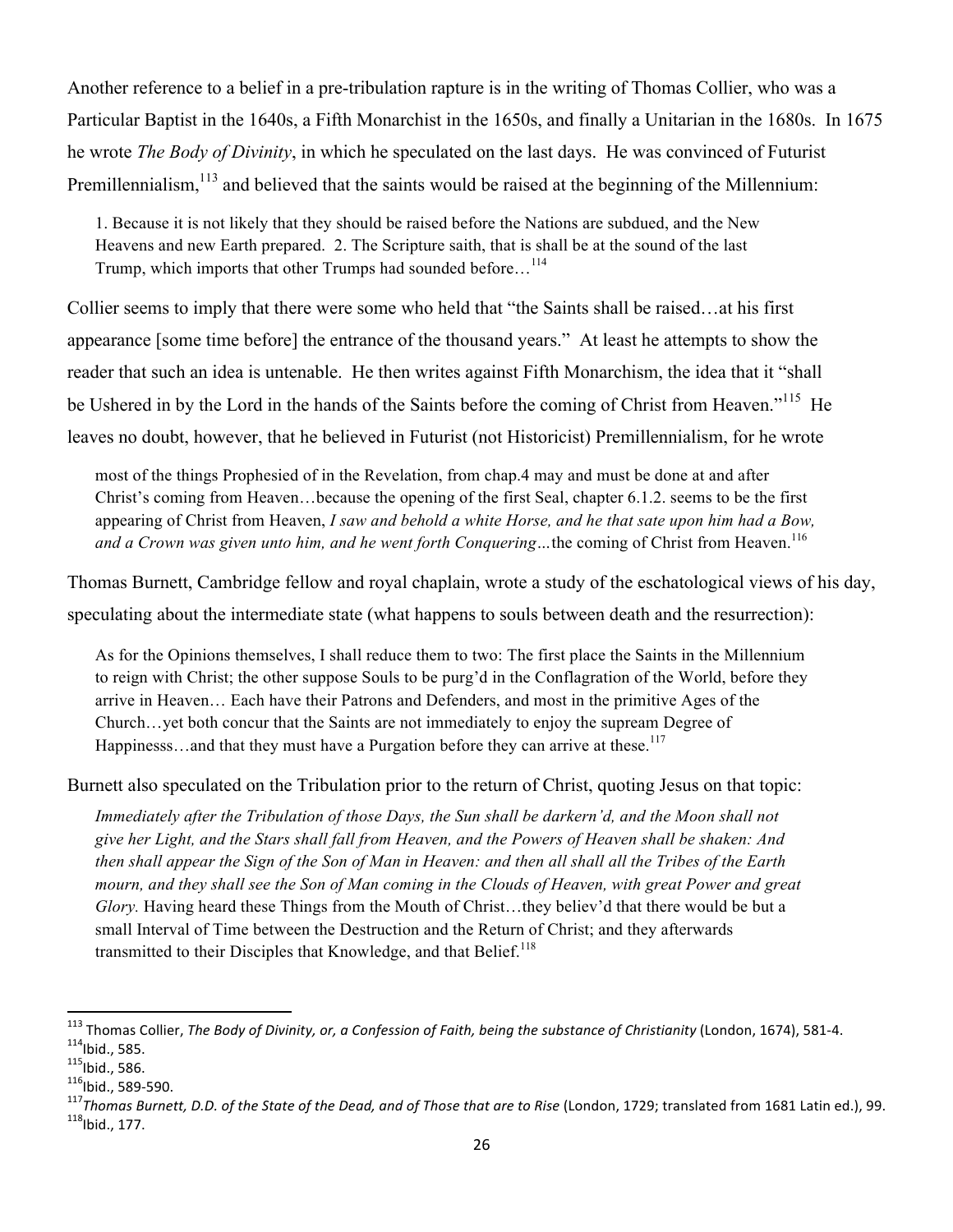Burnett also repeated the common date-setting scheme of 6000 years of history followed by the millennium:

When now five thousand Years compleat, and what is given of the sixth thousand, are past and gone, since the Creation of the World, I can find nothing in Scripture, or in Reason, that can hinder the Accomplishment of that Prophecy which has been received by Jews, as well as by the primitive Christians; a Prophecy which allows six thousand Years for the Duration for the World, and then the Sabbath is to ensue.<sup>119</sup>

The most cited so-called proponent of a pre-Tribulation rapture in the seventeenth century is French Huguenot Pierre Jurieu. Numerous recent authors claim, that he believed "Christ would come in the air to rapture the saints and return to heaven before the battle of Armageddon. He spoke of a secret rapture prior to His coming in glory and judgment at Armageddon."<sup>120</sup> Having scoured all of Jurieu's work, I have only encountered one passage that may fit, part 2 chapter 24 of his *Accomplishment of the Scripture Prophecies, or the Approaching Deliverance of the Church*:

I would not be too confident, that this ought to be understood of *a visible descent and abode of Christ on Earth*; yea, I do not believe it probable. But to me it seems very Evident, that *this Reign shall begin with some miraculous appearance of our Lord in his Glory.* After which he shall go back to *Heaven*, and from thence govern this victorious *Church. Mr. I. Mede*, and others after him, would make this reign of Christ for a thousand years, to be the *Day of Iudgement*, and that within this time shall be the Resurrection of the dead. Others say, that the *Resurrection*, and *last Iudgement*, shall be before this *Reign of Christ*; but I dare not determine that.<sup>121</sup>

Having seen all of the excellent sources in this chapter, why would anyone continue to cite this weak and prevaricating passage of Jurieu's to support the pre-Tribulation position? There is, however, another passage in Jurieu's*Accomplishment* that hints at the Rapture. He taught that in the last days of Antichrist, he would persecute the true church, kill them, but then they would ascend into heaven:

The afflictions of the Church…during the reign of Antichrist, are signified by the two witnesses [in Revelation 11] clothed in sackcloth. A great persecution, that must befall the Church at the end of these 1260 Years of Antichrist's reign, is there also predicted. The total suppression of the profession of the truth by that persecution is signified by the death of these two witnesses… At the end of three years  $\&$  a half these two witnesses, i.e. the publique profession of the truth, shall rise again...shall ascend up into Heaven. i.e. shall be exalted  $\&$  glorified upon the earth.<sup>122</sup>

There is another passage of Jurieu's that hints at the rapture. He cited Joseph Mede, who thought it possible that the conversion of the Jews would be similar to Paul's conversion, due to a miraculous

<sup>&</sup>lt;sup>119</sup>lbid., 179.<br><sup>120</sup> Paul Benaware, *Understanding End Times Prophecy* (Chicago:Moody,1995) 197-98; Grant R Jeffery, "Was the PreTrib Position of the Rapture Seen Before John Darby" (unpublished paper presented at Pretrib Study Group, Dallas,1993) 2-3; cited in James Stitzinger, "The Rapture in Twenty Centuries of Biblical Interpretation", The Masters Seminary Journal, 13/2 (Fall 2002) 149-171.<br><sup>121</sup>Peter Jurieu, The Accomplishment of the Scripture Prophecies, or the Approaching Delive

 $8/1.$ 

 $122$ Ibid., i. 95.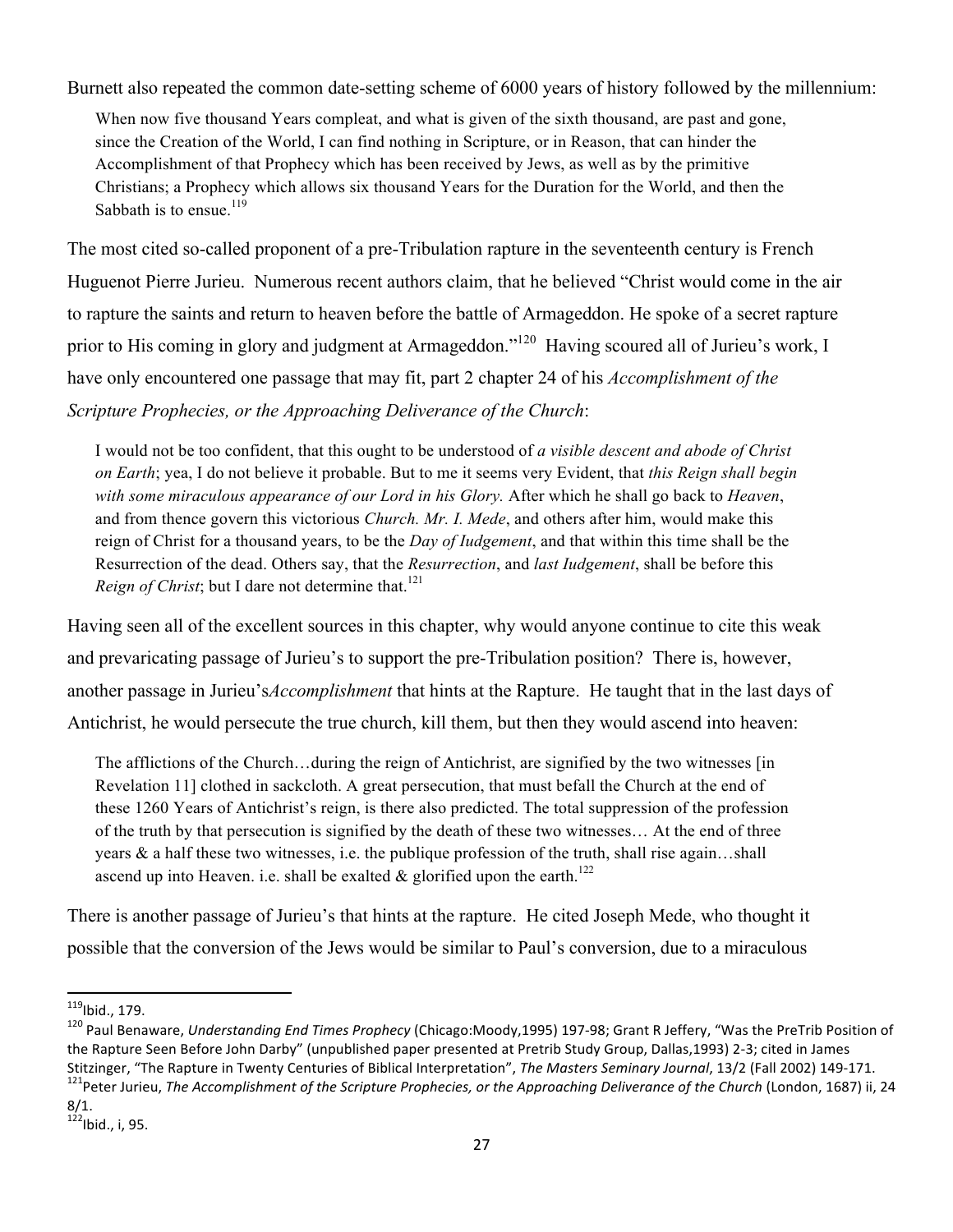appearance of Christ in the sky.<sup>123</sup> There are two instances of Christ appearing in the sky which may overlap, when he appears at the rapture (1Thess 4:16) and when he appears to Israel (Zech 12:10). Jurieu does admit that "the Anti-millenaries…have the plurality of voices on their side, and are doubtless men of worth and learning. 'Tis nevertheless true, that they have suffered themselves to be born down with the stream, without much minding it." $124$ 

Samuel Petto, English Calvinist and Congregational pastor, divided the rapture to heaven which ushered in the tribulation, from a later second coming which bound Satan and began the millennium.

The Rise or **first State of this Kingdom**, will be speedily **after the Resurrection** of the Witnesses, and the first **conversion of the Jews**. Rev.11.12,15. and **before the Thousand Years begin**. This is the Kingdom of Stone, Dan.2.34,45. **Whose beginning will be small**, and its way **unpeaceable and troublesome**, conflicting with Enemies, yet prevailing against and breaking of them, v.45. So that this is not begun, so long as the Enemies of Christ are the prevailing Party, everywhere. The **second State of this Kingdom**, will begin next after the Battle of Armageddon, this will be more Peaceable and Glorious, Isai.2.4. Mic.4.3,4,6,7. The Church will enjoy great Liberty; for her grand Enemy, the Dragon …will be bound a Thousand Years, Rev.20.2. It cannot note the State of the Saints to come in Heaven...for, after that Satan will be loosed more more...<sup>125</sup>

Petto connects the rapture to heaven with the preparation of the Bride and conversion of the Jews who will see him in the air. This occurs at the resurrection before "personal appearing" of the Messiah.

The faith of the Gentiles shall provoke the Jews to Jealousie and Emulation, [Rom.11] v.11,12. possibly at the rising of the Witnesses, Rev.11.11,12. Their first Conversion will not be by the personal appearance of Jesus Christ; for that is not till the seventh Vial...<sup>126</sup>

Contemporary theologians often identify Premillennialism before Darby as only Historical and not Futurist. Historical Premillennialists consider events of the book of Revelation as progressing through church history. For example, Brightman placed his Elizabethan period in Revelation 11, while Mede thought his period, the reign of Charles I was in Revelation 9. Many elements of nineteenth and twentieth century Dispensationalism can actually be found in the seventeenth and eighteenth centuries. Near the end of the seventeenth century this expectancy of Christ's return at any time had not died, but it may have been less main stream.

John Mason, Anglican rector in Buckinghamshire, published *The Midnight Cry*, in 1691 on the parable of the ten virgins. His warning was Jesus' own words in the gospel of Matthew: "Watch therefore, for you know not

<sup>&</sup>lt;sup>123</sup>Ibid., i, 310.<br><sup>124</sup>Ibid., i. 389.<br><sup>125</sup> Sam Petto, *The Revelation Unvailed: or, An Essay towards the Discovering I. When many Scripture Prophecies had their Accomplishment, and turned into History. II. What are now Fulfilling. III. What rest still to be Fulfilled (London, 1693), 142-143. <sup>126</sup> Ibid., 125,133-134.*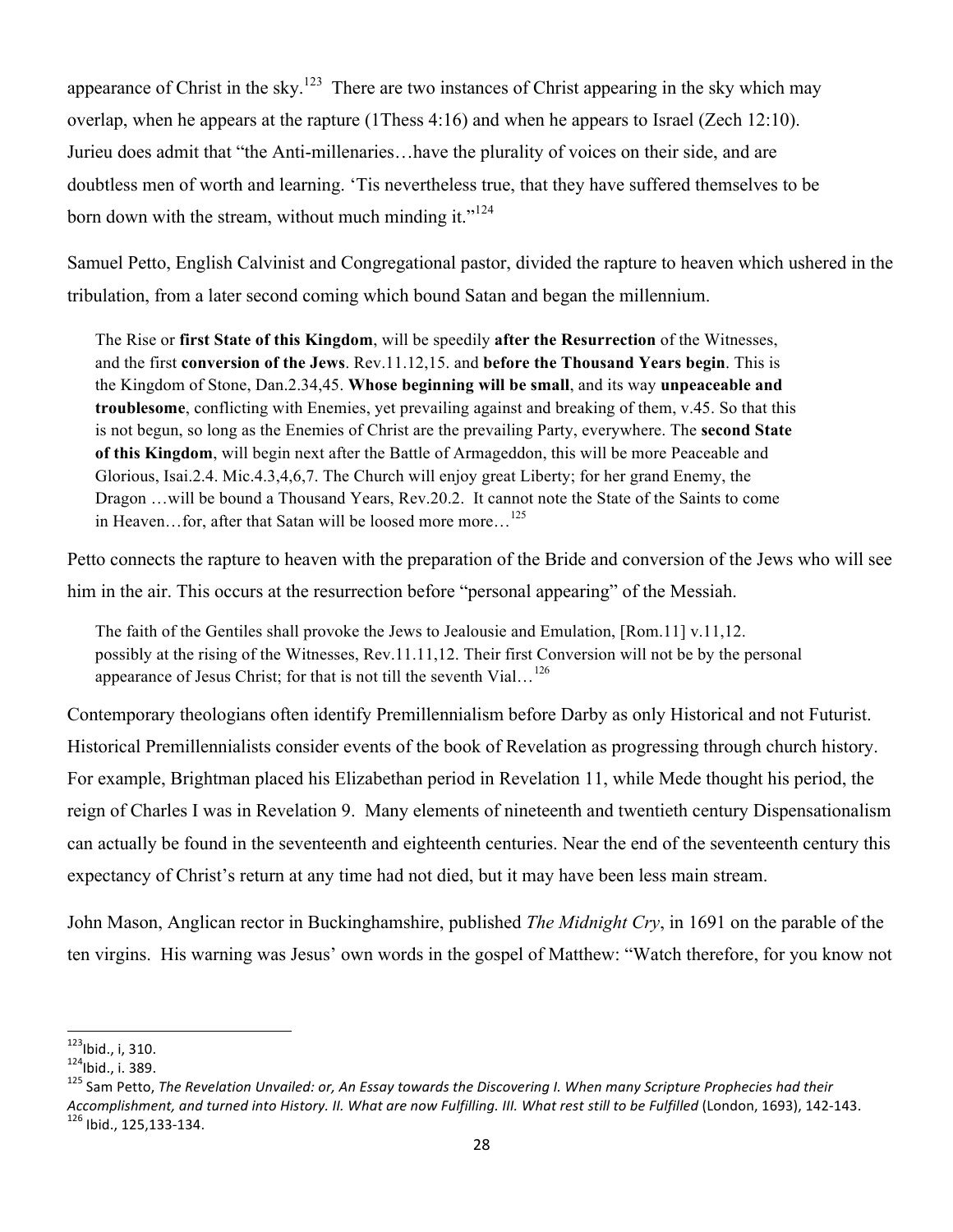the Day, nor the hour, when the Son of man cometh."127 Mason wondered "why the doctrine of Christ's Kingdom hath met with so cold a reception, especially when the time of the End draws near."<sup>128</sup> He noticed, "they who live in the daily expectation of the coming of Christ, are the most lively zealous Christians." He was also millennial, believing "When 'the times of the Gentiles shall be fulfilled' Christ… will reign here upon earth."<sup>129</sup> Mason taught there would be a great Tribulation, collapse of Rome, and rapture of the Church:

there will be a Tribulation. This goes before the Destruction of Babylon, it comes on the Protestant Churches, Repent Quickly… Immediately after this, the Sun is darkened… This is an Overthrow…of the fourth great Empire, the Papal Empire, the Popes having the Fag-end of the Roman Empire…which signals…the Destruction of Mystical Babylon. Then comes the Conversion of the Jews: the appearance of the Son of Man, the Tribes mourning…'then shall two be in the Field, the one shall be taken, and the other left'…'They shall fall by the edge of the sword…Jerusalem shall be trodden down by the Gentiles' …first by the Romans, now by the Turks, 'until the times of the Gentiles be fulfilled'… Christ's coming is to set up his kingdom amongst the Jews and Gentiles…but dreadful Tribulations make way for it…the Lord will be here in a short time...'Watch therefore, for you know neither the Day nor the Hour when the Son of Man cometh'...that he may come to you as a friend in the day, not as a thief in the night.<sup>130</sup>

### As Dispensationalists in later centuries, Mason taught

the first thing is the conversion of the Jews…the judging of the Great Whore…the Book of Revelation is a Book of Prophecy, that sets things that happen orderly one after another… Rome is the Mother of Harlots; Popish churches are harlots and Protestant churches are Virgins. Now these are made up of two sorts: 1. Carnal graceless Protestants. 2. Spiritual gracious Protestants. These make up the wise and foolish Virgins.<sup>131</sup>

Mason's writings make it obvious that Darby's ideas were around in the seventeenth century, but admittedly they were becoming marginal, as the eighteenth century Age of Reason was dawning. A neighboring rector, R. Maurice, wrote an account of what went on in Mason's church. According to Maurice, Mason taught that the millennial kingdom would begin in England, in Mason's own parish. Maurice, a conservative Anglican rector observed the worship at the parish where Mason was rector and witnessed

the wildness of unexpected Noises…a spiritual Bedlam (which still fills me with horror)…Men, Women and Children running up and down, one while stretching their Arms upward to catch their Saviour in his coming down, others extending them forwards to meet his embraces…clapping their hands for joy they had with him...Bedlam itself was but a faint Image of their spiritual phrensies.<sup>132</sup>

Maurice concluded that Mason's "long and earnest expectation of our Saviour's Bodily presence did promote the delusion." Maurice then surmises it could also have resulted from Mason spending too much time with

<sup>&</sup>lt;sup>127</sup> J[ohn] M[ason], *The Midnight Cry. A Sermon preached on the parable of the ten virgins (London, 1691), title page.<br><sup>128</sup> Ibid., 3.<br><sup>129</sup> Ibid., 11.<br><sup>130</sup> Ibid., 16-18.<br><sup>132</sup> Henry Maurice, <i>An Impartial Account of Mr*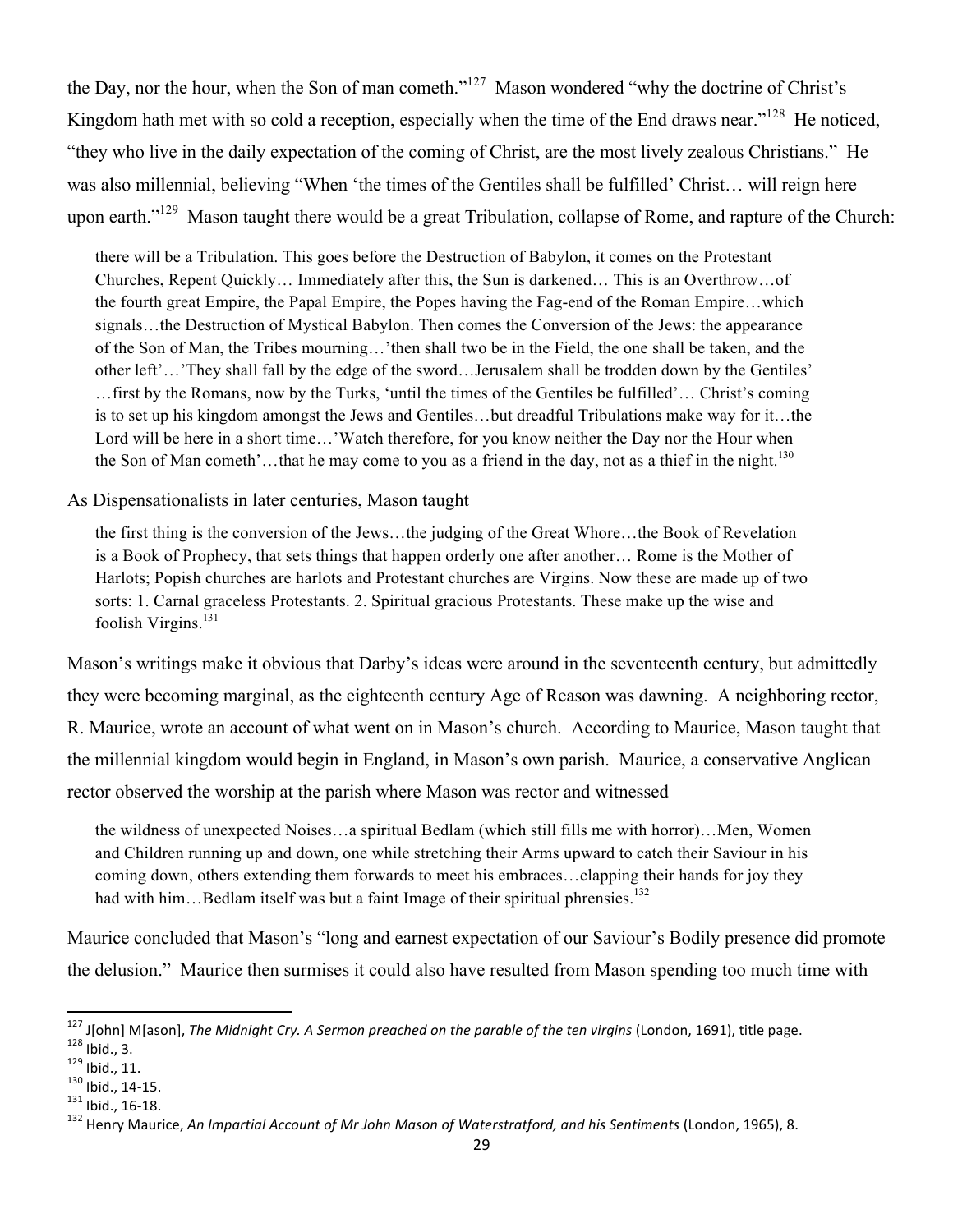ignorant people, or caused by "his taking too much tobacco."<sup>133</sup> Maurice closed with a warning against too much religious liberty, "when Liberty in Religion has made men licentious, when a most gracious Indulgence has abus'd to Extravagancies." His hope was "that all men may be certifi'd of the danger of Enthusiastick Principles, both to church and state."<sup>134</sup> However, John Mason had his supporters as well. Isaac Watts wrote a hagiographic dedication to him, praising him for his devotion and ministry, never mentioning the excesses of the account by Maurice.<sup>135</sup>

Also in the 1690s and in words similar to Mason, M. Marsin taught a pre-tribulation rapture. She believed that "the Coming of the Lord" was in 1 Thessalonians 4:16-17: "For the Lord himself shall descend from heaven with a shout..." According to Marsin, "these are those that are said will be caught up in the clouds to meet the Lord in the air." Like Darby, she tied this passage with Luke 17: 34-35, "one shall be taken and the other shall be left."<sup>136</sup> Then "after the Lord's coming most of the great plagues mentioned in the revelations will be poured out upon the Earth and the Wicked. That Beast and the False Prophet will be then taken alive."<sup>137</sup> Marsin implored her readers to be "prepared for the Lord's Coming" and to know "the Signs of the Times", which were primarily earthquakes and wars. Marsin distinguished between "the latter Days of this time, and the Latter Days of Israel's troubles" for after the Saints are caught up "the time to come…will be Israel's… God will make good the great and glorious promises He hath made to Israel..."<sup>138</sup> Marsin believed the Conversion of the Jews would not take place until after what she called "the Coming of the Lord." She also may have taught a pre-tribulation rapture: "the Battle of Gog and Magog is not till after Israels Glorious reestablishment, and after the Resurrection of the Dead and after Canaan is made like the Garden of Eden."139

Thomas Beverley, a dissenting London pastor, produced a flurry of pamphlets in the 1680s and 90s declaring the end of the papacy and return of Christ in the year 1697. He arrived at this conclusion using the 1290 days of Daniel, which he understood as years and began counting from 437 AD, when he claimed the papacy began. One common thread is his repeated exposition of 1 Thessalonians 4:13-18, where he emphasized a "first resurrection", "the Mystery of the Saints not Dying but Chang'd,"<sup>140</sup> The following year he wrote a

<sup>&</sup>lt;sup>133</sup> Ibid., 52.<br><sup>134</sup> Ibid., 70.<br><sup>135</sup> Select Remains of the Rev. John Mason, M.A. Late Rector of Water-Stratford…recommended by Rev. Isaac Watts,(Salem, 1799).<br><sup>135</sup> M. Marsin, The Near Approach of Christ's Kingdom, Clea *times relating thereto (London, 1696), 7.*<br><sup>137</sup> Ibid., title page.<br><sup>138</sup> M. Marsin, An Answer to Dr Whitby, proving the Jews are not to be called into the Gospel of the Christian warfare…till after the

*Lord, with Messiah's Second coming…* (London, 1701), 2.<br><sup>139</sup> Ibid., 30.<br><sup>140</sup> [anon.], *The Catechism of the Kingdom of our Lord Jesus Christ in the Thousand Years. Shewing by Scripture, that the Great* 

Articles of the Redemption, the Resurrection, the Mystery of the Saints not Dying but Chang'ed, the Judgment... (London, 1690); [anon.], The Grand Apocalyptical Vision of the Witnesses Slain, Dated to its Periods of Prophesie and History, (London, n.d. [1690];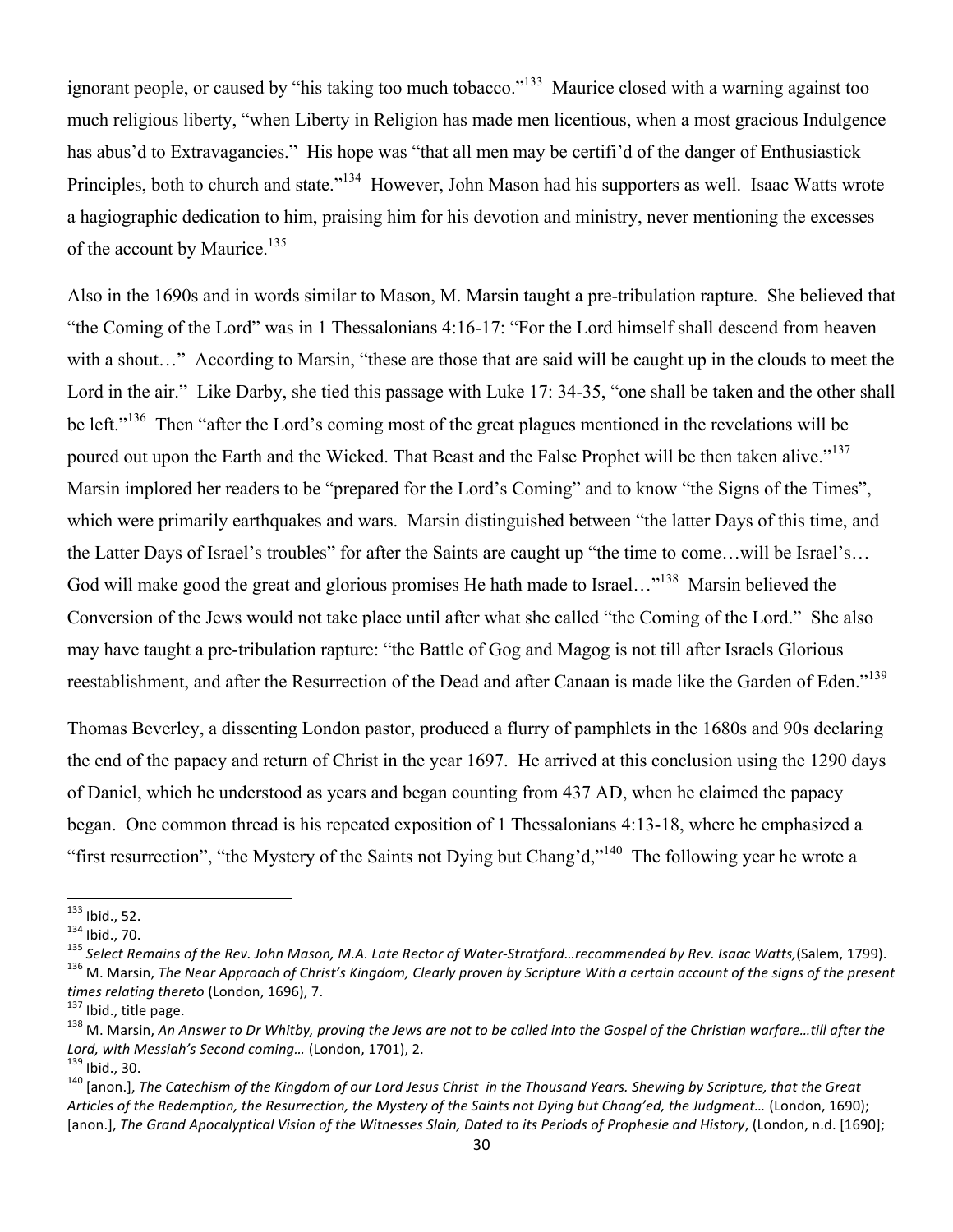pamphlet, this time including his initials on the title page and discussed "Our gathering together unto Him… The Dead raised First, and the Living, The Remaining Chang'd." He insisted:

there must be…a space of Time between the Time of the Saints dead in Christ, Rising first, who Answer to the Saints of the First Resurrection; and the Saints chang'd, who Answer to the Partakers of the First Resurrection; and the Time of these Chang'd Saints being Caught up…there are two sorts of Saints, Saints Raised Incorruptible, and the Saints who shall not sleep, but be Chang'd; Chang'd in distinction from being Rais'd Incorruptible, a priviledge above being Changed…the Remaining being rescued from the Perdition of the Wicked Dead…Both of these Saints Live and Reign with Christ a thousand years: So there is a thousand years  $Kingdom.<sup>141</sup>$ 

In all of these tracts he stressed Christ's "Coming and Appearance in Glory", that "He hath not yet Appear'd in Glory", but when he does he will take with him both "the Saints dead in Christ, Raised first, and Raised Incorruptible; and into the Saints Living, and Remaining at his Coming, who Dye not, but are Changed."<sup>142</sup> Unfortunately, the first resurrection did not come in 1697. Shamed, Beverley retired to the countryside, but not until he published one last pamphlet, declaring the collapse of the papacy in 1700.<sup>143</sup>

One of Beverley's greatest critics was the amillennial Presbyterian Richard Baxter. In his 1691 work *The Glorious Kingdom of Christ*, written in the last year of his life, he criticizes Millenarians and those expecting "a Future Calling and Reign of the Jews". He reserves special vitriol to Thomas Beverly, and even though he shows some respect for Increase Mather, to whom this work was dedicated, though even he does not escape criticism.<sup>144</sup> Baxter admitted "the chief Writers of the Millennium are Conformists (and men of Greatest Learning and Piety among them)".<sup>145</sup> He then lists prominent Apocalyptical authors, categorizing them according to their views:

!!!!!!!!!!!!!!!!!!!!!!!!!!!!!!!!!!!!!!!!!!!!!!!!!!!!!!!!!!!!!!!!!!!!!!!!!!!!!!!!!!!!!!!!!!!!!!!!!!!!!!!!!!!!!!!!!!!!!!!!!!!!!!!!!!!!!!!!!!!!!!!!!!!!!!!!!!!!!!!!!!!!!!!!!!!!!!!!!!!!!!!!!!!!!!!!!!!!!!!!!!!!!!!!!!!!!!!!!!!!!!

T.B., An Appeal most Humble, yet Most Earnestly by the Coming of our Lord Jesus Christ, and Our Gathering together unto Him... *The Dead Raised First, and of the Living, The Remaining Chang'd in it.* (n.p., n.d, [London, 1691]); T. Beverly, *A Demonstrative Scripture-Proof from Mahometan Times: The Kingdom of Christ Must needs be in its Succession, 1697 (London, 1692); [Anon], A Chain%of%Principles%concerning%the%Thousand%Years%Kingdom%of%Christ,%against%the%SemiYSadducism%of%the%Apostasie,%that%denyes% that Kingdom (n.p., n.d. [1692]); [Anon], A Discourse upon the Powers of the World to come (n.p., n.d. [London, 1694]); The Great* Charter for the Interpretation of all Prophecy of Scripture, and of the Times... [n.p., n.d. [London 1694]); T. Beverly, *An Apology for* the Hope of the Kingdom of Christ, appearing within this Approaching Year, 1697... (London, 1697).<br><sup>141</sup> T.B., An Appeal most Humble, yet Most Earnestly by the Coming of our Lord Jesus Christ, and Our Gathering together un

Him...The Dead Raised First, and of the Living, The Remaining Chang'd in it. (n.p., n.d, [London, 1691]), 3.<br><sup>142</sup> Beverley, A Chain of Principles, 1.<br><sup>143</sup> T. Beverley, The Good Hope through Grace.The Jubilee of the Kingd

and before the end of the Following Year 1700, shall begin to bring under Desolation that Great City and its Papacy (London, 1699)<br><sup>144</sup> Richard Baxter, The Glorious Kingdom of Christ, Described and clearly Vindicated, Aga

*of the Jews, and 1000 years before the Conflagration* (London, 1691). See Jeffrey Jew on Baxter in *Heaven Upon Earth*, 153-156. 145 Ibid., preface.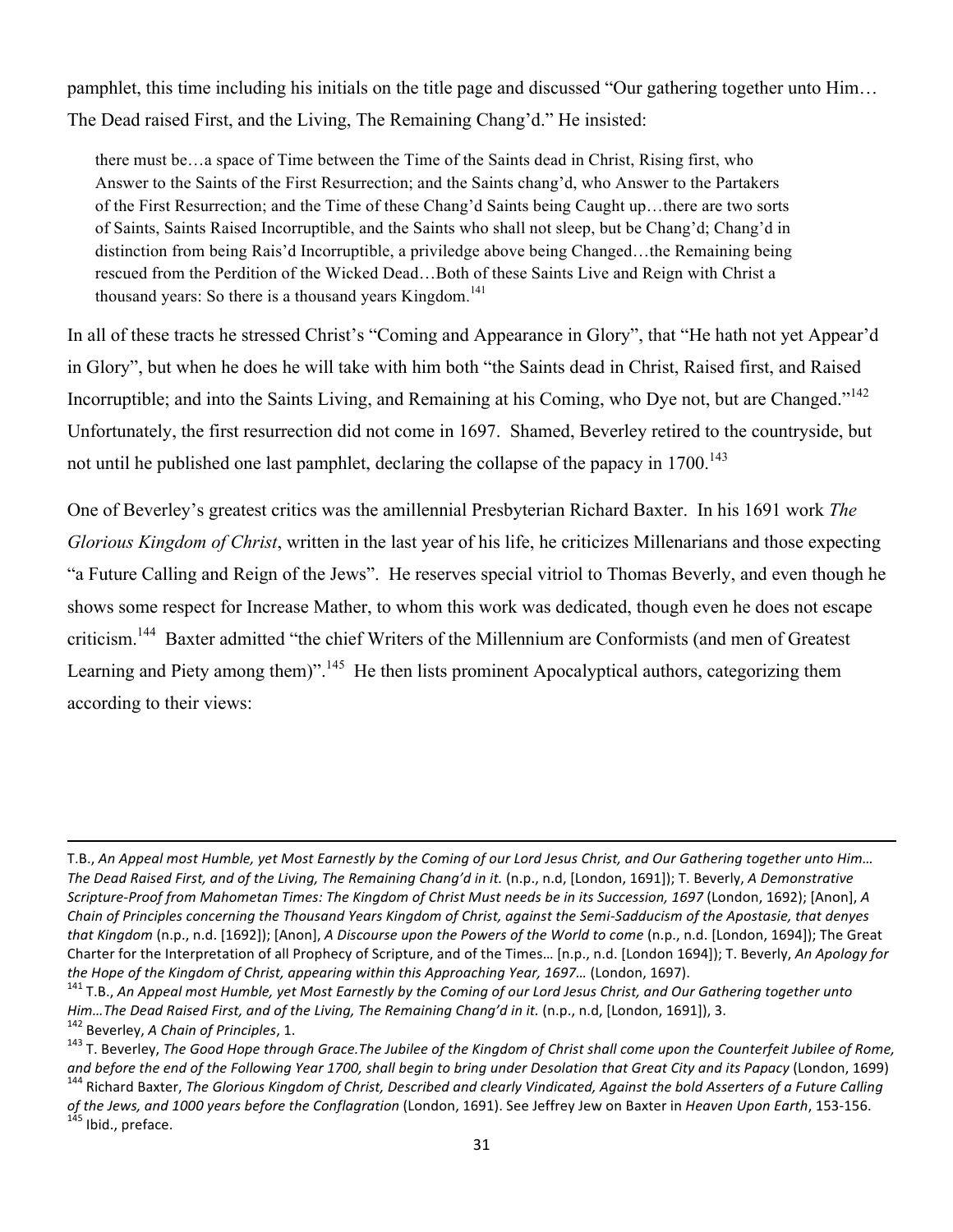## **Richard Baxter's Grouping of Eschatological Views:**

"Writers for the Millennium are Conformists: Jos.Mede, Dr. More, Dr. Twisse, Dr. Cressoner, Mr. Beverly, Mr. J.M. Many think the Thousand years past already: Bilney, Wickleffe…thought that the time began at the birth of Christ.

-Augustine, Beda, Andreas, thought it began at the Passion of Christ.

-Broughton, Usher, thought it began at the Destruction of the Jewish State.

-Brightman, John Fox, Grotius…that it begin…at Constantine's Edict…

-Mede, Alstead, Dr. Twisse, believe the 1290 years of Daniel are past"<sup>146</sup> [but they were still Premillennial]

An Anglican annual report *The Christian Observer*, alarmed at the growing trend toward Apocalypticism, dedicated most of its 1830 issue warning of this fanatical and doctrinally dangerous movement. It did not see Beverly's Futurist Premillennialism as something new, but certainly as something pernicious:

The opinions of Beverly were not new when he wrote: they had been frequently started and exploded before. They have been repeatedly revived since, maintained with no less confidence, and propagated with equal zeal, and future ages will probably continue to experience the same fate.<sup>147</sup>

The torrent of millennial publications did not end with Beverley. In 1699 an anonymous tract was published,

*A Short Survey of the Kingdom of Christ here on Earth with his Saints*. He believed, as did his contemporary

Isaac Newton (warden of the royal mint only blocks from the printer of this tract), that there would be 6000

years of human history, followed by the 1000 year millennium.<sup>148</sup> Prior to the millennium the author believed

that Christ would appear two different times in the sky, first to gather his Church, then to judge the nations:

And those saints that are then alive shall not prevent the rising of the Saints that were dead at the coming of Christ…for the dead in Christ shall be raised first; then the Saints alive in the Body, in this mortal state, shall be changed…in the twinkling of an eye, less than a moment, raise all the dead Saints, and change all the Saints then alive into an incorruptible immortal state… They shall be caught up in the Clouds to meet the Lord in the Air…in this appearing of Christ.<sup>149</sup>

The author then speaks of another later appearance of Christ in the sky:

but here it's another sight of Christ, viz. as their Judg: for so he will be to the Sinner and ungodly, when he shall come the second time in the Clouds of Heaven. …coming to enter upon his Kingdom here on Earth, with all his Saints in a glorified State, after having received their gloried bodies, and after meeting their Lord in the air], prepared for this great Assize and Judgment of the World.<sup>150</sup>

The author then speaks of the Dragon, the Devil, Satan:

<sup>&</sup>lt;sup>146</sup> Ibid., preface.<br><sup>147</sup> *The Christian Observer,* (London, 1831) XXX, 790-791. By 1831 both Edward Irving (a Scot preaching the apocalypse from his pulpit in Regent Square, London) and John Nelson Darby (who had just resigned as priest in the Church of Ireland and formed his own church) had begun teaching a pre-tribulation rapture. Darby met Irving at a prophecy conference that year.<br><sup>148</sup> Anon, *A Short Survey of the Kingdom of Christ here on Earth with his Saints* (London,1699), 40.<br><sup>149</sup> Ib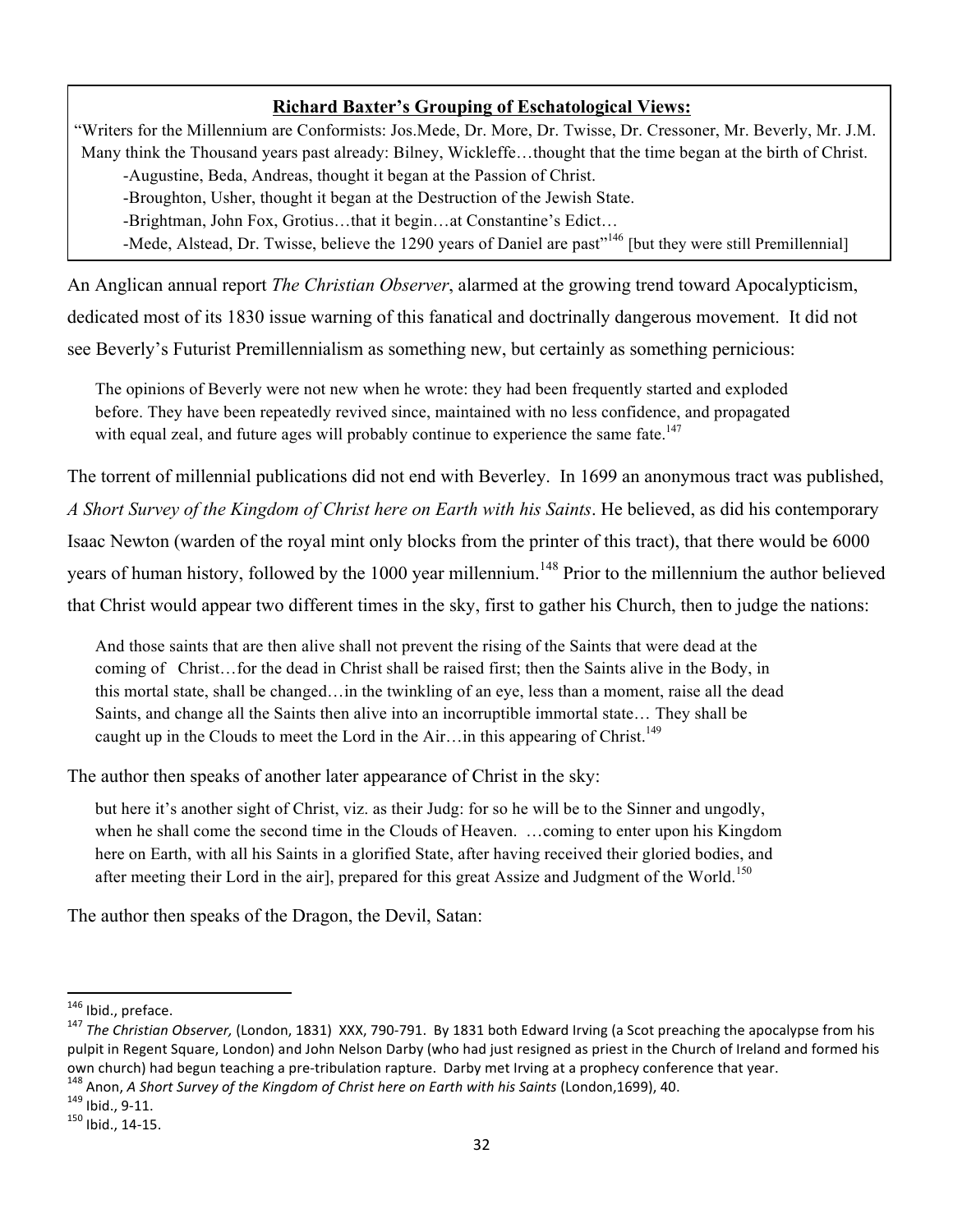knowing his time to be short, that is, his 42 Months  $[3\frac{1}{2}$  years] near running out, put him upon fresh Attempts with greater Vigour…This occasions the second hasty Flight of the Woman into the Wilderness for a time, times and dividing of time. I conceive this to be a time after, or an the end of the 1260 days [another 3½ years] of her being in the Wilderness…to a place prepared of God, Where she should be fed all the 1260 days. …The question is, how long shall it be to the end of these Wonders…he answers, to a time, times, ans half a time, the same here of the last Flight of the Woman into the Wilderness:…this time, times, and half a time shall be the finishing part of time; as the Angel in Rev 10.6,7 says, *Time shall be no longer*, that is to Antichrist, or the Enemies of Christ.<sup>151</sup>

### **Eighteenth Century**

In 1700 Oliver Heywood published *The Great Assembly: or Discourse of the Gathering of all Saints to Christ*. Like Beverley and others at this time, Heywood presented a rapture similar to that of Darby:

the Souls of the glorified Saints shall descend and be united to their own Bodies, and then ascend to meet the Lord in the Air, and the wicked are **left behind** on their dunghill the earth…<sup>152</sup>

Heywood used the word "**rapt**" to describe this event,<sup>153</sup> then they immediately would be taken to heaven:

These congregated Saints shall be admitted into one place, and state of Glory: They are *before the throne of God*…there is room enough in heaven for all the saints, *In my Father's house,* saith Christ, *are many mansions.<sup>154</sup>*

A stranger work that many believe shows belief in a pre-tribulation rapture is by John Asgill,<sup>155</sup> who believed that "Man may be translated from hence into that Eternal Life, without passing through Death…"156 He made no reference to an apocalyptical event, but only to Enoch and Elijah "being transported." He stated that we too could be translated "by passing through the Death and Resurrection of Christ," that we received "the Covenant of Eternal Life" and could be "without any real Death of resurrection of his own."157 He mentioned "a Resurrection at the last day," but then stressed that there could be "an immediate Translation without Death to them whose Faith is ready to receive it."<sup>158</sup> We don't need to wait for "the second coming of Christ, but are at liberty every moment, to enter into the Kingdom of Heaven as fast as we can bring our Faith up to it."<sup>159</sup> Asgill believed a translation was possible for those with enough faith, before the resurrection of the saints mentioned by Paul: "this Translation of Faith without Death, will be general, before the great Change (Paul

<sup>&</sup>lt;sup>151</sup> Ibid., 52-53.<br><sup>152</sup> O[liver] H[eywood], *The General Assembly: or, a Discourse of the Gathering of all Saints to Christ* (London,1700), 15.<br><sup>152</sup> Ibid., 16.<br><sup>154</sup> Ibid., 19-20.<br><sup>155</sup> Thomas Ice, "The History and Doct

various pro-rapture webpages: Holly Deyo, "Setting the Record Straight on Rapture", Standeyo.com<br><sup>156</sup> John Asgill, An Argument Proving, That according to the Covenant of Eternal Life revealed in the Scriptures: Man may be

*translated...* (n.p., 1700), title page.<br><sup>157</sup> Ibid., 62.<br><sup>158</sup> Ibid., 77.<br><sup>159</sup> Ibid., 91.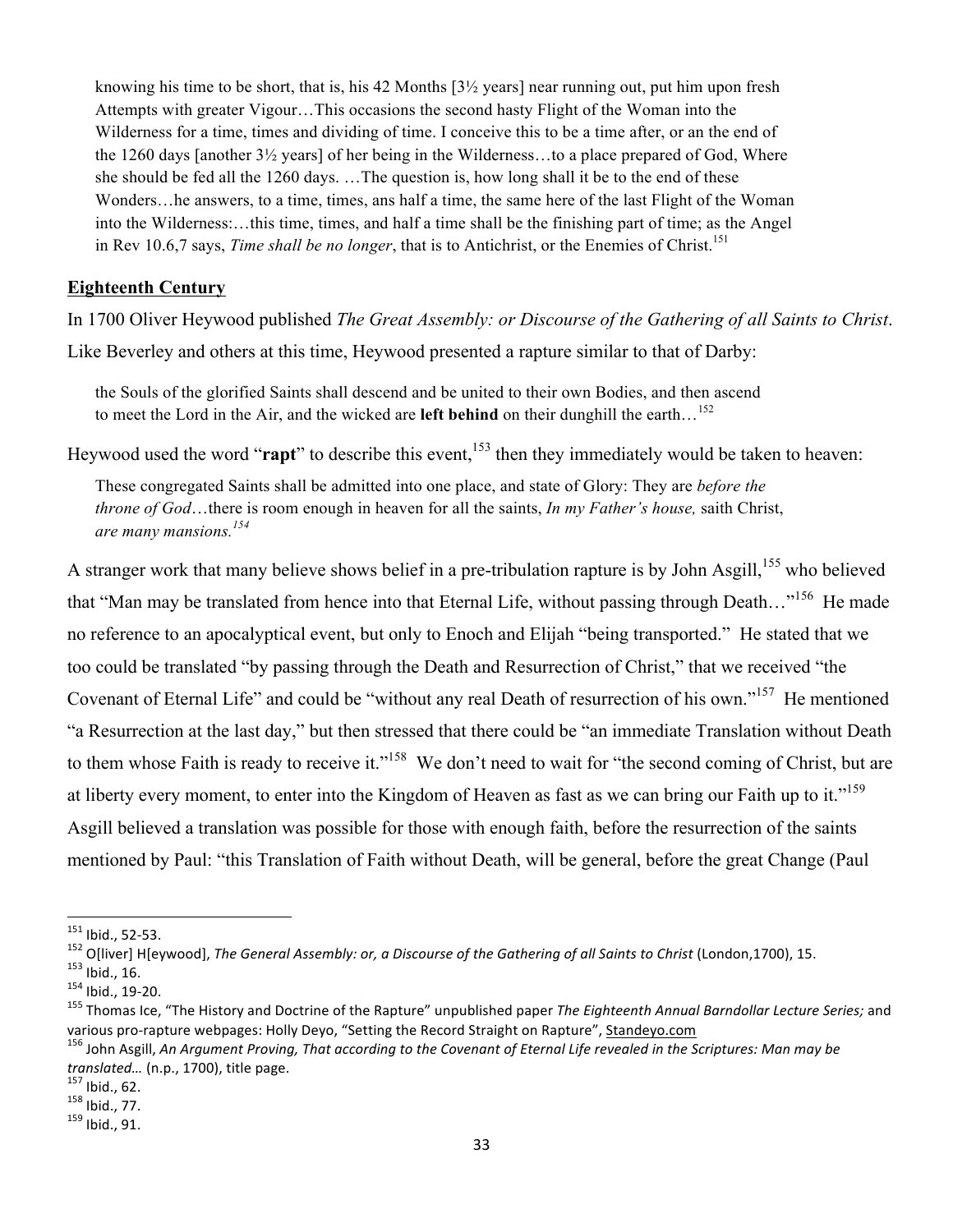speaks of) shall come: And that then, and not before, shall be the Resurrection of the Just (which is call'd the first Resurrection)."160 He confidently concluded,

I shall not go hence by returning to the dust…I shall make my exit by way of Translation, which I claim as a dignity belonging to that degree in the Science of Eternal Life, of which I profess myself a Graduat... And if after this, I die like other Men, I declare myself to die of no Religion.<sup>161</sup>

Unfortunately for Asgill, he was purged from the House of Commons for his heterodox belief, spent most of the rest of his life in prison, and died in 1738 without being translated into heaven.

Near the end of his life Asgill published *The Metamorphosis of Man*, in which he put forth a pre-conflagration rapture. Just as Noah was saved from destruction by the ark, and Lot was saved from the destruction of Sodom by fleeing to Zoar, so there will be no destruction of the earth "Till all the Servants of God are Arked and Zoard, shipped and housed, sealed and safe, the destroying Angel cannot proceed." Asgill insinuated a phased rapture for "the Moment that the last of the second Classis of the first Resurrection shall be drafted out of the World; Wo! wo! Wo! To the Inhabitants thereof that are **left**."162 Early in his book he left no time for a pre-tribulation rapture, as "the same Day that the last of the Servants of God are sealed…Down comes…the Fire and the Brimstone<sup>"163</sup> but he did admit there is a time delay between the resurrection of the just and the wicked: "this first Resurrection of the Just before the Unjust... is not only a bare Precedency in point of Order; But…as the most safe and convenient way and manner of severing the Wheat from the tares..." He then used Paul's statement, "Every man in his own Order;" and the words of Jesus, "Two women at a Mill, the one taken and the other left. Two Men together in the Field, the one taken the other left" then left a time delay between the two resurrections wide open, "But this will not be done all together in any one Night, or any one Day or Year, but everyone in his own Day, and his own Place."<sup>164</sup> He leaves no doubt however, that the Just rises first, while "The rest will be left to the Devil and his Angels."165 In Asgill's phased resurrection of the just it was the deserving who were raptured first. As Paul had hoped that "If by any means I may attain the Resurrection of the Dead", Asgill believed in "That Resurrection which is to be had by Attainment only."<sup>166</sup> Near the end of the book he explicitly states that those in the early phased resurrection

lived and reigned with Christ a thousand Years. But the rest of the Dead lived not again until the thousand Years were finished. … In the Corinthians it is defined by a moment…But in the Revelations this Moment is turned into a thousand Years."<sup>167</sup>

<sup>&</sup>lt;sup>160</sup> Ibid., 93.<br><sup>161</sup> Ibid., 95.<br><sup>162</sup> John Asgill, *The Metamorphosis of Man, by the Death and Resurrection of Christ from the Dead (London, 1727), 194.<br><sup>162</sup> Ibid., 195.<br><sup>164</sup> Ibid., 196. Paul'l First Letter to the Cor*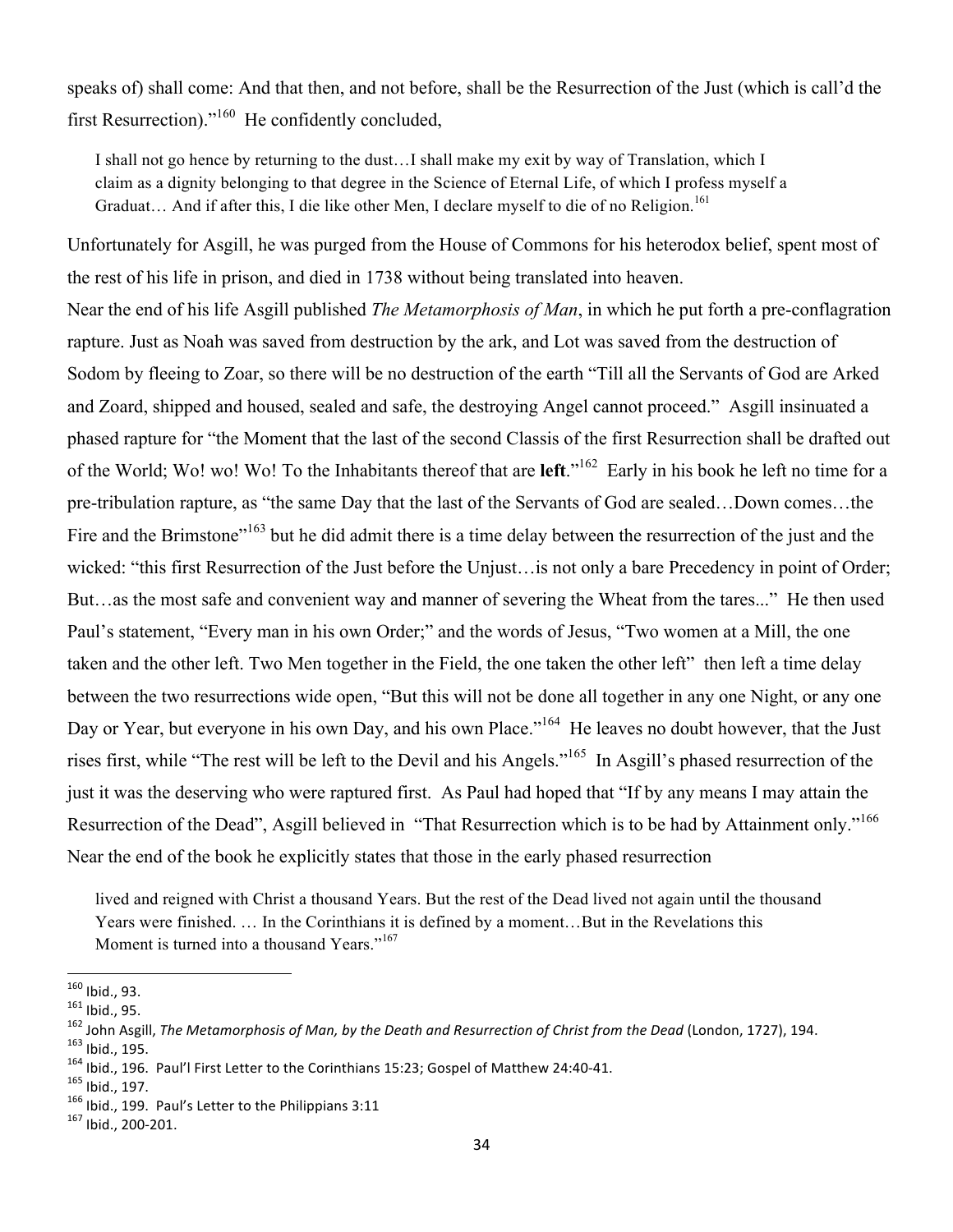John Marshall is another example of someone who described a pre-Tribulation, or at least a pre-Conflagration rapture in his London sermon of 1715. He believed that "the righteous are taken away from the evil to come…till the Righteous are removed out of its way and reach. Even Sodom was not destroyed, till righteous Lot was gotten into a Place of Safety."<sup>168</sup>

Jane Leade, a Christian mystic and founder of the Philadelphian Society in 1694 London had a series of visions which she believed gave her a better understanding of biblical prophecy. In her first work, *The Heavenly Cloud* published in 1681, she claimed

I am commissioned, as both Servant and Friend to my Lord, and Heavenly Bridegroom, to invite you to the great Supper of God, and the Lamb. …the Table is again spread for such, wha are risen from the Dead. …the celebration of the Marriage with the Lamb, and Bride…them who all-desirous are to taste of those choice and heavenly Portions, and who most readily do embrace their Lord and Bridegroom's Call to this continued Spiritual Feast. Know it, that for you, great Things are prepared in the New Jerusalem, ...that we may sit down at the great Supper of the Lamb! $169$ 

Jane Leade pleaded with "Sion-Professors" to end the "great Divisions" between them "which is the greatest Evil" in this "Gospel-Dispensation". She claimed she received a message from the angel Michael:

The Heavens do open, and the bright Cloud breaks, as the open Gate for Ascension, to receive the Spirit of the Soul, that hath put on its risen Body; it is now parted from the Earth, and carried up to have Conversation with the Holy Trinity...a soul all restless, till it comes to its own prepared mansion!<sup>170</sup>

Leade described not just a pre-conflagration rapture. Many events had to take place before returning to earth:

When the Lord from Heaven shall descend to bring up to Ascension…Waiters, who called and fixed are to mind no other thing but Ascension; to receive Power from the most high, for to do Works of Glorification, which none can be capable of, but such as are Separated, and redeemed out of the Earth. …the Ascended and Glorified, are again to Descend…to serve their Lord and Master's appointment… when any great and mighty change was to be wrought and effected upon the Earth, it was to be done still by Angels that descended from Heaven, as mentioned is in Holy John's Revelation, Rev.18. …the Angels of the resurrection, that have passed through the ten days Tribulation…when the might God will imploy for the replenishing of a New Creation, and coming down with Ghostly Powers, to lay the Foundation for the Mount-Sion Glory. …the New Jerusalem will open and descend; then shall the Priestly Kingdom be revealed, and its Government be known, and managed by the Saints of the most High, who after Ascension must have some space of Time for their Instalment… For as the Heavens have received the Lord Christ out of the visible sight, so it will these ascended Angels, till they be confirmed for Kingly Dominion: … their inward transformed Spirits, Souls and Bodys are translated out of sight, and are taken into the Heavens.<sup>171</sup>

<sup>&</sup>lt;sup>168</sup> John Marshall, Sermon Preach'd in the Chapel of Ormond-street...(London, 1715). Thomas Ice, "The History of the Doctrine of the Rapture", Part II: "History of the Pre-Conflagration Rapture." 169 Jane Leader, Sent Down, to shew the way to reach the mearch the mearch the mearch the christ's Ascension-Ladder, Sent Down, to shew the way to reach th

*Ascension, and Glorification, through the Death and Resurrection* (London,1701), epistle. <sup>170</sup> Ibid., 36. 171 Ibid., 43, 45, 49-50.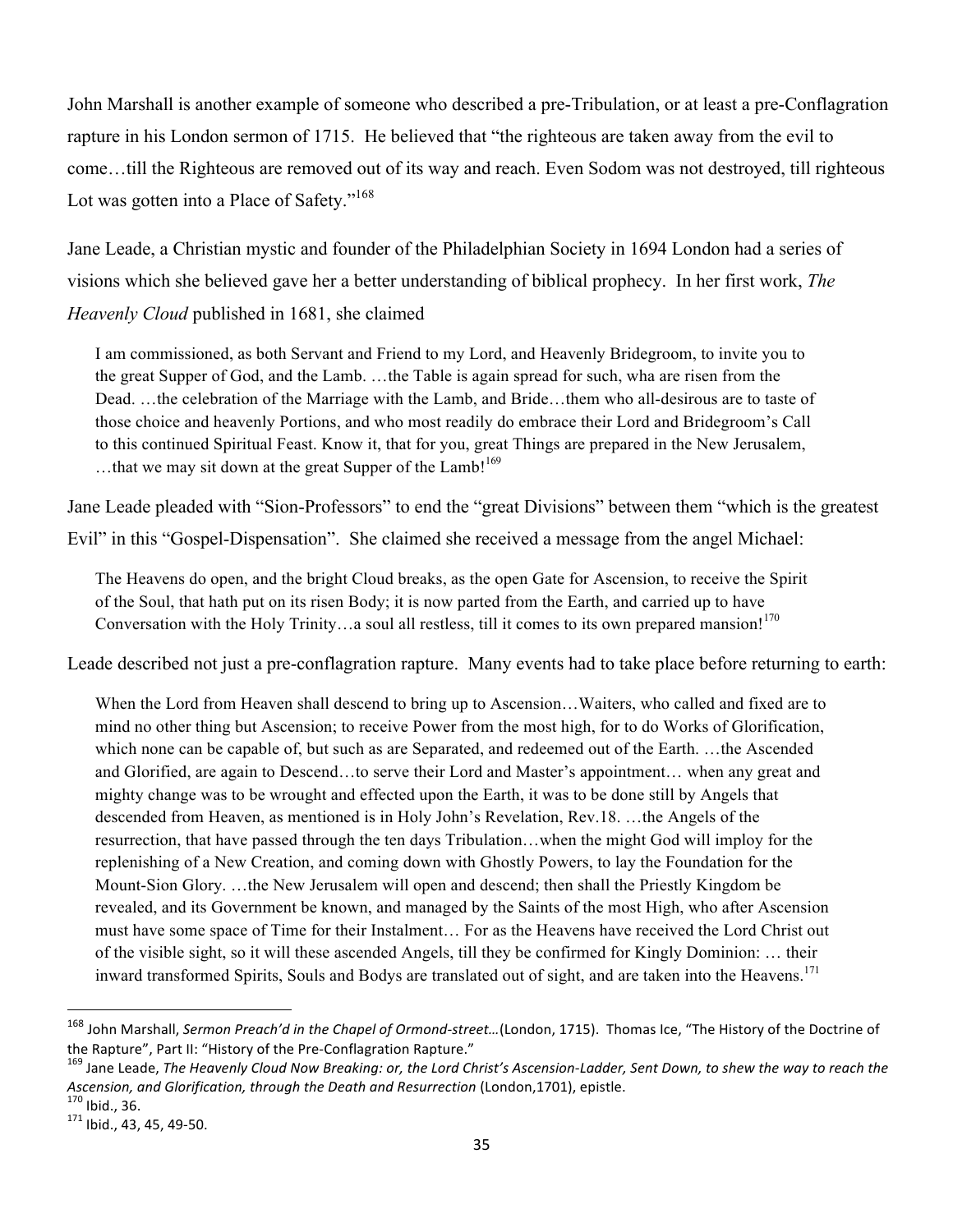While the post-tribulation view has a brief meeting in the sky of Christ and the risen saints, and the preconflagration view has a little more time in the sky for the destruction of the old earth and making of the new, in Leade's view the saints ascend into heaven, are glorified, "passed through ten days of Tribulation", await the remaking of the earth, and "have some space of time for their Instalment…till they be confirmed." Then Christ will "Descend with us, for the establishing an everlasting Kingdom..."<sup>172</sup> Lest one think a mystic like Jane Leade would hold only to a mystical kingdom, in a later work she wrote

The Reign of Christ upon the Earth in his Saints is drawing near; and for this End…to make ready an Espoused Bride, that may be found all fair and clear without blemish; …the Lord is coming to appear in his Saints, and to set them over the Earth. For the Davidses of Sion the Dominion shall be restored, through Marriage with the Lamb of God. …he will Reign Personally in his Saints…the Thousand Years Reign Prophesied of.<sup>173</sup>

Jane Leade died in 1704, and Richard Roach rector of Hackney took the leadership of the Philadelphians. In *The Imperial Standard of Messiah Triumphant* Roach believed that God's promises to the Jews were still good and that soon the Jews would be called to their land, and Antichrist would be revealed <sup>174</sup> He recalled Jane Leade's vision of "the Restoration of Israel" and the prophecy to the "Daughter of Sion" that God would "bring thee forth out of the Prison of Tribulation, and…anoint thee, and thou shalt know that I am thy God who have created thee, redeemed thee, and sanctified thee."<sup>175</sup> He also divided "all Ages of the World" into "different dispensations": the Law, the Gospel, the "Elias Dispensation", and "the Millenial State".<sup>176</sup>

In *Apocalyptical Key* Robert Fleming taught that Revelation 16 was a gathering of the church into heaven which would precede the judgment of God culminating in the battle of Armageddon for those left on earth:

The full and compleat deliverance of the church, and of the destruction of her bloody persecuting Popish enemies; which is held forth in a two-fold type: the first of which is that of an harvest, mentioned in ver.14,15,16. which seems directly to refer to Christ's gathering in his church, to the happy state of the Millennium; which follows immediately upon the pouring out of the seventh vial. The second is that of a vintage, which seems to relate to the same period, but with an immediate reference to the enemies of the church ; wherein the final destruction of the Papal interest is represented as a vintage, which shall…ruin all the Popish orders…squeezed to death in the winepress of God's wrath. This…must be supposed to be the result of that final and decisive battle…mentioned, Rev,xix,11."<sup>177</sup>

<sup>&</sup>lt;sup>172</sup> Ibid., 53.<br><sup>173</sup> Jane Leade, *The Enochian walks with God, Found out by a Spiritual Traveller, Whose Face towards Mount-Sion Above was Set:* 

with An Experimental Account of what was Known, Seen, and Met withal There (London, 1702), 22, 45-46.<br><sup>174</sup> Richard Roach, *The Imperial Standard of Messiah Triumphant; Coming...to Reign with his Saints on Earth (London 17* 

<sup>&</sup>lt;sup>177</sup> Robert Fleming, Apocalyptical Key, Published in 1702, in a Discourse on the Death of King William. Being a Vindication and enlargement of that Discourse, on the Rise and Fall of the Papacy, published in 1701. The various periods are inserted, the pouring out of the vials, the final Destruction of the Papacy, and the commencement of the Millennium State (London, 1793), 33.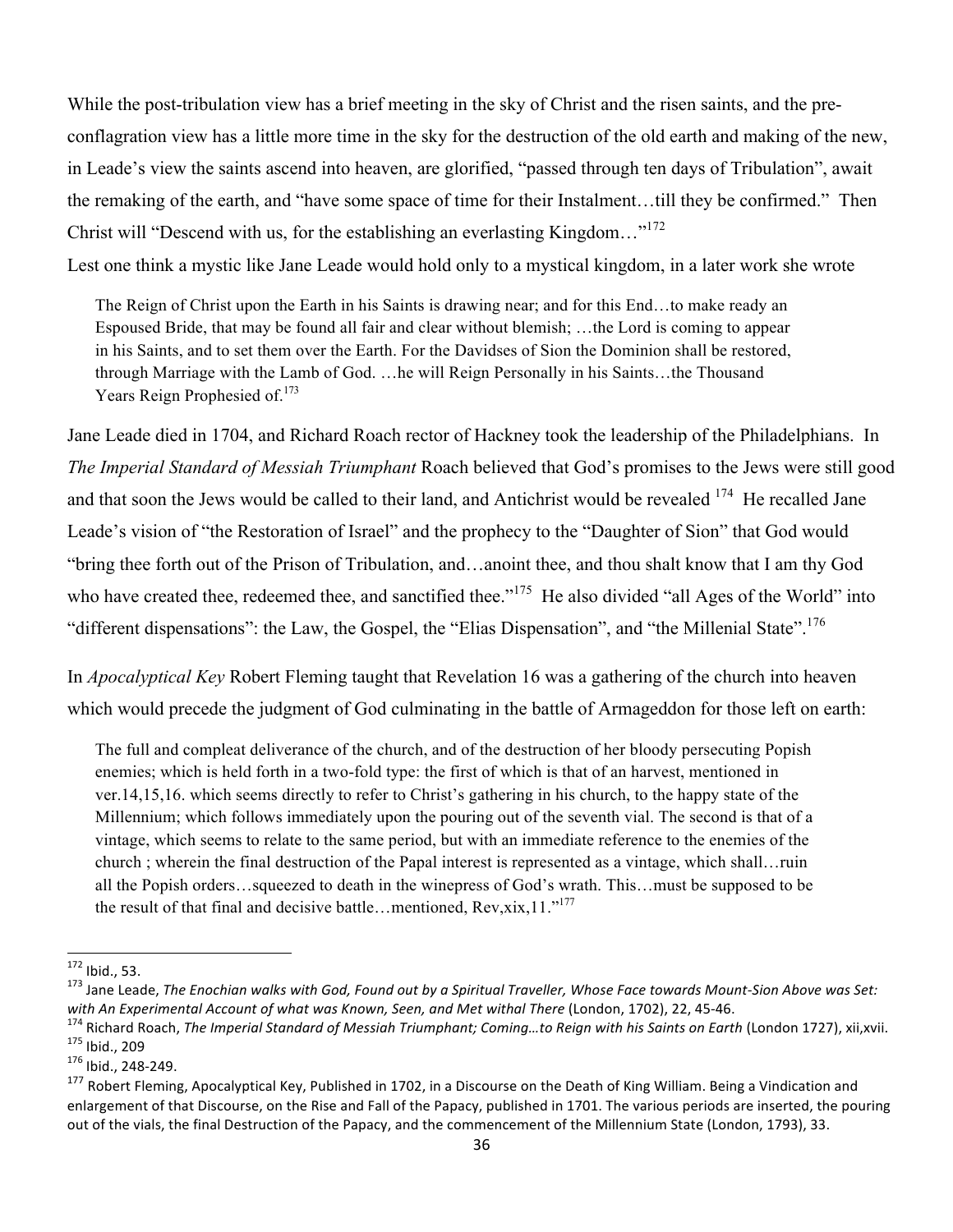Yet Fleming also an earlier rapture during the tribulation, but only for "Eminent" Christians:

Prior and Special Resurrection…a Reward for the most Eminent Christian Witnesses during the Rage of Paganism and Antichristianism …this special prize…appropriated to none but the first Christian Worthies, and the most Eminent Saints and Martyrs…this Resurrection cannot be the general Resurrection, but a special one, antecedent to it, which is to be the appropriate Reward only of a few.<sup>178</sup>

Benjamin Keach, in a preface to another Baptist preacher's 1704 publication, noticed that apocalyptic writings were not as popular as they had been in the seventeenth century. He

wondred at some worthy Ministers who never made these things any part of their study; as if the Prophetical part of Gods Word, respecting these things, were not to be searched into…partly because many Learned and Godly Men, who prefixed times, have proved all mistaken in their Computation."<sup>179</sup>

He charged his readers, "Let us therefore be upon on Watch, and Rouse out of Sleep, the Virgins I conclude

are now in their sleeping and slumbering Condition, but the Midnight cry will awaken them to their

Amazement." He then presented a post-tribulation rapture:

When Christs time comes, he will bring with him the Souls of his Saints according to that in 1 Thes.4. 13,14. Zach.14.5…their Bodies shall then be immediately raised our of their Graves, and the Soul and Body will be joyn'd or united together, and that the Soul now continues or remains in Heaven without the Body, yet on Earth it shall not be so. …this Resurrection of the Saints shall be some time before the Resurrection of the Wicked, that the Saints shall…be first in order, and time (I say nothing on how long) …which must take up a long space of time even more than 1000 Years, for not till the 1000 Years be ended the Wicked shall be rais'd, and so not till then shall their Judgment Day begin. …while Christ stays on the Earth the Saints also, must stay with him, and not go to Heaven from the Earth, until Christ goes and carries them all with him.<sup>180</sup>

Robert Prudom, a Baptist preacher in Yorkshire, described a rapture similar to Keach, who had been his mentor. It would include "the Family above", Old Testament saints who had ascended when Christ did, and "the Family below, which shall be caught up into the Air", the Christian Church. "The Family below" is in

Two Ranks. First, The Dead in Christ, from the Fall to the time of his Appearance, who shall be raised in a Glorified Body… Their Souls Christ at his descent brings with him; which being re-united to their immortal Bodies, is taken up to meet him. …Secondly, The Elect that shall be living upon the Earth… shall come under a suddain change.<sup>181</sup>

<sup>&</sup>lt;sup>178</sup> Robert Fleming, First Resurrection: or, a Dissertation, wherein The Prior and Special Resurrection and Reward of the most Eminent Christian Witnesses, during the Rage of Paganism and Antichristianism... (London,1708), title page, 65.<br><sup>179</sup> Benjamin Keach in preface of Robert Prudom, *The New World Discovered in the Prospect-Glass of the Holy* 

Brief Essay...Proving the Personal Reign of Christ with his Saints on Earth a Thousand Years (London, 1704), 3.<br><sup>180</sup> Ibid., 5-6.<br><sup>181</sup> Robert Prudom, The New World Discovered in the Prospect-Glass of the Holy Scripture: b

*Scripture%Prophecies,%concerning%the%Latter%Days.%Also,%Proving%the%Personal%Reign%of%Christ%with%his%Saints%on Earth%a%Thousand% Years (London, 1704), 93,97-98.*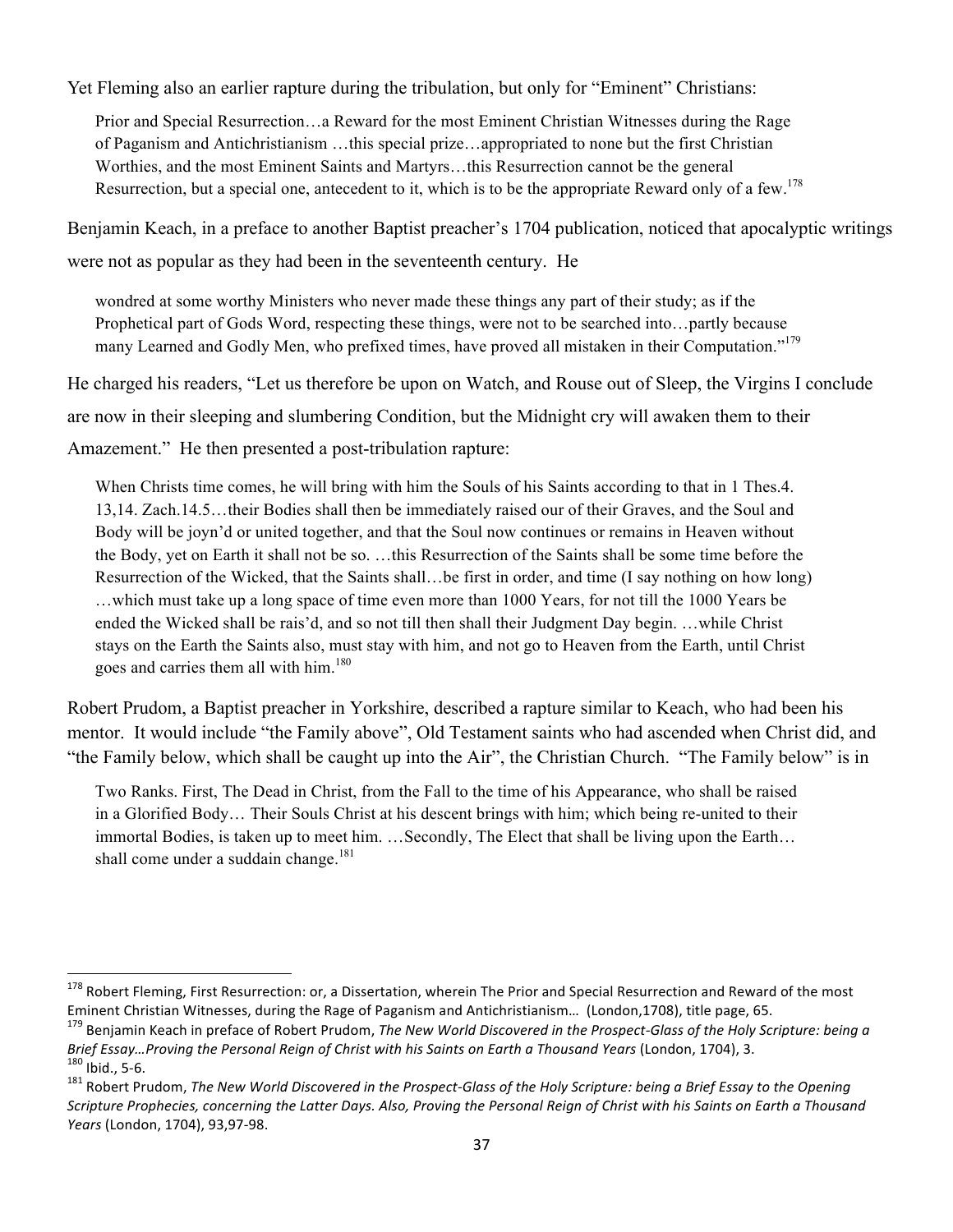Prudom expected the Jews to have already returned to their land and to have been converted to the gospel,<sup>182</sup> which stirred up "the Fourth Monarchy in its last form, in conjunction with this little horn, considered both as Papal and Mahometan, to destroy the Jews returned to their own Land, and to the Obedience of the Gospel."<sup>183</sup> Their invasion of Jerusalem brought on the Battle of Armageddon, which was resolved when Christ and his saints returned to earth to save the Jews and annihilate their enemies.

Joseph Jacob, Congregationalist pastor in Southwark, wrote *Desolations Decypher'd* in 1705 putting forth a partial rapture of those martyred:

*The Lord my God shall come, and all the Saints with thee*; that is, all those Saints that have been Sufferers for his Names sake, …*the Dead in Christ* [or for Christs sake, those who dy'd for witnessing to him, they] *shall rise first* [this is the first Resurrection peculiar to the Martyrs or Confessors of Christ] *then we who are alive and remain, shall be caught together with them in the Clouds, to meet the Lord in the Air* [who there will have his visible Residence, during his reign on Earth] *so shall we ever be with the*  Lord [never parted from him, there or where else he shall be, we shall ever be with him]...<sup>184</sup>.

Edward Waple, London vicar from 1683 to 1712 wrote a commentary on *The Book of Revelation* in which he

taught a pre-conflagration resurrection:

### **"A brief Account of the Series, and Order of things, according to Scripture; from the time of the Approach of Christ's Kingdom, until the End, and Delivery up of it to God.**

- (1.) Antichrist will fall, as soon as ever the Months of the Beast are expired; and Mahometanism…cease…
- (2.) The Jews also will be restored to their own Countrey, after the fulfilling of the Times of the Gentiles…
- (3.) There will be Days of Great Tribulation; and immediately after them, there will be many signs of Christ's coming, and of the End of the World…
- (4.) Then will appear some Extraordinary Sign of the Son of Man in Heaven; upon which all the Tribes of the Earth shall mourn, and the Son of Man shall be seen coming in the Clouds of Heaven…
- (5.) As soon as ever Christ shall appear, the Dead will be raised, and the Earth and Heavens of this present World, will at the same time be dissolved by Fire...by this Conflagration of the Heavens and Earth...
- (6.) The whole Antichristian State will be utterly annihilated, at the first appearance of Christ: Satan will be bound for a Thousand Years…during the whole space of the Blessed Millennium…
- (7.) The Bodies of the Dead Saints being raised, are caught up into the Air; and the Saints which come with Christ, appear in them, together with him in the Heavens; and probably continue with him in Glory…
- (8.) The Living Saints will be purged and purified as Gold and Silver, and many of them shall be saved at this Day, with great Difficulty; but all shall be preserved by God (…as he did Lot, and the Three Children in the Fiery Furnace, which are Types of this Last and Great Deliverance…) in the general Conflagration; and their Bodies being changed, they shall Reign with Christ on the New Earth…<sup>185</sup>

<sup>!!!!!!!!!!!!!!!!!!!!!!!!!!!!!!!!!!!!!!!!!!!!!!!!!!!!!!!!!!!!</sup>

<sup>&</sup>lt;sup>182</sup> lbid., 107.<br><sup>183</sup> lbid., 101.<br><sup>184</sup> Joseph Jacob, Desolations Decypher'd and The Kingdom of Christ Discover'd. In a Second Discourse upon (London, 1705), 29-30.<br><sup>185</sup> Edward Waple, *The Book of the Revelation Paraphr*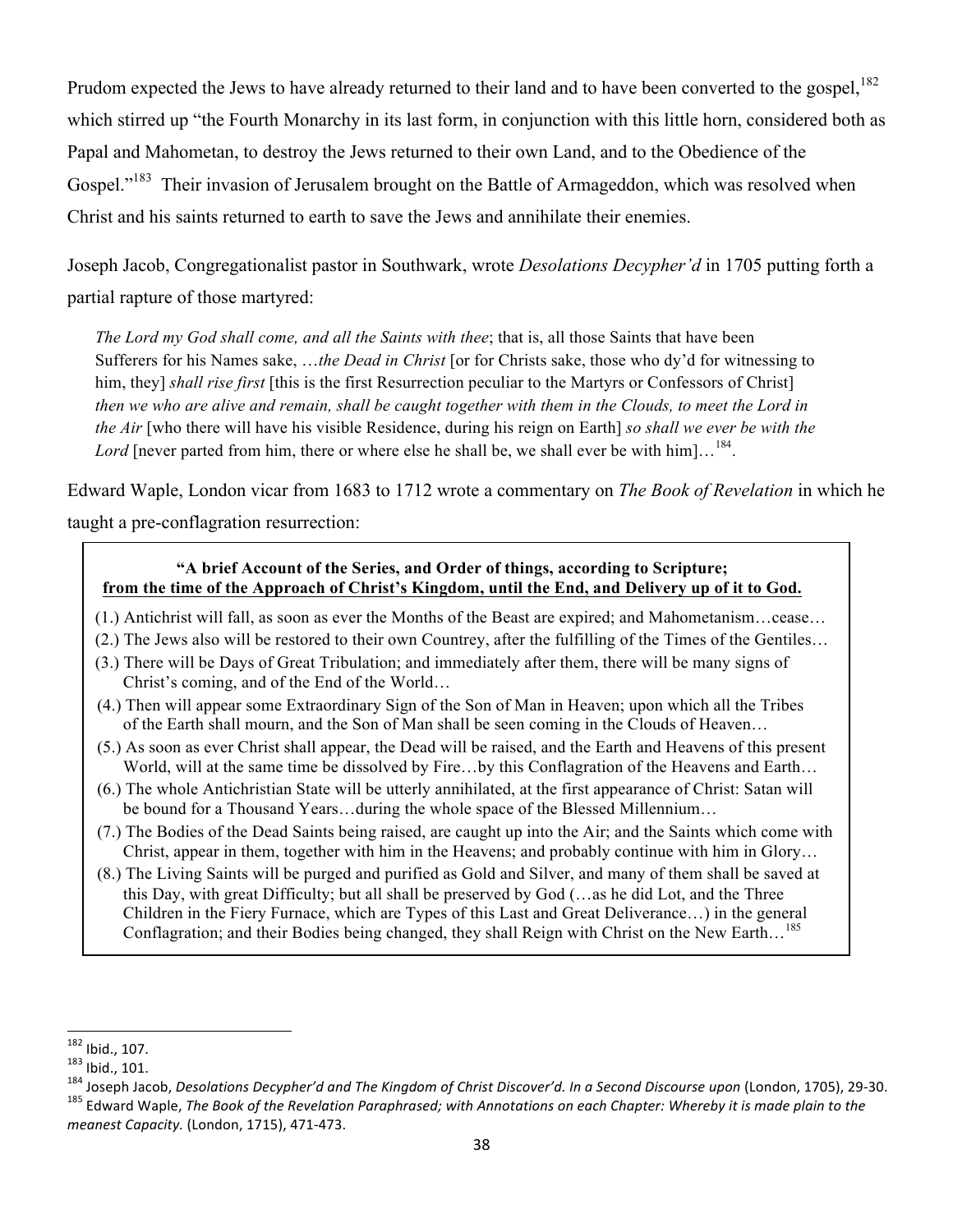However, Waple mentioned Saints, who actually "come down from heaven with Christ", "come down with Christ out of Heaven", "descend from Heaven with Christ" when he first appears, <sup>186</sup> which may imply a partial rapture of the worthy prior to the Great Tribulation.

Wiltshire school master John Hildrop published several apocalyptical works in the reign of Queen Anne. In *Treatise of the Three Evils of the Last Times* he writes of how true believers will escape the tribulations:

God will preserve a Remnant; who, as they have by his Grace escaped the Infection and Contagion of the Antichristian Spirit, so shall they also escape their Punishments. This is the Promise to the Church in Philadelphia, Rev.3.10. *Because thou hast kept the Word of my Patience, I also will keep thee from the Hour of Temptation, which shall come upon all the World, to try them that dwell upon the Earth.* ... by setting his Mark and Seal upon them, and so preserve them from the Great Desolation. Thus under the sounding of the Seven Trumpets, Rev.7. God took special Care for the Protection and Preservation of his Servants; … *Saying, Hurt not the Earth, neither the Sea, nor the Trees, till we have Sealed the Servants of God in their Foreheads.* Accordingly they were sealed and preserved from the Judgments, which upon the sounding of the Trumpets fell heavy upon the rest of the World. …whilst the rest of the World are groaning under the Miseries and Confusions of Battle, *They shall dwell in peaceful Habitations, in sure Dwellings, and in quiet resting places,* Isa.32.18. [God] shall save their Lives by a wonderful Deliveerance; that they shall survive those dreadful Times of Vengeance. …and so we find in Holy Scripture, that Vengeance cannot be powered out till the Servants of God are safe and out of Danger. So the Angel that was commissioned to destroy Sodom and Gomorrah, advises Lot to make haste to escape… They shall survive the Afflictions of those Days, and come forth triumphantly in the Glories and Powers of the New World.<sup>187</sup>

#### The author of *Spes Filelium: or, the Believer's Hope* published in 1714 expected

the Jews shall be at length gather'd together again, and restor'd to their own Country, that Jerusalem should be rebuilt, that they should all be converted to the Faith of Christ, be an holy and elect People, that they should enjoy the Blessings of Peace and Prosperity, that this Age would be what we call the Millennium and Reign of Christ upon Earth…and all this before the last Advent of Christ, or third Advent…which, I think, must necessarily be interpreted of the second and universal Resurrection, at the End of the thousand Years of the Saints Reign.<sup>188</sup>

Note that he believed in at least three advents and three resurrections, citing Justin Martyr:

Of the first Resurrection, which he plainly distinguishes from the Catholic or universal Resurrection, viz. of all such who had no Paart in the first, which consisted only of the Fatihful and Sincere, and so utterly disowns all such Christians, however professing the Name, who deny'd the Resurrection, and the Millennium as a Consequence of it...<sup>189</sup>

<sup>186</sup> Ibid., 413-414, 475.

<sup>&</sup>lt;sup>187</sup> John Hildrop, *A Treatise of the Three Evils of The Last Times: I. The Sword, II. The Pestilence, III. (London, 1711), 28-29,32,39,70.<br><sup>188</sup> Anon., <i>Spes Fidelium: or, the Believer's Hope. Being an Epistolary Disser* 

millennium; while the 3 resurrections were: before the millennium, before the end of the millennium to provide Gog and Magog with infidel troops, and at the end of the millennium for the last judgment.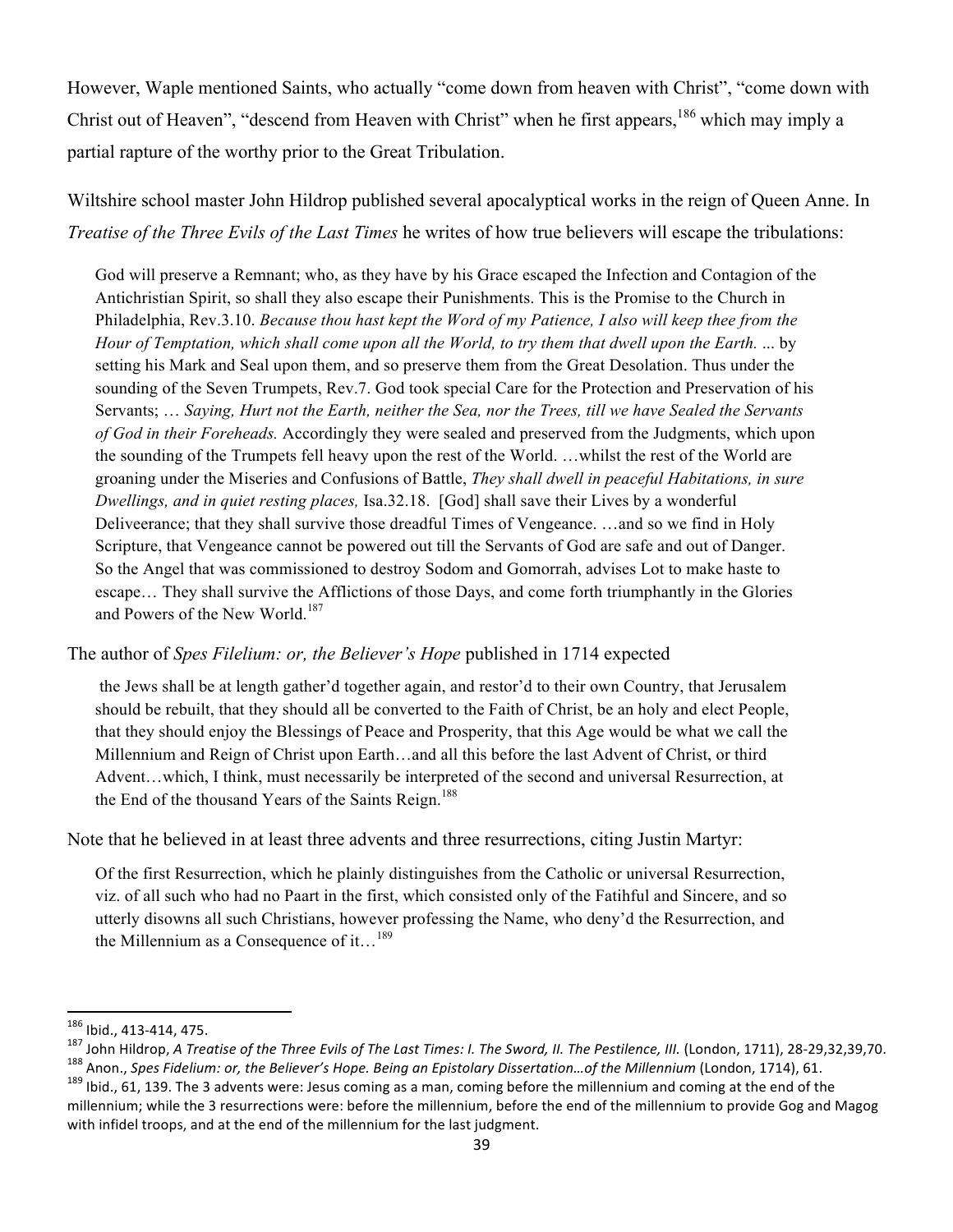He believed that the millennium would "happen after the fall and destruction of antichrist…with partly a literal, partly a paraphrastical Translation...made to holy and good Men..."<sup>190</sup> Citing Irenaeus, he wrote:

The Resurrection of the Just, (which shall be after the coming of Antichrist, and the Destruction of all Nations under him; after which, the Just shall reign in the Earth…) and those whom the Lord shall find [living then] in the Flesh, looking for him from Heaven, that had suffer'd Tribulation, and escap'd the p[violent] Hands fo the wicked One; these are they, of whom the Prophet spake, and those which are left shall be multiply'd in the Earth.<sup>191</sup>

The author of *Spes Fidelium* brings together many different passages on a partial resurrection at the end of the

Tribulation, but only of the just:

Nor is there one Text in the Scripture that affirms expressly, that the Saints or the Dead in Christ shall rise first, I Thess.iv.16 that is, in the first Resurrection, comp. with Rev.xx.4,5. And with I Cor.xv.23. where this first Resurrection of the Saints is expressly avow'd again, But every Man in his own Order, Christ the first Fruits, afterward they that are Christ's at his coming, The Words are too evident to need any Explication. I say there is no Text to prove that immediately after the first Resurrection, those that rise, and those that shall be found living then, shall be translated into Heaven; but directly the contrary, that they shall all remain upon Earth for a  $1000$  Years.  $192$ 

Although some were beginning to identify a Great Tribulation, none had tied it into the 70<sup>th</sup> week of Daniel. In his *Dissertation on Daniel's 70 Weeks* Lloyd postulated that the 70th week was separated from the previous 69, which went from the command by Ataxerxes to rebuild Jerusalem until when the Messiah would be "cut off."<sup>193</sup> No mention was made of the 70<sup>th</sup> week which Lloyd thought would be separate from the 69 and come later. Peter Lancaster, a Cheshire vicar, tried to refute the fact that Lloyd did not include the 70<sup>th</sup> week, stressing that the 70 weeks must be all in succession ending with Christ's death.<sup>194</sup> Since Bishop Lloyd had recently died, Benjamin Marshall, a Gloucestershire rector, came to the bishop's defense:

Those sixty nine Septenaries of Years ended in the Year of Christ 32… Consequently a Propheitik Week, or one other Septenary of Years is still remaining, and without any Succession of Time for it in the Prophecy. However this remaining week of the Seeventy… We are not at a loss for it. Look for it in the remaining Single Week of the Prophecy distinctly spoken afterwards… When the Angel had done with those two Periods of this Prophecy, He afterwards tells the Prophet expressly of another of One Week only, distinguishing that more immediately in the Half Part thereof.<sup>195</sup>

Marshall pointed out that the Angel who gave the prophecy to Daniel "detach'd the Week from the other sixty nine Weeks...he separated it from having any Succession of Time with them."<sup>196</sup> This set up the view that the

<sup>&</sup>lt;sup>190</sup> Ibid., 71.<br><sup>191</sup> Ibid., 141.<br><sup>192</sup> Ibid., 188.<br><sup>193</sup> [William Lloyd], *An Exposition of the Prophecy of Seventy Weeks, which God sent to Daniel by the Angel Gabriel (n.p.,1690).<br><sup>193</sup> [William Lloyd], <i>An Exposition*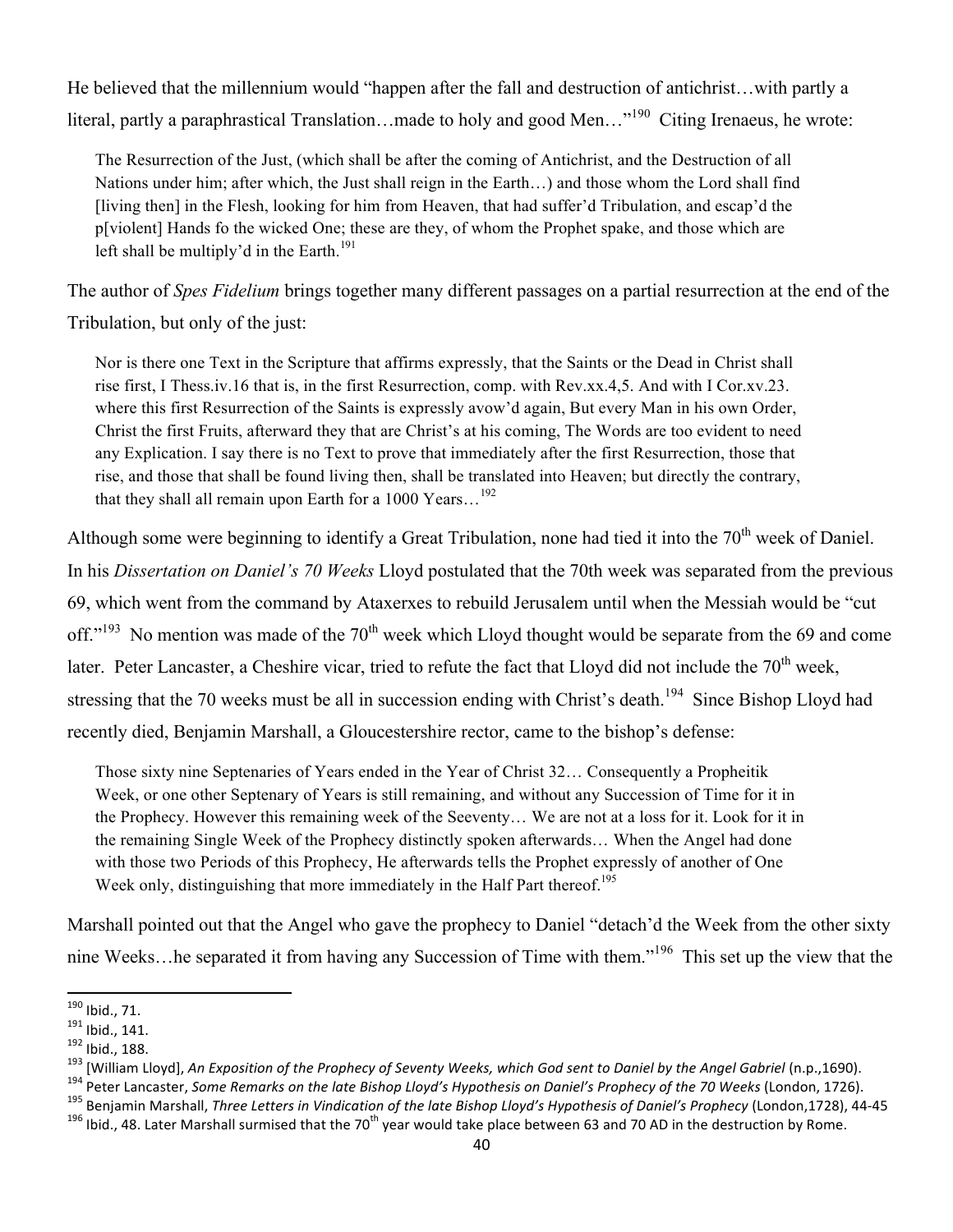tribulation would be seven years long, divided in half by an "abomination" which "makes desolate" in the temple, mentioned in the following verse of Daniel 9. Marshall ended his letter attacking Lancaster as "Anti-Christian" for his Preterist interpretation.<sup>197</sup>

The idea of a rapture continued in the eighteenth century. Increase Mather was one of the most prominent Puritan preachers in colonial New England. In *The Blessed Hope and the Glorious Appearing of the Great God our Saviour Jesus Christ* he set up a pre-tribulation scenario of rapture to heaven then return to earth later. This is not the post-tribulation (or even pre-conflagration) view, for the saints are raptured into heaven for an undisclosed period of time before accompanying Christ to the earth for judgment:

When Christ comes, Believers shall see the King... in all his Glory, and shall go with him to the Land that is very far off. Heaven is the Land that is very far off. Christ has assured believers it shall be thus, John 14.2 *In my Fathers House are many Mansions*; that is in Heaven…He will not go back to Heaven and leave them behind him. No, they shall sit with him in Heavenly places, The *Armies of Heaven will follow him.* When He shall come to judge the world, the Saints in Heaven will come with him... We are as sure to be raised up together in that Blessed day, when the Great God our Saviour Christ shall appear, and as sure then to ascend into Heaven…all the holy Angels shall come with him. Not some only, but all of them. And yet more, all the Saints in Glory shall them come down from Heaven to wait upon him. Zach.14.5 *The Lord thy God shall come, and all his Saints with him.* …For he will cause all that are Dead to come forth out of their Graves in that day, but **every one in his own order.** He shall no sooner Appear, but **Believers shall rise out of their Graves**: 1 Cor.15.23…**before the dispensation of judgment**, which begins with the Glorious Appearing of the Lord Jesus Christ **shall be finished**… They shall be with him when he comes to Judge the World: they shall come with him and never be separated from him any more. 1 Thes.4.17 *So shall we ever be with the Lord.*<sup>198</sup>

Mather closed by imploring Christians to "hasten" through prayer and wishing the return of Christ:

Believers should long for the Second Coming of the Lord Jesus Christ. 2 Pet.3.12 *Looking for and Hastening to the Coming of the Day of God.* You must not only Look for, not only Believe that such a Day will come, but you must Hasten to it, that is by earnest desires, by longing wishes; we should Pray for the coming of this Day. Thus Christ has taught us to Pray, *Thy Kingdom Come.<sup>199</sup>*

In a later book, *Dissertation Concerning the Future Conversion of the Jewish Nation* (1709), Increase Mather insisted that there were two resurrections, first of the righteous then of the wicked. He believed there was an even earlier resurrection for "Christ ascended with a Multitude…that all the Saints that died before our Saviour's Time did then rise."<sup>200</sup> He believed that the dead in Christ were raptured well before the living and in between were up to seven years of burning:

<sup>&</sup>lt;sup>197</sup> Ibid., 128.<br><sup>198</sup> Increase Mather, *The Blessed Hope, and the Glorious Appearing of the Great God our Saviour (Boston, 1701), 23, 33, 122, 131.<br><sup>199</sup> Ibid., 135.<br><sup>200</sup> Ibid., 15. He cites "Cyril, Chrysostom, and othe*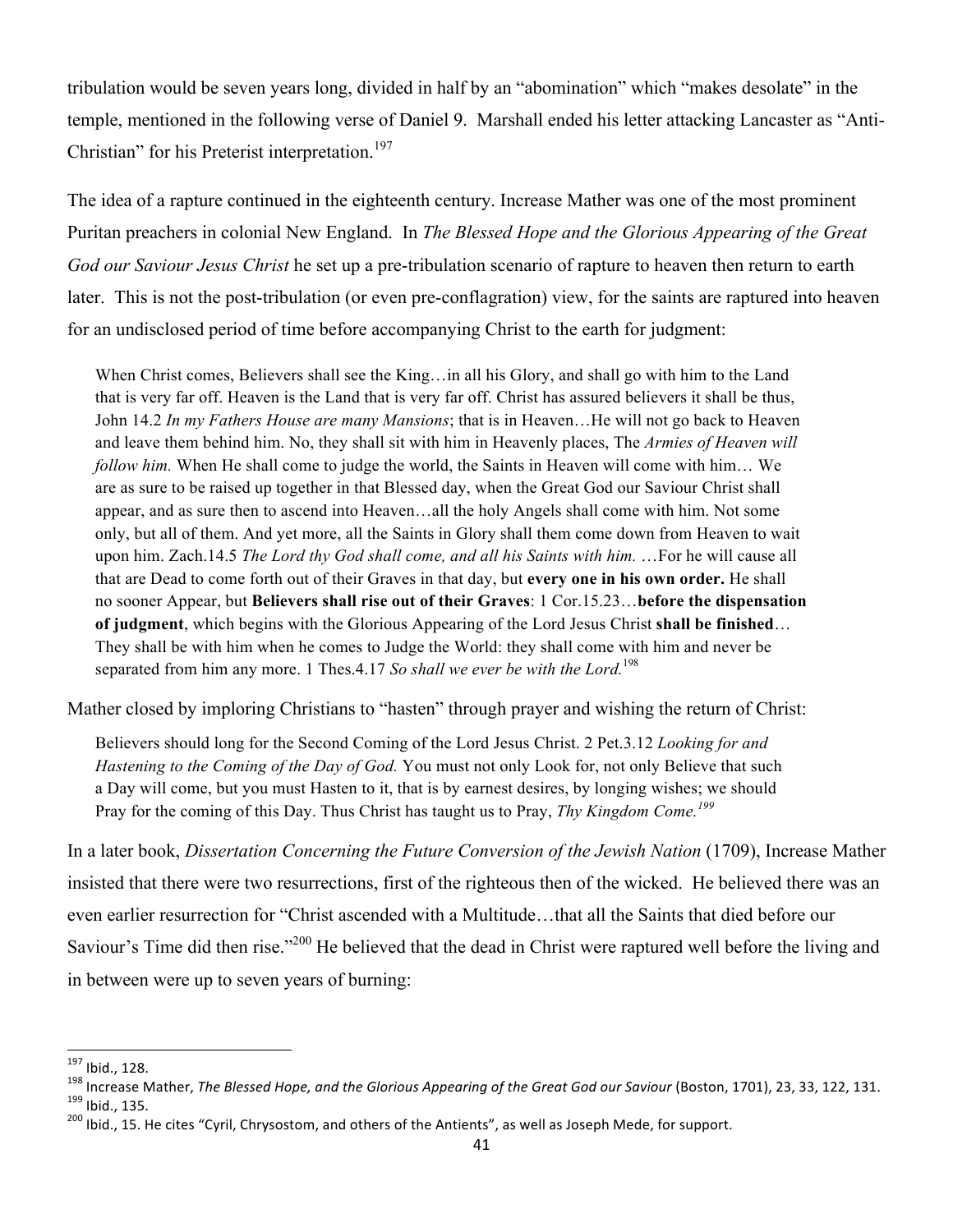The Living Saints at Christ's coming shall be caught up into the Air, that they may escape that Deluge of Fire which will be the Perdition of ungodly Men… But before this **Rapture** of the living, the dead Saints shall be raised. … They, as to their Bodies, shall not be with Christ before the Bodies of Saints asleep in the Grave shall be with him… Chrysostom on that Place observes that *the just shall be the first Risers, not only in Dignity, but in Time*. As when the Flood came, there was a Difference make between Noah's family and the rest of Mankind: Thus when the World shall perish by Fire, no Saint shall be hurt by that Fire, but Sinners shall. …we may not determine how long the Conflagration shall last. Noah's Floud continued for many Days and Months, he was a whole Year in the Ark. The Weapons of Ezekiel's Gog are Seven Years in burning, Ezek.39.9. …the Saints shall rise when the Heavens and the Earth, which now are, shall begin to be on Fire.<sup>201</sup>

Increase Mather believed the coming of Christ in the clouds to gather his elect was only the beginning of end time events:

That Phrase of Christ's *coming in the Clouds of Heaven* is peculiar unto his Coming to begin the great Day of Judgment, *Dan.7.13.* with *Acts 1.11*. His providential Coming to destroy Jerusalem was at the Beginning of the great Tribulation of the Jewish Nation; When as this Coming in the Clouds of Heaven is expressly said to be *after the Tribulation of those Days*, Luke expounds by saying Jerusalem shall be trodden down, *until the Times of the Gentiles be fulfilled*. This then is one Scripture which seems to indigitate a Resurrection of the righteous as precedaneous to that of the wicked.<sup>202</sup>

THE B.L ES **SED** A DISSERTATIO And the Glorious Appearing of the Concerning the Great GOD our: SAVIQUR, **Future Conversion** OF THE Applied. lewi ation. In ERMONS. Anfwering the Objections of the Reverend and Learned Mr. Baxter, Dr. Lightfoot, and others.  $\mathbf{B}\mathbf{v}$ Dather, With an Enquiry into the firft Refurrection. Præfident of Harvard Colledge in Cambridges and Preacher of the Gofpel, at Bofton, in N.E. By INCREASE MATHER, Prefident 2 Tim. 4. 8. Henceforth there is laid up for me. of Harvard-Colledge, at Cambridge, in a Crown of Rightcoufnefs, which the Lord the Righteons Judge, hell give me at that New-England. them also that love His Appearing. Hear the Word of the Lord, O ye Nations, and declare if<br>in the Ifles afar off, and fay, He that feattered Ifrael I Pet. 1. 13. Wherefore gird up the loyns of your mind, be fober, and hope to the end, for the<br>Grace that is to be brought unto you at the Rewill gather him, Jer. 31. 10. exclation of Jelus Christ.  $LONDON:$ Bofton, Printed by Timothy Green, for Nicholas Printed by R. Tookey for Nath. Killier, at the Prince's Arms in Leaden-ball-firest. M DCC 1X. Boone, at his Shop over againft the Old-Meeting-House 1701.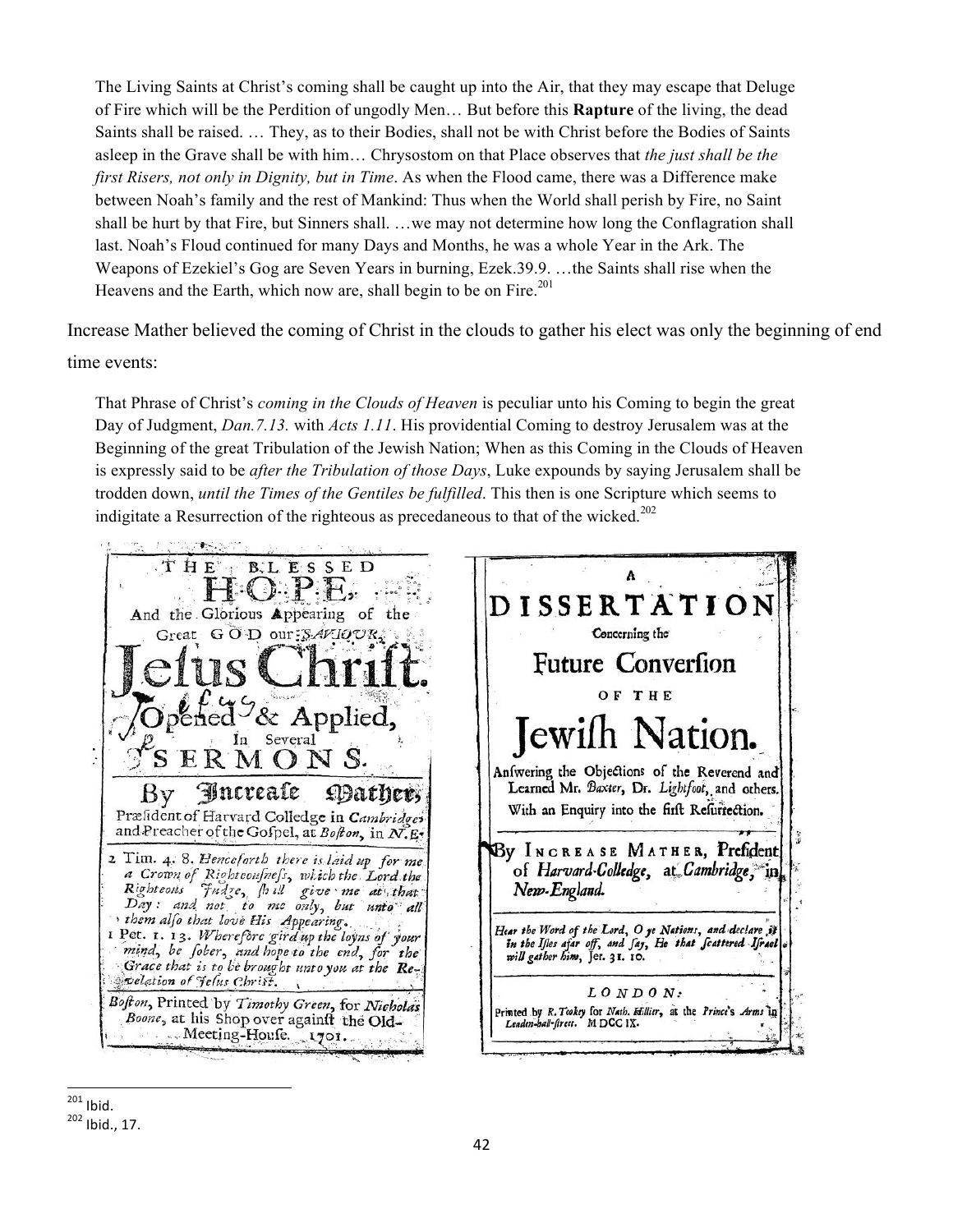After the destruction of Jerusalem in 70 A.D. would be "the great Tribulation of the Jewish Nation", which would end with "Christ's coming in the Clouds of Heaven" to raise the righteous and make "the Times of the Gentiles be fulfilled." The Jews would be converted, return to their own land, be opposed by both Rome and Turk, but Jerusalem would no longer be "trodden down by the Gentiles," and the elect would be with Christ. No mention was made of how long the elect would be in heaven with Christ before they descended to set up the thousand year reign on earth, but the second resurrection of the wicked would not occur until the second conflagration and battle of Gog and Magog at the end of the millennium. Increase Mather's objective was to defend Premillenialism and assert a future role for Jews, which were believed by the early church and most seventeenth century Puritans, against attacks by Preterist Amillenialists like Grotius, Lightfoot, and Baxter.

Cotton Mather, son of Increase, wrote *Triparadisus* in 1727, presenting a pre-wrath rapture of the church:

Christians that cry unto him to be *delivered from the Wrath to come*, under the General and Horrible Consternation the World shall be filled withal…and by the assistance of His Angels, they shall be *caught up to meet the Lord*…when He is going to *rain snares, Fire & Brimstone, & an horrible Tempest,* on them who are to have that for the *Portion of their Cup*. ... *He shall send his Angels, with a Great Sound of a Trumpett; and they shall gather together His Elect from the Four Winds…* One of the Last Things that shall happen before the *Coming of the Lord*, will be an horrid Persecution employ'd by Antichrist, upon the Pure Worshippers of God. … *At that time, O Daniel, Thy People shall be delivered.* Our Glorious REDEEMER, who *knows who are His*, will make Effectual Provision for the Deliverance of His People. But, How shall they be Delivered? It appears Impossible to contrive an Ark, that could subsist  $\&$  Shelter, in such a Flood as now carries all before it. What shall we do? ... The Lord knows how to deliver the Godly… They shall be *rescued out of the Fiery Furnace*; … *Is this not a brand pluck't out of the Fire!* And as when Lot was to be saved from the Flames of the Wrath to come on the Cities which GOD inexorably *overthrew in His Anger* … *The Dead in CHRIST shall Rise first: THEN we which are alive, and shall remain, shall be caught up together with them in the Clouds, to meet the Lord in the Air.* And, *Behold, I shew you a Mystery; We shall not all Sleep, but we shall all be changed, in a Moment, in the twinkling of an Eye, at the Last Trumpett*… How the Righteous could survive the Fire which is to Destroy the Earth, and all that is upon it. They shall be *caught up,* in the Regions where their SAVIOUR will say to them, *With me thou shall be in Safety. It is a Mystery…*They shall be *Changed* and made *New Creatures*…our Lord has told us, *Two shall be in the Field, yea, in the Bed; whereof the one shall be taken & the other shall be left.* Our GOD having thus *made up His Jewels,* and snatched away all that He had any value for, the Earth is now left with none but the Wicked upon it.<sup>203</sup>

While denying a role for the Jews in the Last Days still held to a rapture of the saints:

!!!!!!!!!!!!!!!!!!!!!!!!!!!!!!!!!!!!!!!!!!!!!!!!!!!!!!!!!!!!

The Second Coming of the Lord will be accompanied with the Conflagration which will burn up the Earth… Surely no body expects the National Conversion of Israel, before the Destruction of the Man of Sin, and the Removal of Antichrist. … Let any Living show, if he can, how and where an Infidel Nation [nonbelieving Israel] can be converted unto God & His Christ, in the Midst of the Flames, which are to Scatter Brimstone on them, and their Habitations! Or if the Conviction which the Approaching

<sup>&</sup>lt;sup>203</sup> Cotton Mather, *Triparadisus* in Reiner Smolinski (ed.) *The Threefold Paradise of Cotton Mather* (Univ Georgia, 1995), 225-226.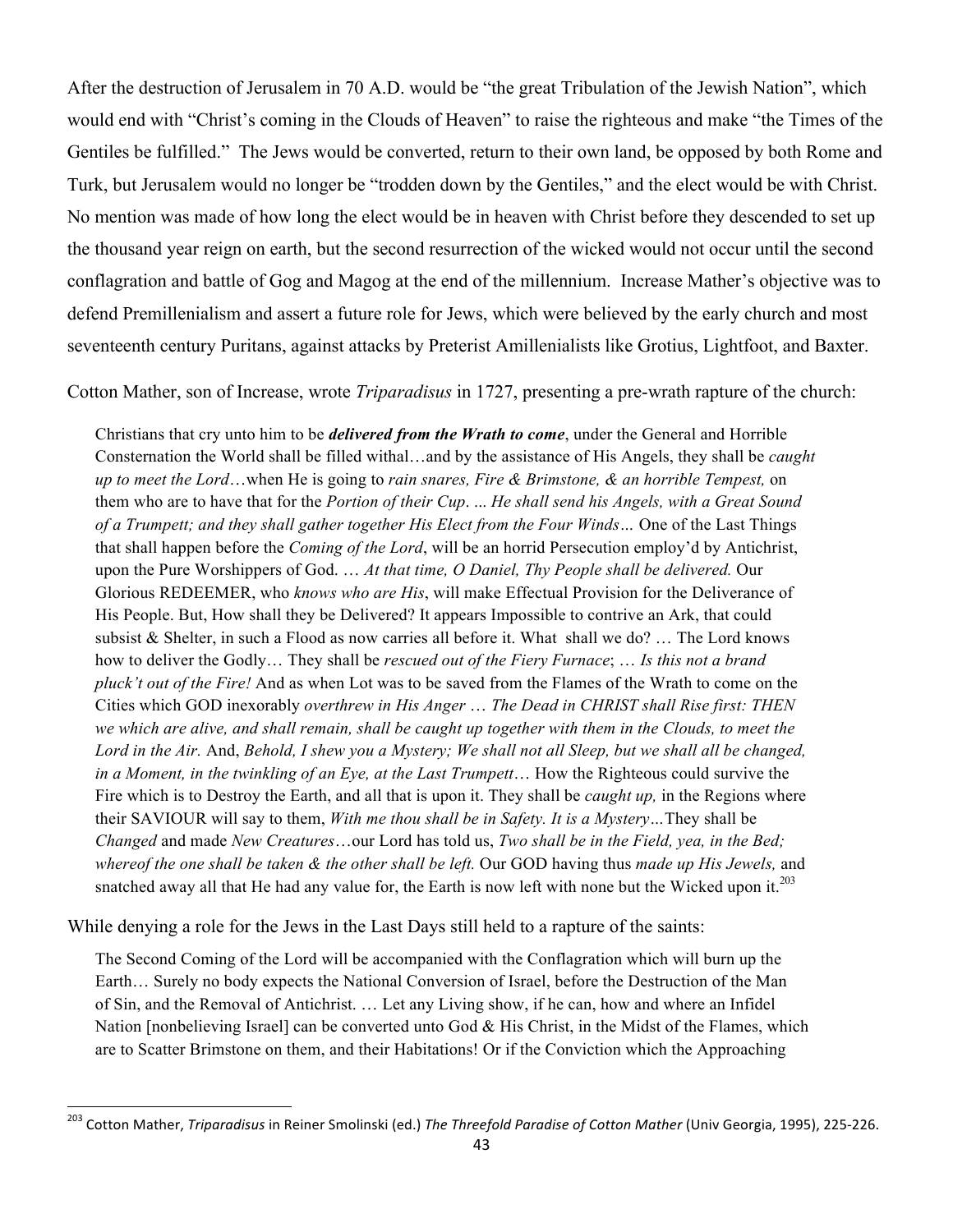Flames give them could qualify them for the **Rapture of the Saved**, what would the converting of One Infidel Nation signify more than another, for what is then to follow?<sup>204</sup>

Cotton Mather differentiated between "raised saints" and "changed saints":

These CHANGED Ones will in many Points be Sharers with the RAISED Ones…While the Flames of a perishing World are doing their Execution…they be Both of Them together with the LORD in the Aerial Place of Safety. …The Changed Ones have not had their Bodies passing thro' the Rotting Alterations of Death feeding on them in the Grave. But the Raised Ones may from thence have their Bodies on some Accounts in more Etherial Aptitudes for the Holy City. … Yett, in Sundry points there will be a Difference between them: …the Changed Ones will on the New Earth have some Circumstances of the Animal Oeconomy, which the Raised Ones will forever have done withal.<sup>205</sup>

He then concluded by citing Lactantius, a Christian advisor to Constantine in the fourth century:

Those who shall at that time be alive in their Bodies, will never Die, but shall *beget an Infinite Multitude,*  & have an *Offspring*, during that Space of a *Thousand Years*, and tier Offspring shall be Holy and Beloved of God: But, they who shall be *Raised* from the Graves, will praeside as Judges or Princes over the rest:"<sup>206</sup>

In 1721 Sir John Floyer, physician and student of ancient prophecies, published a commentary on 2 Esdras<sup>207</sup> in which he deals with the first resurrection or rapture, as well as the return of the Jews to reestablish Israel, a Tribulation, the invasion of Gog and Magog, and the coming of Messiah. He cited 2 Esdras 2:16: "And those that be dead, will I raise up again and bring them out of their Graves…" Floyer's conclusion is that "the last Return of the Jews will be after the Resurrection…" He also quoted 2 Esdras 2:23-4: "The first Place in the Resurrection is promised to them who did good works…Others shall weep and be sorrowful." He concluded that the Jews were allowed to return so they were happy, but "the Return of the Ten Tribes will not be till Christ's Second Coming and the First Resurrection."208 From 2 Esdras 2:38: "Arise up and stand; behold the Number of those that be sealed in the Feast of the Lord, to be removed from this World into Paradise above," Floyer saw this as a reference to "those that be sealed in the Feast of the Lord, to be removed from this World into Paradise above…sealing or confirming the Just, and sealing them to a Feast." He equated this to Revelation 7 where "the Jews are sealed, and the Saints are clothed in white Robes…"209 He further clarified the order of events, first the resurrection or rapture, then the sealing at the marriage supper, then Millennium:

The Saints, or Christians, are said to be sealed when they are baptiz'd, and when they depart this World, and when they come into Christ's Kingdom. To these three Sealings this Prophecy relates but most

<sup>&</sup>lt;sup>204</sup> Ibid., 316.<br><sup>205</sup> Ibid., 273.<br><sup>206</sup> Ibid., 274.<br><sup>207</sup> Called 2 Esdras in English bibles, academics refer to it as 4 Esdras. Esdras is Greek for Ezra, whom some claim wrote it, but it must have been written about the 3<sup>rd</sup> century (two centuries after Ezra). Parts of it are additions written likely by early Christians.<br><sup>208</sup> John Floyer, *The Prophecies of the Second Book of Esdras Amongst the Apocrypha*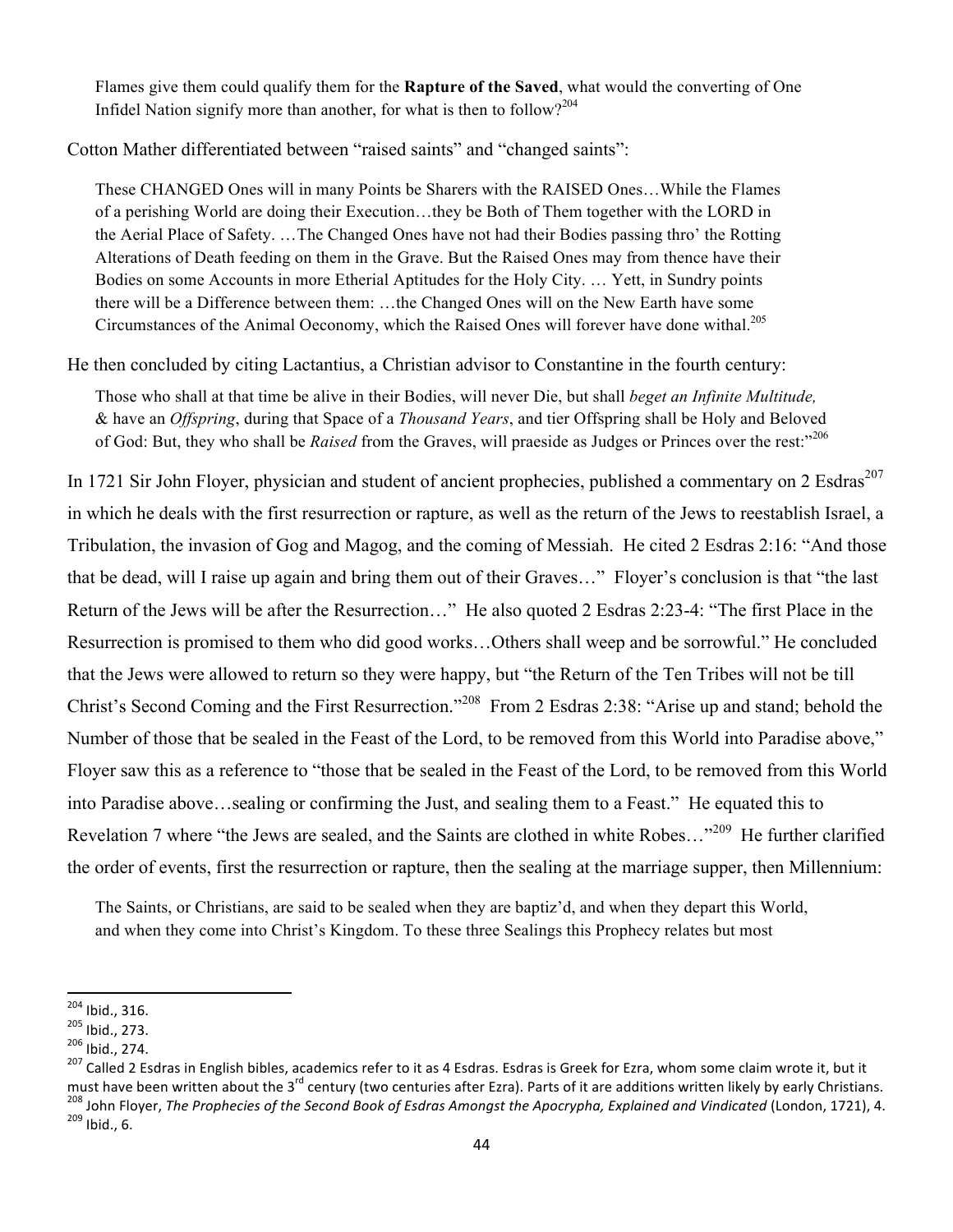evidently, to the sealing in the Feast of the Lord, which is called in the Revelations, the *Marriage-Supper of the Lamb*, in the beginning of the Millennium.<sup>210</sup>

Floyer believed 2 Esdras chapter 2 was "a Description of the Sealing of the Saints departed, and their Clothing in White," while chapter 13 "describes Christ's Second Coming with the Thousands of Heaven…to destroy Antichrist, to make War, and to judge."<sup>211</sup> In his commentary on 2 Esdras chapter 13:2-5 Floyer elaborated:

Then the Mahometan Religion, which came from a False Prophet, and the Devil, the impure Spirit, shall be destroyed…when the Ten Tribes have returned, and Gog is conquer'd, and the Jews converted, by seeing their crucified Saviour. … The Jews refer this to the time of Gog; and this may be the time of Trouble in Daniel, Ch.12. And this may be the slaying of the Two Witnesses, Rev.11. when this War is to last three Years and a half; or, this Slaughter three Days and a half. … Christ comes from Heaven with his Saints on white Horses, to destroy the Beast and his false Prophet.<sup>212</sup>

It seems Floyer's timetable is first the rapture of the saints up to heaven for their sealing and confirming at the marriage supper of the Lamb, then the Jews returning to the Land and rebuilding their temple.<sup>213</sup> Gog (Islam) invades Israel, bringing great trouble to the Jews for three and a half years, until the ten tribes return and Christ with his army of angels and saints clothed in white robes ride in on white horses to destroy Gog, the Antichrist, and the False Prophet. Then they set up the Millennium upon the earth centered in Jerusalem.

That same year Surrey dissenting minister Joseph Perry wrote of the Christ's Kingdom "First Spiritual, Secondly Personal", visible and earthly for a thousand years. He began by citing Irenaeus,

When Anti-christ reigning 3 Years, and 6 Months, shall have wasted all Things in the World…then shall the Lord come from Heaven in the Clouds…bringing to the Just the Times of the Kingdom, that is the Rest of Sabbath, the Seventh Day sanctified, and restoring to Abraham the Promise of his Inheritance.<sup>214</sup>

He then cited Tertullian's dual resurrection and dual residence of the saints, first a visible and millennial kingdom on earth, then transformation into "an angelical Substance" for an eternal abode in heaven,

A Kingdom again is promised us on Earth, but before that in Heaven, and in another State; to wit, after the Resurrection, for a thousand Years, in…Jerusalem brought down from Heaven…provided of God, for the receiving of the Saints at the Resurrection, After the Thousand Years, whereof within which is included the Resurrection of the Saints, Rising sooner or later, according to their deserts, then also the Destruction of the World, and the Burning of the Day of Judgment being executed; we being in a Moment changed into an angelical Substance shall be translated into the Coelestial Kingdom.<sup>215</sup>

<sup>&</sup>lt;sup>210</sup> Ibid., 9.<br><sup>211</sup> Ibid., 56. Current scholarship believes the first two chapters and last two chapters (which includes 13) are Christian glosses to Esdras from the third century A.D.  $212$  lbid., 112-114.

<sup>213</sup> Ibid., 112-114.<br><sup>213</sup> Ibid., 117.<br><sup>214</sup> Joseph Perry, *The Glory of Christ's Visible Kingdom in this World, Asserted, proved, and explained, in its two-fold Branches; First Spiritual, Secondly Personal* (Northampton, 1721), vii-viii. <sup>215</sup> Ibid., viii.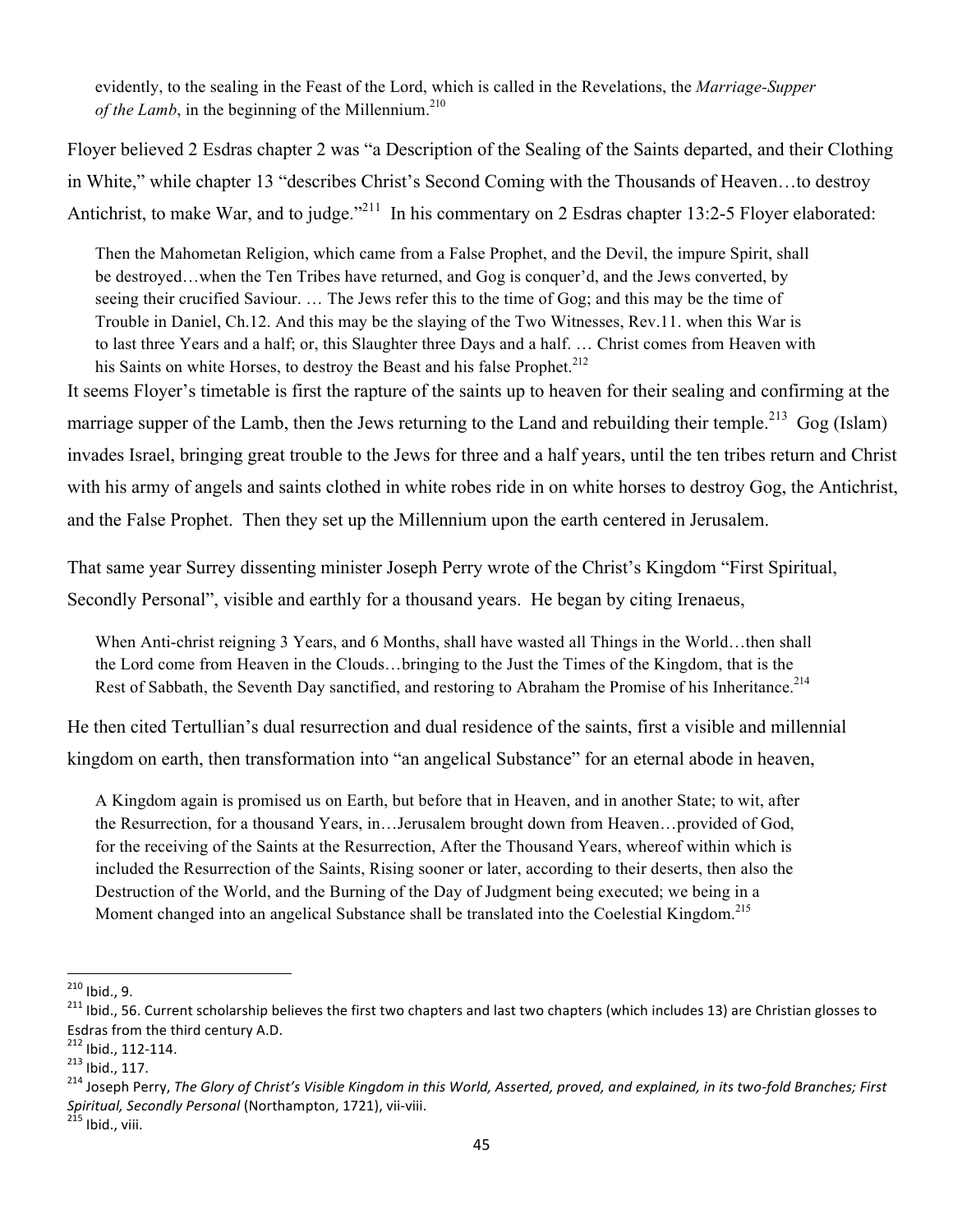Perry was confident that the overwhelming number of Christians agreed on most points:

most believe (excepting a few) we all look for a greater pouring down of the Spirit of God; for Antichrist to be destroyed, and the Jews to be converted; A greater Glory…before his coming to Judgment. As to what hath been said, concerning the  $2<sup>nd</sup>$  Part of the Kingdom of Christ in his Personal Reign, as running contemporary with the Time of the Judgment. Something of these are believed by all who profess Faith in the Lord Jesus. We all believe that the Lord Jesus Christ will come again from Heaven, the second Time…Personal, in the Clouds of Heaven… We all believe that at this Time of his Coming the dead Saints shall be raised and the living Saints shall be changed in a Moment, in the Twinkling of an Eye, and the Sound of the Last Trumpet. … And that they shall be caught up in the Clouds to meet the Lord in the Air, and so shall be for ever with the Lord. … We all believe that there will be a Day of Judgment… We all believe that Christ must reign, until all his Enemies are put under his Feet, and that after the last Judgment is over he will deliver up the Kingdom to the Father. …tho' we do differ in some other particular point in relation to the Personal Reign of Christ with the Saints in the thousand Years.<sup>216</sup>

One point of dissention Perry mentions is that evangelism will continue after the return of Christ:

Some things that these last do hold, that I cannot by any means assent unto; and that is, when Christ shall be established on the Throne of his [?]ry, in his Kingdom, and all the Saints with him in a perfect incorruptible State of Immortality; but then there shall be preaching of the Gospel, that Conversion-work go forward among the Multitude of the Nations that shall be found living when Christ cometh…until the whole Number of God's Election, among Jews and Gentiles, are converted...<sup>217</sup>

Perry seems to imply a post-tribulation rapture, those raised and changed will return to earth with Christ immediately after they meet him in the air:

The Dead Saints be raised, the Living changed, shall both be caught together in the Clouds, to meet the Lord in the air, that they may come along with him to reign in his Kingdom, during the time of that blessed Millennium…caught up together in the Clouds, to meet the Lord in the Air: Then it is that the Lord our God shal come, and all the Saints with him. And then he will take unto himself the actual Possession of his Kingdom; because it is now said to be given unto him until he comes in Clouds of Heaven. Dan. vii.  $13,14^{218}$ 

John Webb, pastor of New North Church Boston, held to a literal resurrection in several stages. He got this from 1 Corinthians 15: 23, where Paul wrote "that every man shall arise in his own Order, Christ the first fruits, afterwards they that are Christ's, at his appearing." Webb concluded Christ first, then the Righteous, then a "considerable time", before the remaining Christians, and finally a thousand years later, the wicked:

This supposes that the Dead in CHRIST shall be raised next in Order to CHRIST, and that their rising will be in the Morning of the great Day. *In his own Order* here may have respect, either to Time or Dignity, or to both. … Whether there be any difference in this respect among the Righteous, and some arise before the rest, (as some of great Name have conjectured, that all the Martyrs will rise  $\&$ 

 $216$  Ibid., xiv.

 $^{217}$  Ibid., 219.<br> $^{218}$  Ibid., 219, 322.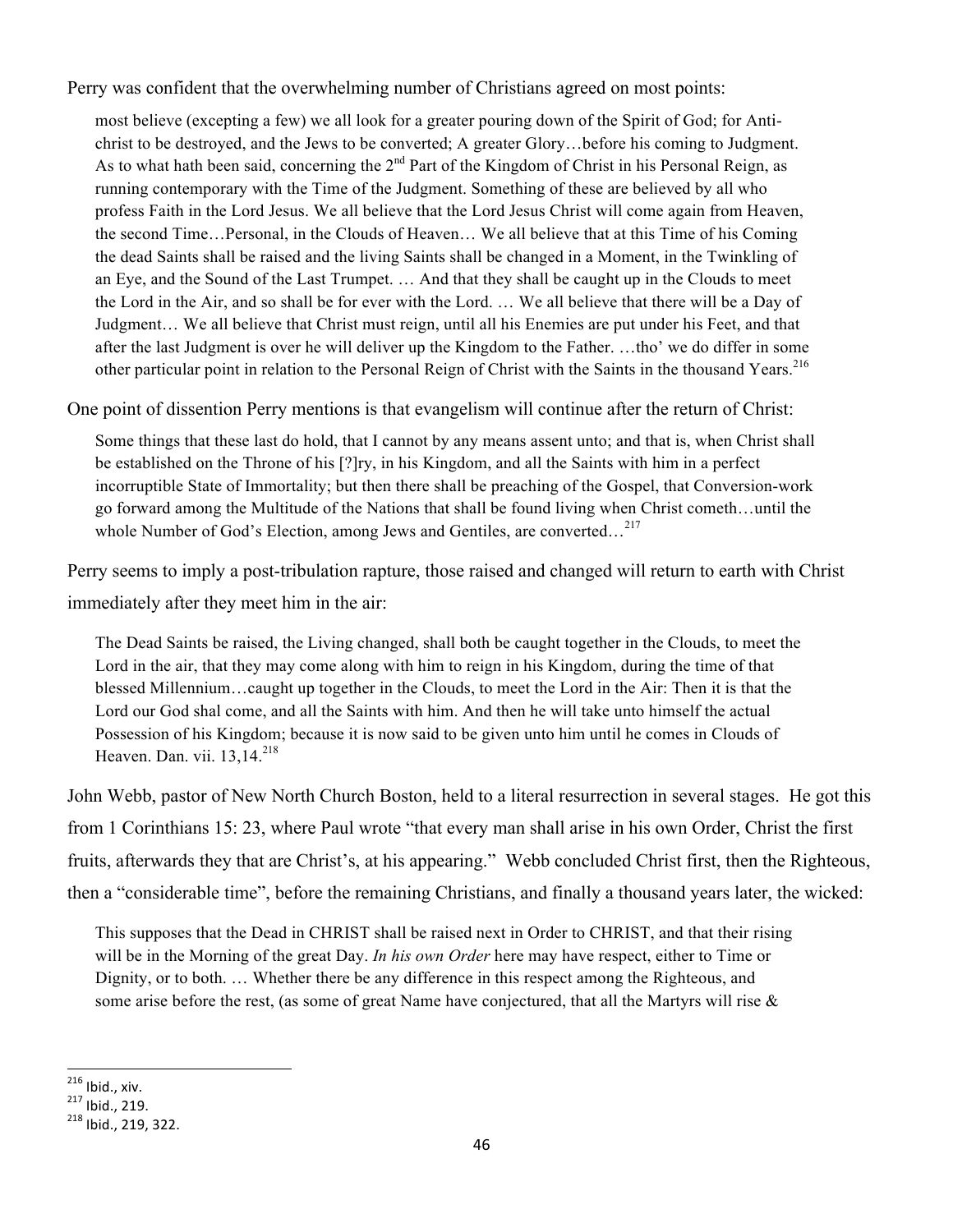reign with CHRIST some considerable Time, before the rest of their Brethren in CHRIST will arise,) is a Question, I shall not pretend positively to give any Answer unto.<sup>219</sup>

An anonymous work written in 1726, *Apocalyptica Cabbala*, cited Luke 21:36, that during the tribulation some would be "*accounted worth to escape all these things that shall come to pass, and stand before the Son of Man*."<sup>220</sup> Then the author warned his readers that, when they saw "the Abomination of Desolation", they should "flee unto the mountains; for immediately after, even unto the end of the World, will follow great Tribulation."<sup>221</sup>

William Lowth, prebend of Winchester Cathedral, in his commentary on Daniel tied three passages related to saints rescued from the Great Tribulation: Daniel 12:1 "*there shall be a time of trouble, such as never was since there was a nation*", Matthew 24:21 "*then there will be a great tribulation, such as has not occurred since the beginning of the world until now, nor ever shall*" and Revelation 7:14 "the Saints are said to have *come out of great Tribulation.*" He concluded from Daniel 12:1 "*at that time thy People shall be delivered, every one that shall be written in the book*," whom he described as "the Martyrs" who have "a share in the first Resurrection," before the general resurrection on judgment day.<sup>222</sup> He wrote in his commentary on Amos 9:14 about "the Millennium, which may be supposed to begin after the Jews are restored to their Country."<sup>223</sup>

That same year John Asgill wrote *The Metamorposis of Man*, in which he warned Christians not to miss the signs of the second coming of Christ, as the Jews missed the signs of his first coming. He exhorted his readers to expect an immanent rapture of the church, which he called "the first Resurrection…*By the Angels gathering together the Elect for the four Winds of the Earth*."<sup>224</sup> Asgill told them where the raptured would be going,

He would return to again unto them, and all the Believers in the World. *In my Father's House are many Mansions: If it were not so, I would have told you; I go to prepare a place for you. And if I go to prepare a place for you, I will come again, and receive you unto myself, that where I am, there you may be also. … The Lord himself shall descend from Heaven with a Shout…* And what then? *And the Dead in Christ shall arise first.* There's the first Resurrection. And what after that? *Then we which are alive and remain, shall be caught up together with them in the Clouds.* There's Translation without Death. But what to do? *To meet the Lord in the Air* And what after that? *And so we shall be forever with the Lord.* … When once the Saints arisen, with the Saints remaining alive, shall have met the Lord in the Air, they shall never part again; but *follow the Lamb whithersoever he goeth.* And Christ thus makes his Descent to Judgment, with all the Saints behind him, and the rest of the Dead being summoned to come before him. … Here is the order of the first Resurrection, divided into two Classes. Of which Christ takes up the first himself:

<sup>&</sup>lt;sup>219</sup> John Webb, *Practical Discourses on Death, Judgment, Heaven & Hell. In Twenty-four Sermons* (Boston, N.E., 1726), 122<br><sup>220</sup> Anon., *Apocalyptica Cabbala: or a History of the Millennium. Which shews the great Revolut* 

page 46 he repeated this concept in similar language relating it also to "the time of the end of the world."

<sup>&</sup>lt;sup>222</sup> William Lowth, A Commentary upon the larger and lesser Prophets; being a Continuation of Bishop Patrick (London, 1727), 392.<br><sup>223</sup> Ibid., 443<br><sup>224</sup> [John] Asgill, *The Metamorphosis of Man, by the Death and Resurrect*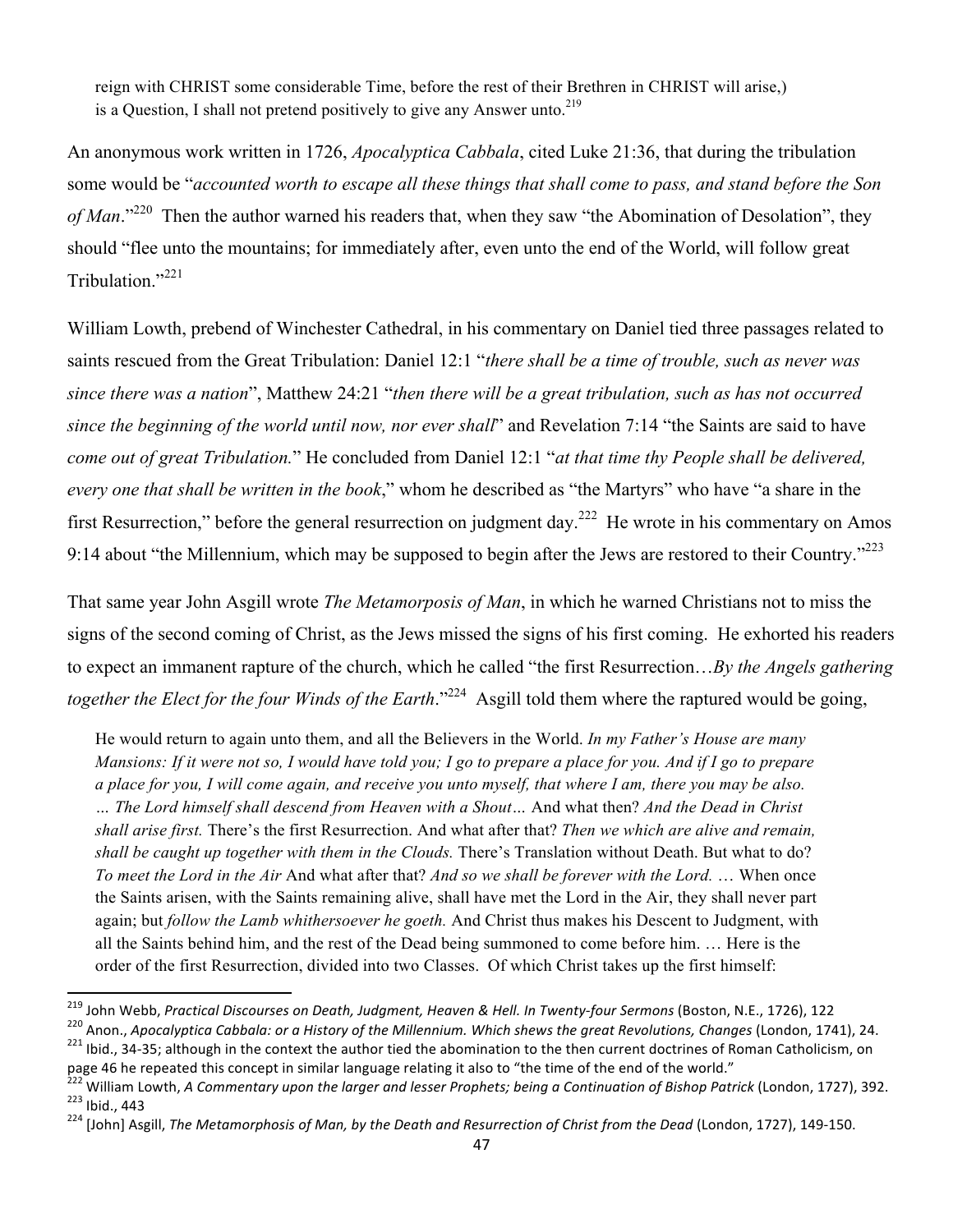*Christ the first fruits.* And the last is allotted amongst all Believers as Tenants in common: *Then they that are Christ's at his Coming.* Yet it seems that none of the second Classis, Living or Dead, are to pass thro' this Change till the Coming of our Lord.<sup>225</sup>

Note the order of events, first the rapture (first resurrection of those asleep and translation of those alive, then meeting the Lord who has prepared mansions for us in heaven, we follow Christ wherever he goes, and when he does return for the second resurrection of the rest of humanity, we accompany him. First he descends into the clouds for believers, takes then to their heavenly mansions, then later comes to earth along with his saints to judge the nonbelievers. Since he descends as a groom for his bride, one would assume that the wedding supper of the lamb would take place before any return to earth for judgment of those not his bride.

Nathaniel Markwick, a Somersetshire vicar, in trying to reconcile two passages on the Tribulation hinted at an "escape" by the "elect" in the last three and a half years of the "time of trouble":

The Scripture in Daniel, Chap. xii.1. saith, *There shall be a time of Trouble, such as never was since there was a Nation even to that same Time: and at that Time thy People shall be delivered*. Our Blessed Saviour on the other Hand alluding, as is most probable, to this Text saith, Mar. xiii.20. *And except that the Lord had shortened those Days, no Flesh should be saved: but for the Elects Sake, who he hath chosen, he hath shortened the Days.* Jerusalem's Destruction…was a picture in little…of what should be in the latter Days, at the second…*Coming of the Son of Man in the Clouds of Heaven*, Dan. vii.13. not that the Consummation of all Things, or the End of the World, is to be yet…shortening the Days to these latter Times; they are to be cut shorter by 30 Years, for the Sake both of the Elect, Jew and Gentile, since the former, with a small Remnant of the latter, will escape and be saved out of the universal Wreck, the Deaths, the Slaughters, the Distractions, and the most violent Commotions, which arising out of a Multiplicity of Causes, will be in their Height for...three Years and a half.<sup>226</sup>

Sayer Rudd, Baptist pastor and physician, in *A New Explication of the Doctrines of the Resurrection, Millennium and Judgment* (1734) taught that Christ will descend several times. His first descent is to resurrect the saints, while his second is with "all the saints", called "the lamb's wife", to bring the "New Jerusalem":

I explain the first resurrection of the saints in general, so that I suppose all the saints will be raised at one and the same time. The present reason which I offer for it, is, that, I think, we cannot upon any other principle keep in a consistency with scripture, when it declares, That Christ, upon his **second descent**, shall bring *all the saints with him*, that at the same time the lamb's wife shall be made ready, and that New Jerusalem *shall descend from God out of heaven,* which must include, not a part only, but the whole of Christ's mystical body. $227$ 

Christ's second descent will be from heaven with his saints which are the New Jerusalem, not merely a meeting with the saints in the air before returning to earth, as post-tribulationists suggest:

<sup>225</sup> Ibid., 155, 179-181.

<sup>&</sup>lt;sup>226</sup> Nathanael Markwick, A Calculation of the LXX. Weeks of Daniel, Chap. IX. Ver. 24. (London, 1728), 142-143.<br><sup>227</sup> Saver Rudd, Essay towards A New Explication of the Doctrines of the Resurrection, Millennium and Judgme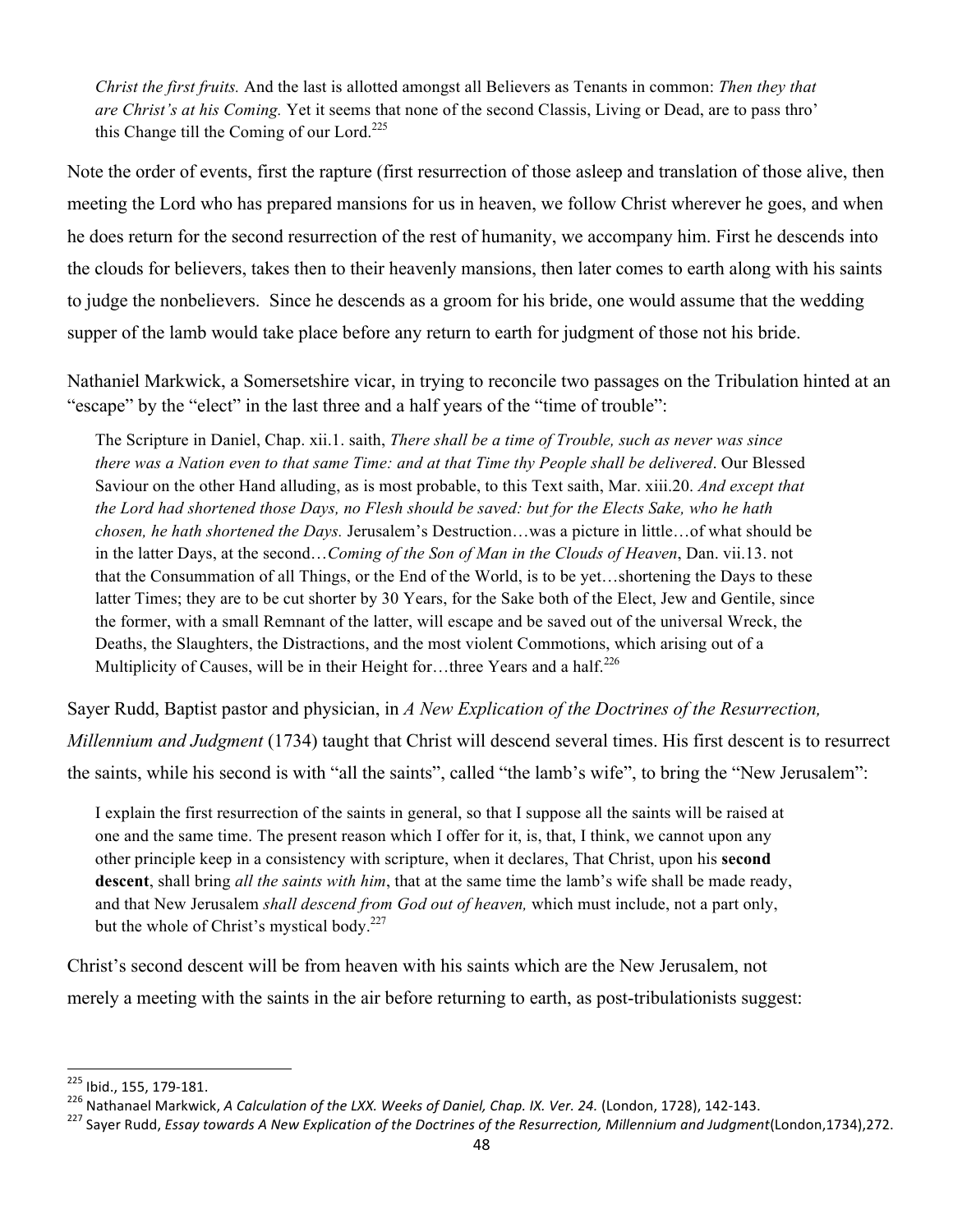The descent of the new Jerusalem; which is nothing else, but the whole collective body of the saints, gathered together to Christ after the resurrection. Now it is affirmed in respect of this new Jerusalem, that it came down out of heaven from God. And where did it descend to? Why, to the earth…they shall all reign with Christ on the earth.<sup>228</sup>

Moses Lowman, dissenting minister of Clapham south London, believed "the Time of the Beast", when "Power was given unto him to continue forty two Months", was the same as both the 3½ years that "the Woman was persecuted by the Dragon [until she] fly into the Wilderness, unto her Place, where she is nourished", and the 1260 days that the two Witnesses prophesy in sackcloth.<sup>229</sup> He also tied this  $3\frac{1}{2}$  year period to the time when "the Gentiles are to tread the holy city under foot, forty two months."<sup>230</sup> At the time of Antichrist's rage, when Gentiles trod the holy city, and the two witnesses prophesied, Lowman saw the church as the newborn child "caught up to God and his Throne, to intimate God's Care and Protection of the true Christian Church, and the Safety of the Church in God's Protection." He also saw the church as the woman protected "by flying into a Wilderness, where she found a Place provided for her Retreat, and where she was taken care of, by the Protection of divine Providence, during this time period."<sup>231</sup>

Ebenezer Erskine, who dissented from the Church of Scotland, preached a series of sermons in 1742 on the book of Revelation. He understood Revelation 7:3, "Hurt not the earth…till we have sealed the servants of our God in their foreheads" as God's judgment "only suspended until provision be made for the safety of God's peculiar people."<sup>232</sup> According to Erskine, this showed "the particular care God has of his own remnant, and the special providence that God exercises about them, when his judgments are in the earth."<sup>233</sup> As many other eschatological authors of the seventeenth and eighteenth centuries, Erskine relates the care God has in getting his church away from his wrath upon the world to how both Noah and Lot were rescued:

So soon as Noah and his family were shut up in the ark, the fountains of the great deep, and the windows of heaven opened, a loose is given unto the waters of the deluge upon the old world. So soon as Lot is gone out of Sodom, snares, fire, and brimstone, are rained down from heaven upon the rest of the wicked inhabitants. $234$ 

Morgan Edwards, who would later in life be a founder of a Rhode Island college that became Brown, wrote on the rapture while at Bristol Baptist Seminary in the early 1740s.

The dead saints will be raised, and the living changed at Christ's "appearing in the air" (I Thes. iv,17); and this will be about three years and a half before the millennium, as we shall see hereafter: but will he

<sup>&</sup>lt;sup>228</sup> Ibid., 411.<br><sup>229</sup> Moses Lowman, *A Paraphrase and Notes on The Revelation of St. John* (London, 1737), vii-viii,ix,104; from Revelation 13:5, 11:3, and 9:3. He cites Thomas Waple as also tying these events together; Ibid., 113, note k.<br><sup>230</sup> Ibid., xi; from Revelation 9:2. This theme continues throughout Lowman's work: 121, 124-126,130,143,205.

<sup>&</sup>lt;sup>231</sup> Ibid., 121; from Revelation 12:5-6.<br><sup>232</sup> Ebenezer Erskine, *Sermons and Discourses upon the Most Important and Interesting Subjects.* (Edinburgh, 1761), 262.<br><sup>233</sup> Ibid., 263. These sermons were preached in 1742, a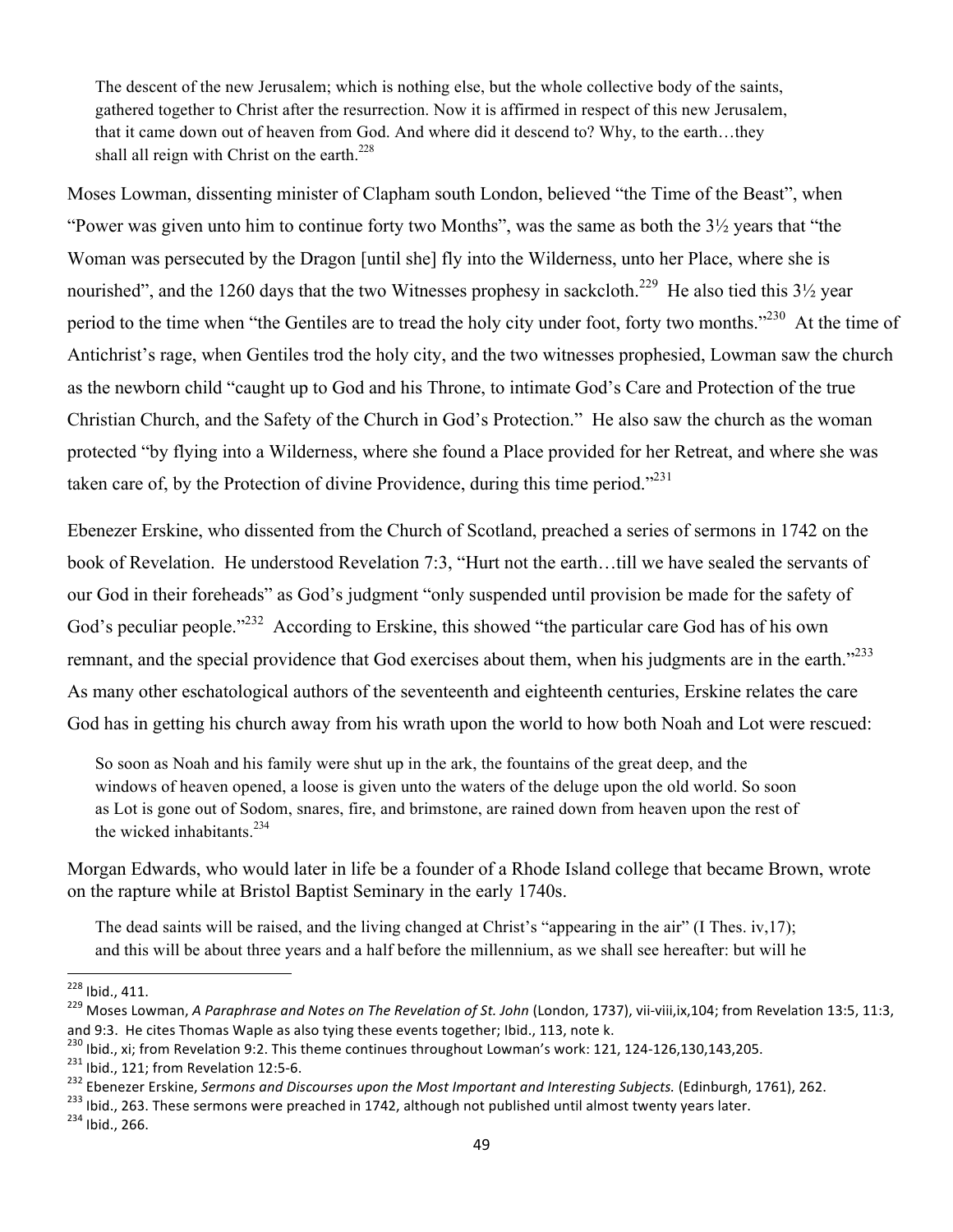and they abide in the air all that time? No: they will ascend to paradise, or to some one of those many "mansions in the father's house" (John xiv.2), and so disappear during the foresaid period of time. The design of this retreat and disappearing will be to judge the risen and changed saints; for "now the time is come that judgment must begin "at the house of God" (I Pet. Iv.17)... $^{235}$ 

At Christ-Church Cathedral, Dublin, in 1747 Robert Hort, chaplain to Anglican archbishop of Ireland Josiah Hort, preached *A Sermon on the Glorious Kingdom of Christ on Earth* concerning the event "causing the Virtuous to be translated into Heaven", then "the Earth shall be consumed by Fire", before Christ and these Saints will return to rule a thousand years on earth. $^{236}$ 

"An aged Gentleman" in New England published *Questions & Answers to the Prophetic Numbers of Daniel & John* in 1759. Although he believed the destruction of Antichrist would not come until 1956, he did believe the rapture would precede it, as would the weakening of Islam and the return of the Jews to their own land.

God's Elect, who have pass'd through this Vale of Tears, shall there inhabit, and be drinking the divine Nectar forever and ever: …This happy Place, for the Receptacle of the Saints, seem to be ordain'd in a Way of Retribution for all the Sorrow and Trouble they have undergone and suffer'd for the Name of Jesus, and his Truth, while in their militant State. …there is a necessity that some local Place be appointed to rendezvous the Members of the first Resurrection, and those who being then in *vivus*, who shall suddenly be chang'd from Corruptible to Incorruptible, and dwell in this New World, together with those rais'd from the Dead, until the Thousand Years be expir'd…this appearance of the Sign of the Son of Man in Heaven, viz, the Air…**will happen before the Appearance of the New Jerusalem some Time, and is not further distant than Two Hundred and Eight Years, or Anno 1956**…yea all Mahometan Powers shall become weak...to make Way for the Jews...who will be in great Multitudes.<sup>237</sup>

Grantham Killingworth, a General Baptist layman, wrote *The Immortality of the Soul* in 1761 outlining a clear presentation of a pre-tribulation rapture:

The dead in Christ, who shall rise first at our Lord's second appearing, **a little before the commencement of the glorious Millennium**. …*This is the first resurrection, ,,,they shall be priests of God, and of Christ and shall reign with him a thousand years*…**the Millennium will not commence till some years after the first resurrection**; and this resurrection will be at our Lord's second appearance… when this *sign of the son of man shall appear in heaven, then shall all the tribes of the earth mourn, and they shall see the son of man coming in the clouds of heaven… Then shall two men be in one bed, the one shall be taken, and the other left…***then our blessed Lord and his vast retinue, will withdraw for a season**, from the region of the air, beyond sight of the mortal inhabitants of the earth, who will be **left behind** : I say he **will withdraw for a season, in order to judge the then raised, and changed saints; to acquit** 

<sup>&</sup>lt;sup>235</sup> Morgan Edwards, *Two Academical Exercises on Subjects Bearing the following Titles; Millennium, Last-Novelties (Philadelphia,* 1788; written ca.1743), 7; in Thomas Ice, "Morgan Edwards: Another Pre-Darby Rapturist" The Thomas Ice Collection in www.raptureme.com/tt3.html

<sup>&</sup>lt;sup>236</sup> Robert Hort, A Sermon on the Glorious Kingdom of Christ upon Earth, or the Millennium. Preached at Christ-Church, Dublin, on…Advent, 1747. (London, 1753), 5.<br><sup>237</sup> Anon., Questions & Answers, to The Prophetic Numbers of Daniel & John calculated; In Order to shew the Time, when The Day of

*Judgment for This first Age of the Gospel is to be expected (Boston, 1759), 12,14-15.*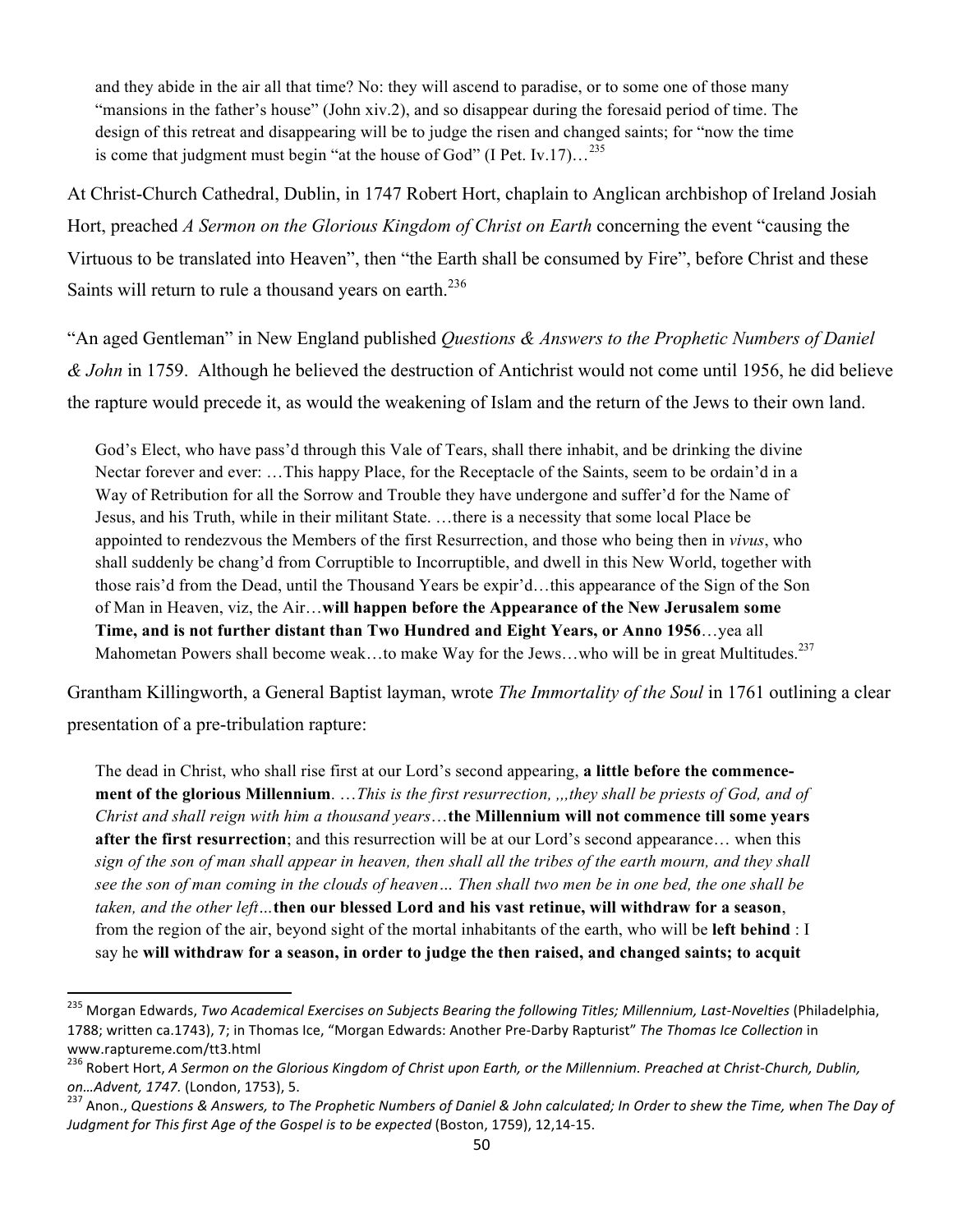**and justify them**… And upon this withdrawing…the two witnesses…will again appear upon the earth in their mortal bodies…one of these…must be the prophet Elijah…long before this time, the Tribe of Judah will be gathered together, from their various dispersions, returned into Palestine…they will build therein a most magnificent temple, according to…the prophet Ezekiel… And in this temple of God, will the great Anti-Christ, or man of sin, the son of perdition sit, to shew himself, and be worshipped as God. And because the Jews…cannot be seduced to won him for their Messiah, and to worship him as God, in their own temple, he will raise the most severe persecution, and resolve to extirpate their whole race…*When ye therefore shall see the abomination of desolation, spoken of by Daniel the prophet… then shall be great tribulation…but for the elects (Jews) sake these days shall be shortened…*<sup>238</sup>

According to Killingworth, after "the pious faithful dead in Christ be raised" then events will take place that last three and a half years, three and a half days and 44 days, that Killingworth called "**the last Tribulation**":

At the commencement of the above mentioned persecution, both against Jews and Christians, Elijah the prophet, and John the evangelist will, I presume, appear to vindicate the truth of each dispensation; to comfort and encourage the professors of each… These two witnesses shall now enter upon their prophecy of 1260 days, clothed in sackcloth, having received power from God to work miracles… The time which their prophecy will continue is **a time, times, and a half time, or 1260 days; about three years and a half, or forty two months**…**during which time, the raised and changed righteous will be judged and a suitable reward** for the virtue and piety of each will be assigned them; to be entered upon when they descend with their glorious Lord, to take possession of his kingdom…And when the two witnesses shall have finished their testimony, and the 1260 days are expired…they shall be overcome and put to death. <sup>239</sup>

Killingworth discussed the time between the rapture, which he called "the second appearance", and Christ's arrival upon the earth, which he called the "second coming." Between the two is the time of the two witnesses, "in the reign of the great Anti-Christ," "the abomination of desolation [when he] will *oppose and exalt himself above all that is called God.*" During this time the nations follow the Antichrist although

Greatly terrified before, at seeing our blessed Lord's *appearing in the clouds of heaven*; but after his withdrawing to judge the saints, they will still be deluded by Anti-Christ, who may perhaps pretend …that what they saw…he had caused to shew his power… And when the two witnesses…are killed …he will not suffer the dead bodies of the witnesses to be buried… But after three days and a half, the spirit of Life from God shall enter into them, and they shall stand again upon their feet to the terror of their enemies...they shall ascend up to heaven in a cloud in the sight of their enemies...<sup>240</sup>

It is then that Gog and Magog will invade, and Christ will descend with his saints to conquer and judge the earth, bringing in the Millennium of peace.<sup>241</sup> Killingworth concludes his work with an essay describing how "Daniel's Numbers" explain both the length and the events of "the last Tribulation." The Antichrist will rule throughout the three and a half years of the two witnesses prophesying, then three and a half days that the

<sup>&</sup>lt;sup>238</sup> Grantham Killingworth, *The Immortality of the Soul, Proved from Scripture;* (London, [1761]), 87,95-96. Much of this quote is repeated verbatim in Killingworth's Paradise Regained: Or the Scripture Account of The Glorious Millennium (London, 1772), 4.<br><sup>239</sup> Immortality of the Soul, 100-101. Much of this is repeated verbatim in Paradise Regained,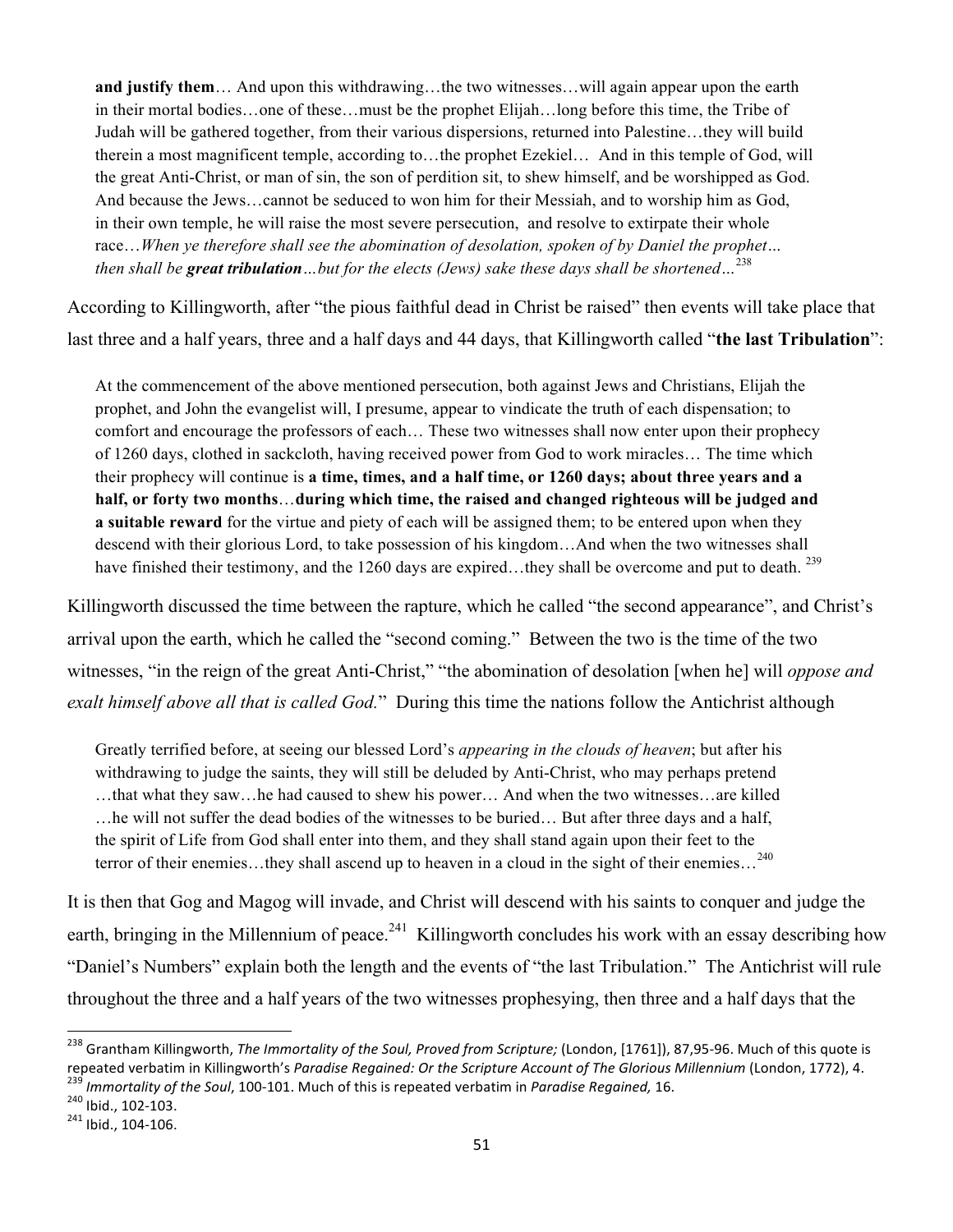witnesses will lay dead in the street, then time for Gog and Magog to prepare for battle, then forty five days for people to clean up the corpses after the battle, which will "prepare all things suitable, for the entrance of our blessed Lord into the temple to usher in the Millennium.<sup>242</sup>

Killingworth insisted that the Tribulation would be in the future not the past, that Preterists were wrong in interpreting Matthew 24 and Mark 13 as the destruction of Jerusalem in the first century: "the tribulation here foretold, cannot relate to the calamities brought upon the Jews by Titus and his armies." Among his reasons are that Antichrist will only rule for three and a half years then be defeated by the Lord's return.<sup>243</sup>

Thomas Broughton, prebend of Salisbury Cathedral and vicar in Bristol, in a series of dissertations on the "Future State" clearly labeled the resurrection in 1 Thessalonians as "The Rapture of the Saints", although he limited it "to the Righteous or good Christians only." The rest of the Christians would be the first resurrected at the end of the millennium, "followed by that of the Rest of Mankind.<sup>244</sup> Broughton set 1987 or 2015 as the most likely dates for the end of the world, 1260 years after either 727 or 755, years in which Papal power had been greatly increased.<sup>245</sup> The things he expected in preparation for Christ's coming were: "the Downfall of the Ottoman, or Turkish Empire", "the downfall of Popery" which he called "antichrist", "the fullness of the Gentiles" which is "the Conversion of the whole Gentile World", and "the Restoration of the Jews" to "the Land of Canaan" since "that Country will then be no longer under the Domination of the Turks."<sup>246</sup>

Samuel Hardy, an Anglican rector in Suffolk, wrote *The Principal Prophecies of the Old and New Testaments* in 1770 about a future "time of dreadful tribulation", which would occur "near the end of the world, of the latter days", spoken of by "both our Saviour and by Daniel" and that "neither of them has yet happened, as it is certain that there has hitherto been no resurrection of the dead $^{247}$ , but that the saints would be taken to "a place of safety when God shall arise to shake the earth."248 This will catch humanity by surprise, "as a thief in the night!"<sup>249</sup> He also believed it would be after the Jews were restored to their land,<sup>250</sup> near 1926 when the Antichrist would be revealed by placing an abomination in the temple in Jerusalem, but before 1971 when the

<sup>&</sup>lt;sup>242</sup> Ibid., 118-119.<br><sup>243</sup> *Paradise Regained, 43-44.*<br><sup>244</sup> Thomas Broughton, *A Prospect of Futurity, in four dissertations on the Nature and Circumstances of the Life to Come* 

<sup>(</sup>London,1768), 227-229, 357.<br><sup>245</sup> Ibid., 267.<br><sup>246</sup> Ibid., 254, 260-271, 273-275.<br><sup>247</sup> Samuel Hardy, *The Principal Prophecies of the Old and New Testaments; particularly those in the Revelation of St. John (London,* 

<sup>1770), 260,19-20,36,79,263.&</sup>lt;br><sup>248</sup> Ibid., 26,55,58,272,274,407.<br><sup>249</sup> Ibid., 46.<br><sup>250</sup> Ibid., 26,38,57-58.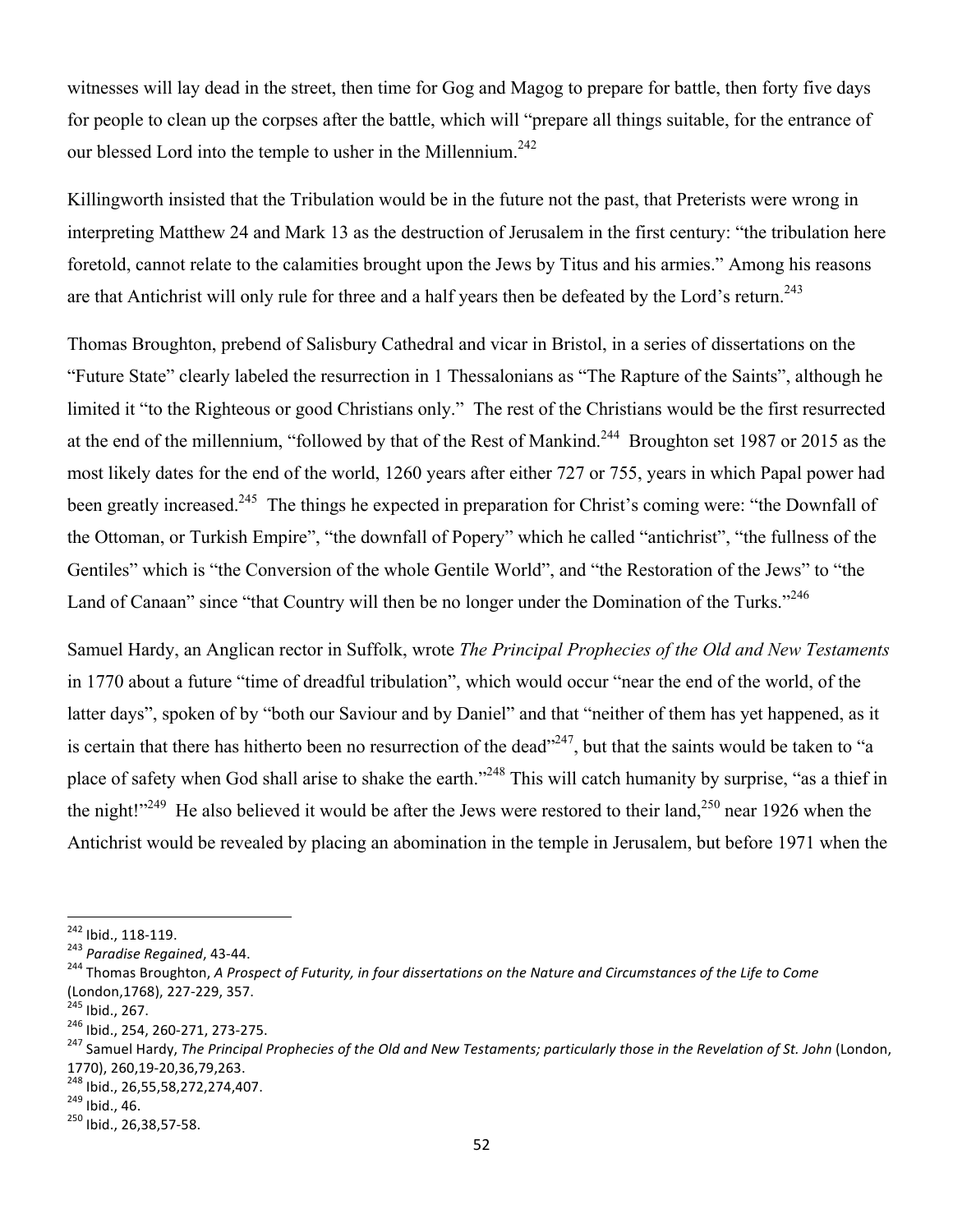millennium would begin.<sup>251</sup> Although he taught two separate resurrections, one before and one after the millennium, it is not an actual pre-tribulation rapture, as the saints are merely protected during the tribulation by escaping into the wilderness promised to the woman in Revelation 12.

Alexander Fraser, Scottish Presbyterian pastor, wrote *A Key to the Prophecies* in 1795. In it he wrote, that by 2028 the Papal System would end and the Jews would be converted and return to their land. Forty years later the battle of Armageddon would take place and five years after that the Millennium would begin.<sup>252</sup> Fraser understood Revelation 7:9, the "great multitude, which no man could number, of all nations, and kindreds, and people, and tongues" who "stood before the throne and before the Lamb, clothed with white robes, and palms in their hands" as "the ones who **came out of the great tribulation**." Fraser saw these multitudes not as the 144,000, who lived in the midst of the tribulation, but as the church who were taken "out of the great tribulation."253 Fraser elaborated **on** his three-fold resurrection:

…the archangel, who sounds the trumpet. In an instant, "the dead in Christ," from righteous Abel, to the last of those who expired on the earth, shall rise from the dead; "the dead in Christ shall rise first: 1 Thess. iv.16. and receive spiritual and incorruptible bodies. …the archangel sounds a second time. In the twinkling of an eye, the faithful followers of Christ then on earth shall be stripped of their corruptible bodies, and receive the same spiritual incorruptible bodies with which their brethren rose from the dead. … The whole church of Christ thus united into one body, are conveyed by the attendant angels to the throne. "Then we who are alive, and remain, shall be caught up together with them in the clouds, to meet the Lord in the air," 1 Thess. iv.17. The Judge upon their arrival pronounces that gracious sentence, "Come ye blessed of my Father, inherit the kingdom prepared for you before the foundations of the world." … Instantly a place is provided for them, next to the throne, nearer than the attendant angels …the archangel sounds a third time, and all the wicked who had died from the beginning of the world, arise from the dead; they, together with the wicked men then alive on the earth, are collected into one place, by the angels who attend the throne, (Matth. xiii.39-41.) One charge is laid against all...<sup>254</sup>

### **Conclusion:**

In spite of the claims that Premillennial Dispensationalism is of recent origin, very little of what John Nelson Darby wrote in the mid-nineteenth century was new.<sup>255</sup> According to Newton scholar Stephen Snobelen of King's College, Halifax, "prophetic interpretation was a high intellectual endeavor in the seventeenth and eighteenth centuries."256 Those who insist Premillennialism is of recent origin need only study the Dead Sea Scrolls, or the earliest of church fathers (pre-Augustine, except for the Alexandrine metaphorical school), or

<sup>&</sup>lt;sup>251</sup> Ibid., 58,349.

<sup>252</sup> Alexander Fraser, *Key to the Prophecies of the Old & New Testament, which are not yet accomplished* (Edinburgh, 1795), 50-51.<br><sup>253</sup> Ibid., 171-173. 254 Ibid., 465-468.

<sup>&</sup>lt;sup>255</sup>Paul Boyer; *When Time Shall Be No More: Prophecy Belief in Modern American Culture (Harvard, 1994).* 

<sup>&</sup>lt;sup>256</sup> Steven Snobelen, "'A Time and times and the dividing of time': Isaac Newton, the Apocalypse and 2060 A.D." in *History and Science and Technology Programme, University of King's College, Halifax.*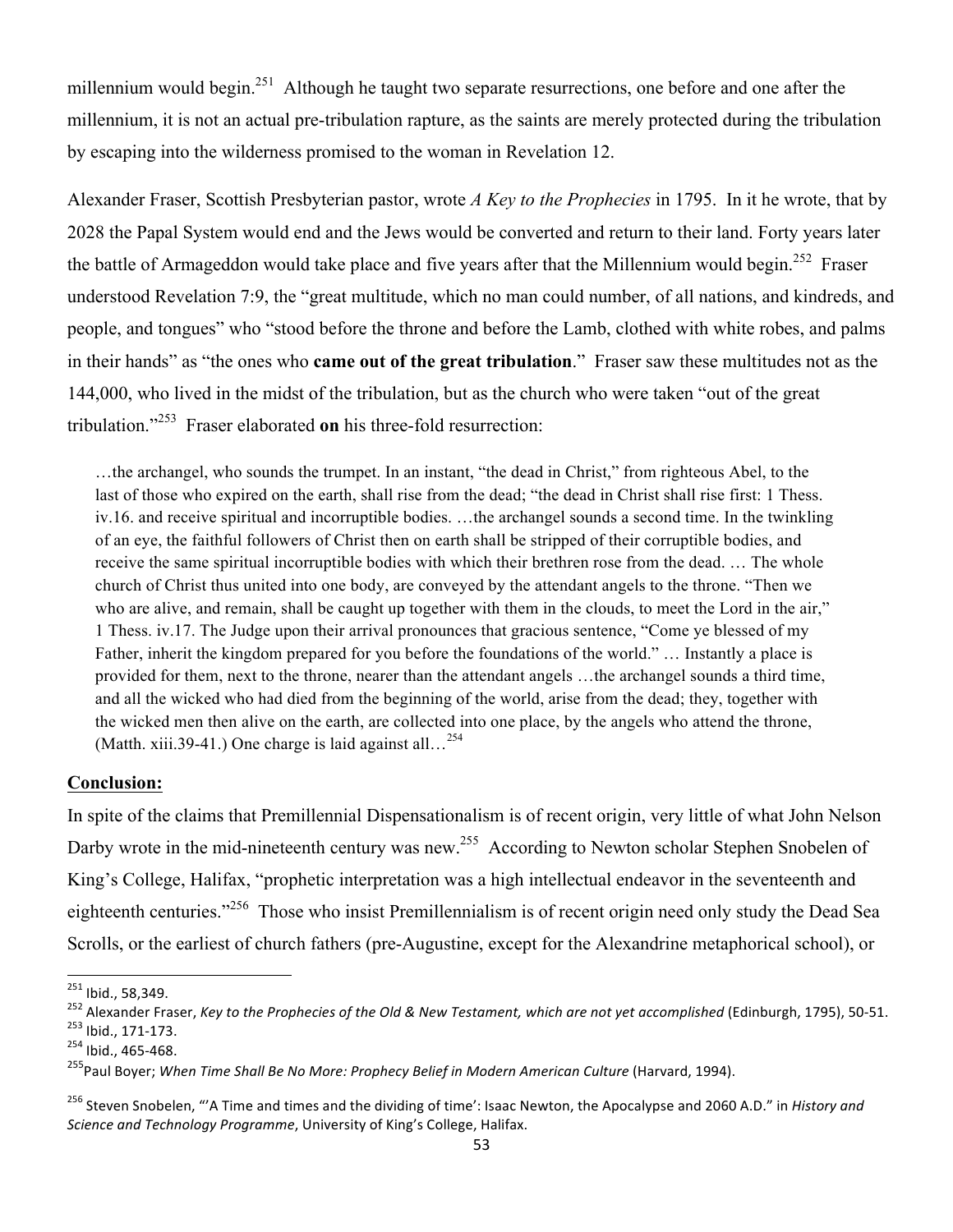the many millennial movements for the past two millennia. Whenever Christians were oppressed they sought hope in a Messiah, but whenever they were comfortable and triumphant these millennial hopes faded. In the seventeenth century a Cambridge don, Joseph Mede, produced the first comprehensive Reformed system of eschatology, something the Reformers failed to develop. About the same time an Amsterdam rabbi, Manasseh ben Israel, promoted among the Puritans a hope that the Jews would be returned to their own land. Early seventeenth century Puritans and their successors in the late seventeenth and eighteenth centuries believed this would presage the impending collapse of Rome and papal power. Among them were John Milton, Increase Mather, Bishop William Lloyd, Isaac Newton, and numerous others. The seventeenth and eighteenth century millenarians presented in this paper were precursors to the better known nineteenth century Dispensationalists like Darby and Schofield, who influenced popular evangelical writers of the twentieth century like Lewis Sperry Chafer, John Walvoord, Charles Ryrie, Hal Lindsey, Tim LaHaye, and Joel Rosenberg.

According to Increase Mather, Puritan preacher in seventeenth century Boston pointed out, "the Primitive and Purest age of the Church believed the Chiliad, however now, amongst some, it is deemed a new and strange Doctrine."257 James Bicheno, Baptist pastor in Eighteenth century Berkshire, noted that most Christians had stopped expecting the return of Christ:

The early Christians lived in constant expectation of the speedy coming of their Lord. But, age succeeding age, and this promised coming being still delayed, the ardour of expectation has died away, and no events, however portentous, seem sufficient to rouse the sleeping church. …if anyone is induced from "the signs" of the Times" to conclude that the promised event is near, and will venture to avow his sentiments, he must be content to be stigmatized as a visionary enthusiast; and this not only by the scoffing infidel, but by those who have the same Lord, the same faith, the same Baptism. "While the bridegroom tarried, they all slumbered and slept."<sup>258</sup>

<sup>&</sup>lt;sup>257</sup> Increase Mather, *The Mystery of Israel's Salvation*, Author's Preface.<br><sup>258</sup> James Bicheno, *The Restoration of the Jews, the Crisis of all Nations; or,An Arrangement of the Scripture Prophecies, which* relate to the Restoration of the Jews, and to some of the most interesting circumstances which are to accompany… (London, 1800), 3.